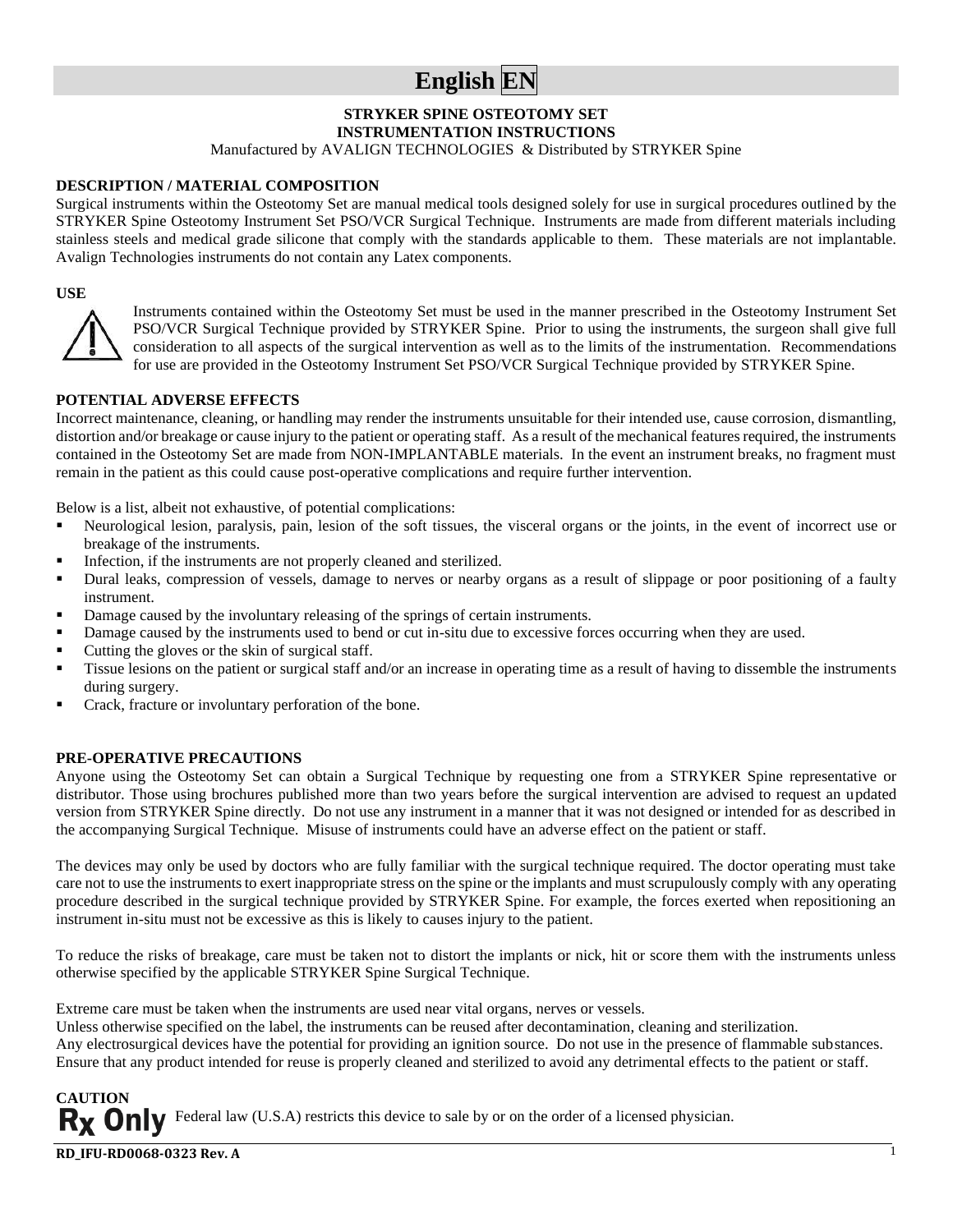#### **PACKAGING**



Instruments contained in the Osteotomy Set are supplied NON-STERILE in an instrument container or individually packaged. The containers and the packaging of the instruments must be intact when received. The packaging materials must be completely removed prior to cleaning and sterilization.

#### **INSTRUCTION PRIOR TO USE**

The life of the instruments depends on the number of times they are used as well as precautions taken in handling, cleaning, and storage. A high level of care must be used to ensure the instruments remain in good working order.

All instruments should be examined for signs of wear damage by doctors and staff in operating centers prior to surgery. The examination shall include a visual and functional inspection of the working surfaces, articulation points, and springs. It should also include verifying all welded connections, that all components are present, and the cleanliness of the orifices and cavities, as well as the absence of any cracks, distortion, impact, corrosion or other change. For instruments with articulations, lubrication may be necessary. Instruments within the set that perform a measuring function must be inspected of wear and the clear visibility of any surface markings.

Neither AVALIGN TECHNOLOGIES nor STRYKER Spine shall be responsible in the event of the use of instruments that are damaged, incomplete, show signs of excessive wear and tear, or that have been repaired or sharpened outside the control of AVALIGN TECHNOLOGIES or STRYKER Spine. Any faulty instruments must be replaced prior to any surgical intervention.

#### **INFORMATION FOR CLEANING AND STERILIZATION OF SURGICAL INSTRUMENTS**



Instruments are provided NON-STERILE.

For safety reasons, non-sterile devices must be pre-cleaned, cleaned and sterilized prior to use. Furthermore, for good maintenance, reusable instruments must be pre-cleaned, cleaned and sterilized immediately after surgery following the sequence of steps outlined in the following sections.

#### **CLEANING**

Refer to the table below for specific pre-cleaning and cleaning cycle information for manual and automatic cleaning methods. Prepare an enzymatic cleaning solution per the manufacturer's instructions. Soak soiled instrument in the cleaning solution. Use a soft bristle brush to remove all traces of blood and debris, paying close attention to threads, crevices, seams, and any hard to reach areas. If the instrument has sliding mechanisms, hinged joints or flexible areas, actuate the area to free any trapped blood and debris. Rinse the instrument(s) thoroughly with warm tap water. Rinse all lumens, internal areas, sliding mechanisms, and hinged joints, actuating sliding mechanisms and crevices while rinsing. Ultrasonically clean instrument using an enzymatic solution, prepared in accordance with the manufacturer's instructions. Rinse the instrument thoroughly with warm water. Rinse all lumens, internal areas, sliding mechanisms, and hinged joints. Actuate sliding mechanisms and hinged joints while rinsing. Dry immediately after final rinse. Dry any internal areas with filtered, compressed air if available. Check for visible soil, if any soil is present, repeat the cleaning procedure. For instruments with moving parts, lubrication with a medical grade water-soluble lubricant may be necessary where applicable.

|                     | <b>MANUAL CYCLE INFORMATION</b>                 | <b>AUTOMATIC CYCLE INFORMATION</b>  |
|---------------------|-------------------------------------------------|-------------------------------------|
| <b>PRE-CLEANING</b> | • Alcohol wipe                                  | • Soak in Ultrasonic bath           |
|                     | • Soak in cleaning solution                     | $\bullet$ 15 minutes                |
|                     | • 15 minutes, $40^{\circ}$ C (104 $^{\circ}$ F) | • Use non-metallic brush            |
|                     | • Use non-metallic brush                        | • Rinse thoroughly in running water |
|                     | • Rinse thoroughly in running water             |                                     |
| <b>CLEANING</b>     | • Soak in Ultrasonic bath                       | $\bullet$ Wash                      |
|                     | • 15 minutes, $40^{\circ}$ C (104 $^{\circ}$ F) | $\bullet$ 93°C (200°F) minimum      |
|                     | • Use non-metallic brush                        | $\bullet$ 10 minutes                |
|                     | • Rinse thoroughly in demineralized water       | $\bullet$ Rinse                     |
|                     | $\bullet$ Dry                                   | $\bullet$ Dry                       |

A facility may choose to use different cleaning cycles other than the cycle suggested if the facility has properly validated the cycle to ensure adequate cleaning to facilitate sterilization. Inspect all instruments prior to sterilization or storage to ensure instruments are suitable for use. Any instruments showing signs of damage should be set aside and sent for service or repair.

#### **STERILIZATION**

Sterilize with steam sterilization. The following steam sterilization cycle is suggested based upon validation of a single, wrapped, instrument case, within a properly maintained autoclave. It is critical that process parameters be validated for each facility's individual type of sterilization equipment and product load configuration.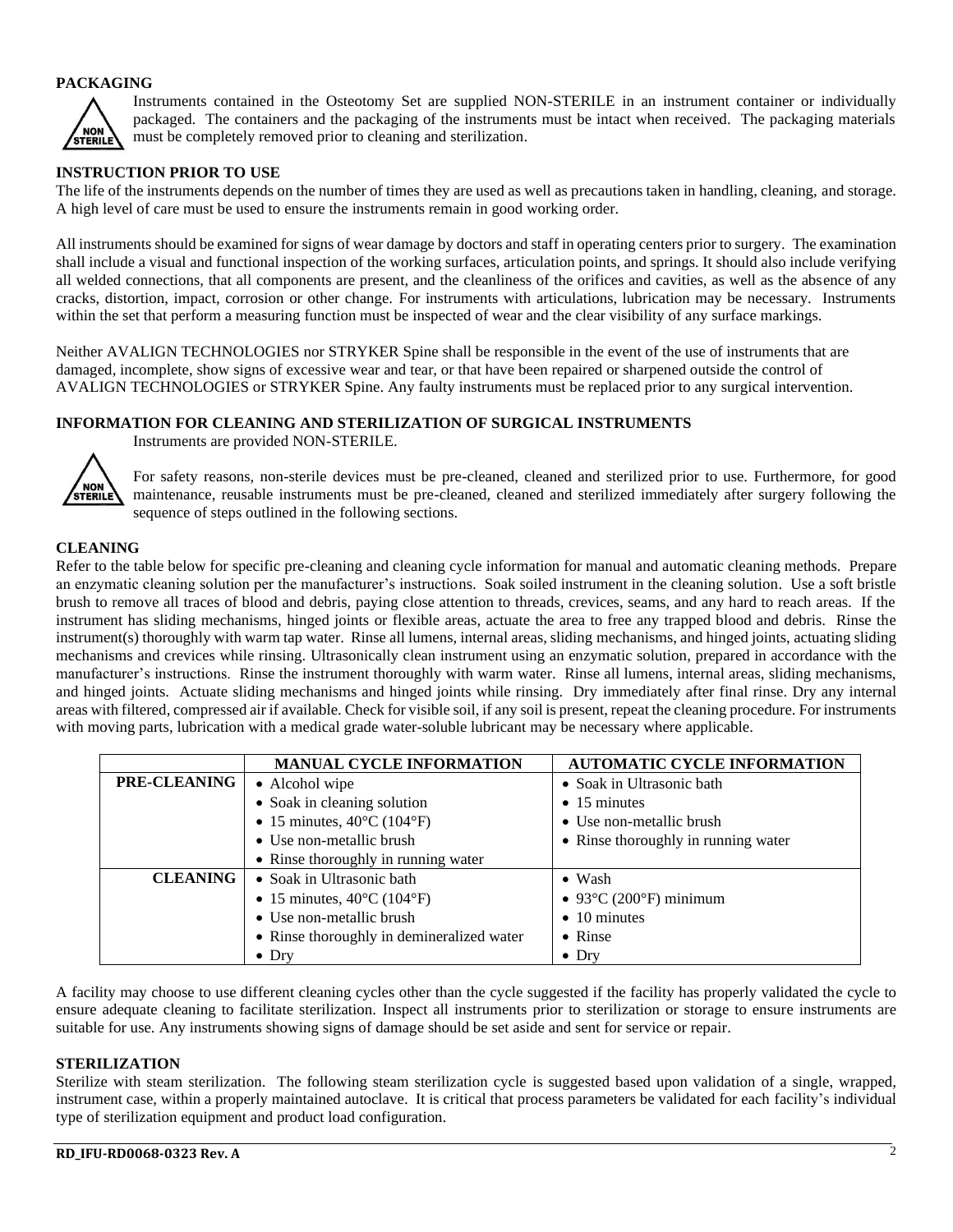| <b>CYCLE TYPE</b>     | <b>TEMPERATURE</b> | <b>PULSES</b> | <b>EXPOSURE TIME</b> | <b>DRYING TIME</b> |
|-----------------------|--------------------|---------------|----------------------|--------------------|
| <sup>o</sup> revacuum | (270°F)<br>2200C   |               | minutes              | minutes            |

A facility may choose to use different steam sterilization cycles other than the cycle suggested if the facility has properly validated the cycle to ensure adequate steam penetration and contact with the instrument case for sterilization.

For further information related to the use of this instrument, please contact your AVALIGN TECHNOLOGIES or STRYKER Spine representative or distributor.

#### **STORAGE**

The instruments are packaged in individual packages or in containers. After they are used they must be stored in a clean, dry and temperate place.

#### **COMPLAINTS**

Any health professional having a complaint or grounds for dissatisfaction relating to the quality of the product, its identity, its durability, its reliability, safety, effectiveness and / or its performance, should notify STRYKER Spine or its representative. Moreover, if a device has malfunctioned, or is suspected of having malfunctioned, STRYKER Spine or its representative must be advised immediately.

If a STRYKER Spine product has ever worked improperly and could have caused or contributed to the death of or serious injury to a patient, the distributor or STRYKER Spine must be informed as soon as possible by telephone, fax or in writing.

For all complaints, please give the name and reference along with the batch number of the component(s), your name and address and a detailed description of the event to help STRYKER Spine understand the causes of the complaint.

For further information or complaints, please contact:

STYKER Spine 2 Pearl Court Allendale, NJ 07401 (201) 760-8000

#### **WARRANTY**

AVALIGN TECHNOLOGIES does not and will not warranty any repairs made to the product by a source not approved by AVALIGN TECHNOLOGIES. AVALIGN TECHNOLOGIES will not be responsible for any product failure with unauthorized repairs. For instruments produced by another manufacturer, reference the manufacturer's instructions for use.



8727 Clinton Park Drive Unter Buchsteig 3 Fort Wayne, IN 46825 78532 Tuttlingen, Germany<br>1-877-289-1096 +49 7462 200490 1-877-289-1096 www.avalign.com

Distributed by: STRYKER Spine 2 Pearl Court Allendale, NJ 07401 (201) 760-8000



Manufactured by: EC REP EC Representative: INSTRUMED GmbH AVALIGN TECHNOLOGIES (dba Avalign German Specialty Instruments)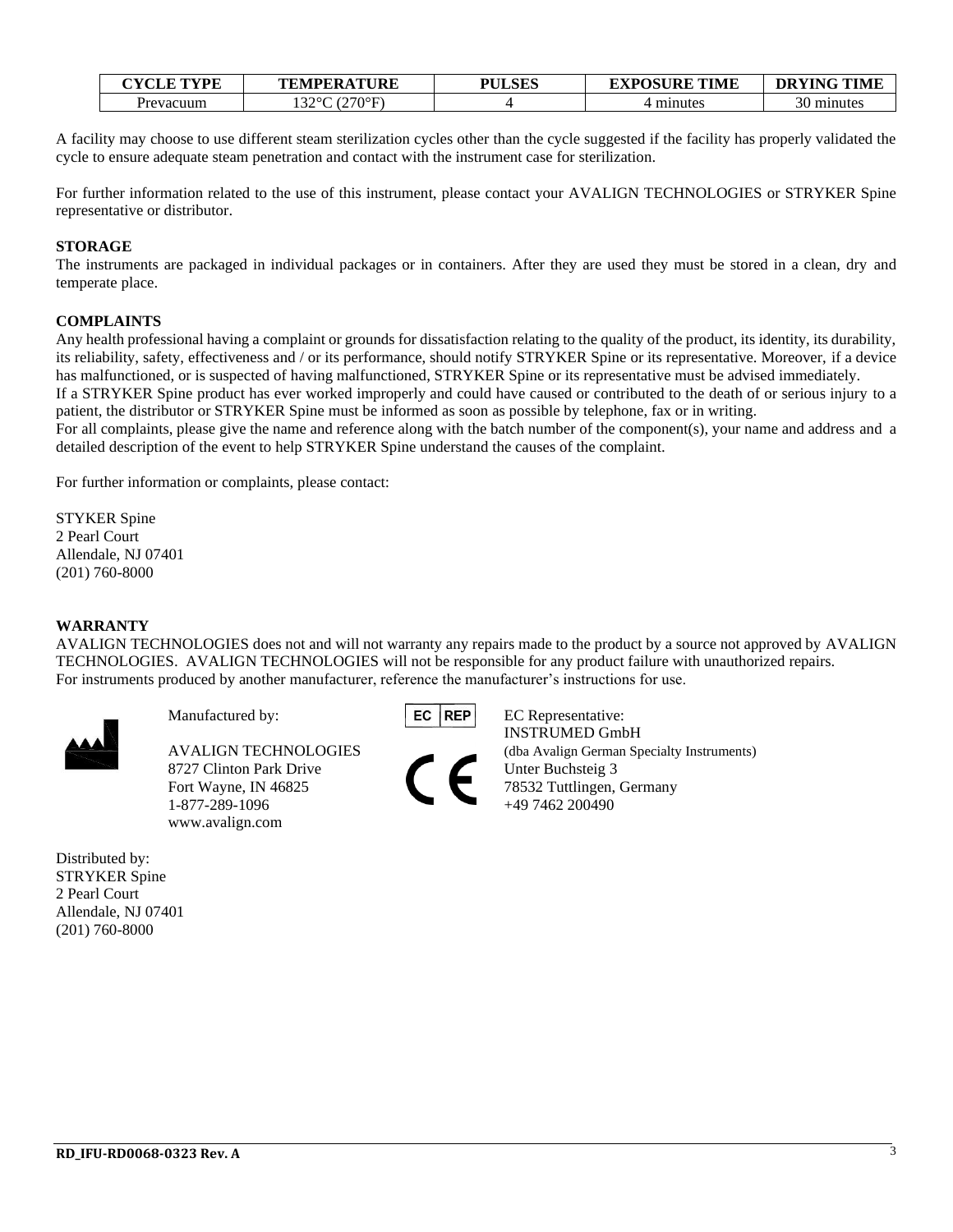## **Español ES**

#### **SET DE OSTEOTOMÍA DE STRYKER SPINE INSTRUCCIONES DE USO DE LA INSTRUMENTACIÓN** Fabricado por AVALIGN TECHNOLOGIES y distribuido por STRYKER Spine

#### **DESCRIPCIÓN / COMPOSICIÓN DEL MATERIAL**

El instrumental del set de osteotomía se compone de instrumentos médicos manuales destinados, exclusivamente, al uso en los procedimientos quirúrgicos indicados en la Técnica quirúrgica de OSP/RCV del Set de instrumental de osteotomía de STRYKER Spine. El instrumental está fabricado con diferentes materiales, incluidos acero inoxidable y silicona de grado médico, que cumplen con las normativas aplicables a los mismos. Estos materiales no se pueden implantar. El instrumental de Avalign Technologies no tiene componentes de látex.

#### **USO**



El instrumental incluido en el Set de osteotomía debe utilizarse siguiendo las instrucciones de la Técnica quirúrgica de OSP/RCV del Set de instrumental de osteotomía que facilita STRYKER Spine. Antes de utilizar este instrumental, el cirujano deberá considerar cuidadosamente todos los aspectos de la intervención quirúrgica, así como los límites de la instrumentación. En la Técnica quirúrgica OSP/RCV del Set de instrumental de osteotomía de proporcionada por STRYKER Spine se incluyen las recomendaciones de uso.

#### **POSIBLES EFECTOS ADVERSOS**

Un mantenimiento, una limpieza o una manipulación incorrectos pueden hacer que el instrumental no sea adecuado para el uso para el que está destinado, provocar corrosión, desmontaje, deformación y/o rotura o provocar lesiones al paciente o al personal de quirófano. Debido a las características mecánicas que debe tener, el instrumental incluido en el Set de osteotomía está hecho de materiales NO IMPLANTABLES. En el caso de que un instrumento se rompa, no debe quedar ningún fragmento en el paciente, ya que esto provocaría complicaciones postoperatorias que requerirían una nueva intervención quirúrgica.

A continuación se incluye una lista no exhaustiva de posibles complicaciones:

- Lesión neurológica, parálisis, dolor, lesión en los tejidos blandos, los órganos viscerales o en las articulaciones en caso de un uso incorrecto o de rotura de los instrumentos.
- Infección, si los instrumentos no se han limpiado y esterilizado correctamente.
- Pérdidas de duramadre, compresión de vasos, daño a los nervios u órganos cercanos como resultado de un instrumento defectuoso que resbala o está en una posición incorrecta.
- Daño causado por la liberación involuntaria del resorte o cremallera de ciertos instrumentos.
- Daño causado por el uso de instrumentos destinados a flexionar o cortar in-situ, debido a la aplicación de una fuerza excesiva.
- Corte de los guantes o la piel del personal quirúrgico.
- Lesiones en el tejido de los pacientes o del personal quirúrgico y/o aumento del tiempo de operación como resultado de tener que desmontar los instrumentos durante la intervención.
- Grietas, fracturas o perforación involuntaria del hueso.

#### **PRECAUCIONES ANTERIORES A LA INTERVENCIÓN**

Cualquiera que utilice el Set de osteotomía puede solicitar la Técnica quirúrgica a un representante o distribuidor de STRYKER Spine. Se avisa a quienes vayan a utilizar folletos publicados más de dos años antes de la intervención quirúrgica que deben solicitar una versión actualizada directamente a STRYKER Spine. No utilice el instrumental para fines para los que no se haya diseñado o a los que no esté destinado conforme a la Técnica quirúrgica que se incluye. Un mal uso del instrumental puede tener efectos adversos en el paciente o el personal.

Sólo médicos completamente familiarizados con la técnica quirúrgica necesaria pueden utilizar los dispositivos. El médico que realiza la intervención debe tener cuidado de no utilizar el instrumental ejerciendo una fuerza inadecuada en la columna o en los implantes, y debe cumplir de manera estricta los procedimientos de intervención descritos en la técnica quirúrgica que proporciona STRYKER Spine. Por ejemplo, la fuerza que se ejerza al recolocar un instrumento in situ no debe ser excesiva, ya que puede causar lesiones al paciente.

Para reducir el riesgo de rotura, debe prestarse atención para no deformar los implantes ni hacerles muescas, golpearlos o cortarlos con los instrumentos, si no se especifica en la técnica quirúrgica correspondiente de STRYKER Spine.

Deben extremarse las precauciones cuando los instrumentos se utilicen cerca de órganos vitales, nervios o vasos sanguíneos. Los instrumentos pueden, salvo que se especifique lo contrario en la etiqueta, volver a utilizarse después de un proceso de descontaminación, limpieza y esterilización.

Cualquier dispositivo electroquirúrgico es una fuente de ignición potencial. No los utilice en presencia de sustancias inflamables. Asegúrese de que cualquier producto destinado a ser reutilizado, se limpie y esterilice correctamente para evitar cualquier efecto negativo en el paciente o el personal.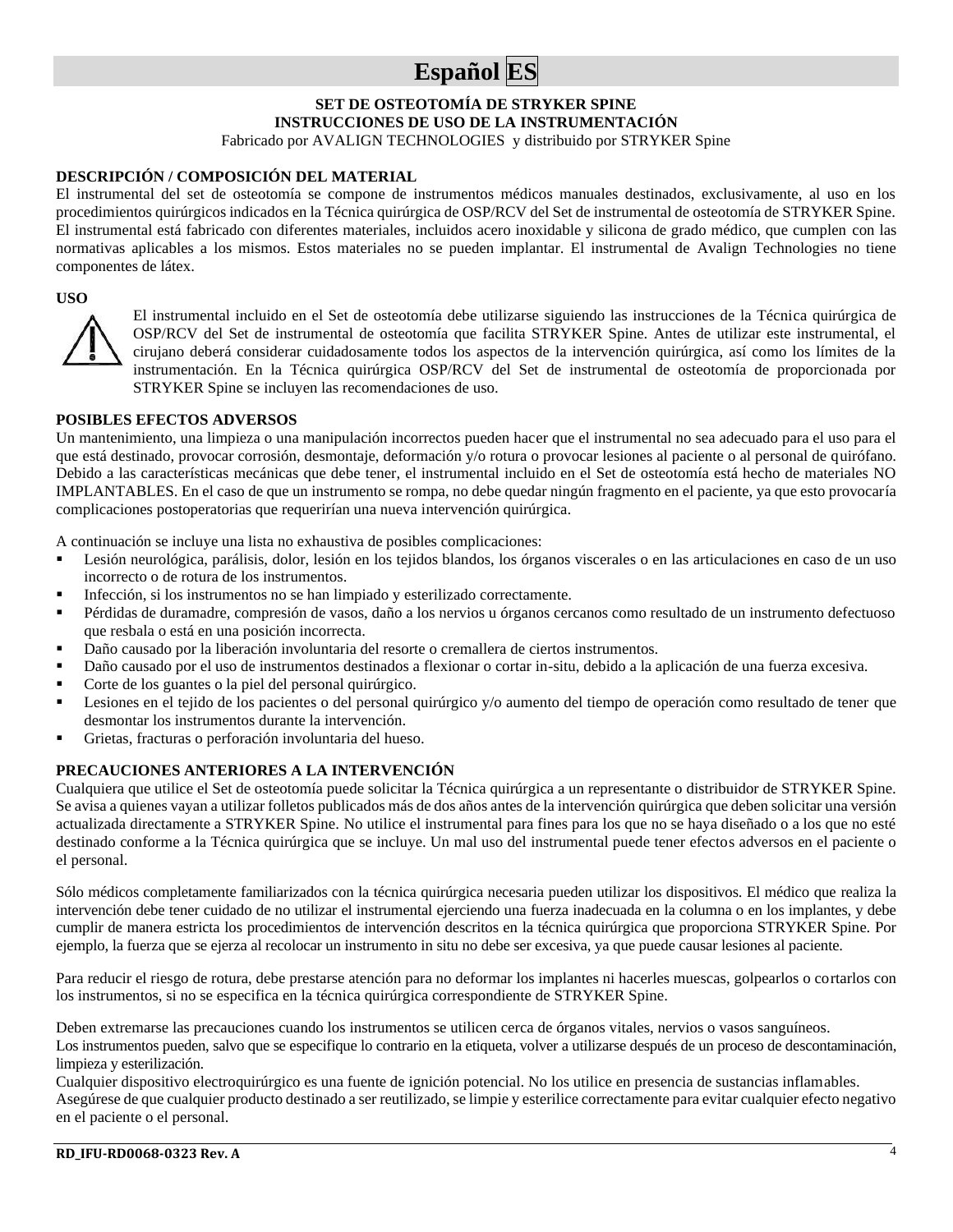#### **PRECAUCIÓN** Rx Only La Ley Federal de Estados Unidos limita la venta de este dispositivo a un médico titulado o por prescripción de éste.

#### **EMBALAJE**



El instrumental que contiene el Set de osteotomía se suministra en condiciones NO ESTÉRILES en un contenedor de instrumental o en embalajes individuales. Los contenedores y el embalaje del instrumental deben estar intactos cuando se reciban. Se deben retirar todos los materiales del embalaje antes de la limpieza y la esterilización del instrumental.

#### **INSTRUCCIONES ANTERIORES AL USO**

La vida útil del instrumental dependerá del número de veces que se utilice, así como de las precauciones que se tomen al manipularlo, limpiarlo y guardarlo. Se tienen que extremar las precauciones para garantizar que el instrumental sigue estando en buen estado de uso.

Los médicos y el personal de unidades quirúrgicas tienen que examinar todo el instrumental antes de la cirugía para comprobar que no tiene signos de desgate y que no está dañado. Este examen debe incluir una inspección visual y funcional de las superficies de trabajo, puntos de articulación y resortes. También debe incluir la verificación de todas las uniones soldadas, de que están presentes todos los componentes y de que los orificios y cavidades están limpios, así como que no haya rajas, deformación, impactos, corrosión u otras alteraciones. En el caso del instrumental articulado, puede que sea necesaria la lubricación del mismo. El instrumental del set que realice una función de medición, se tiene que inspeccionar para comprobar si tiene signos de desgaste y si son claramente visibles todas las marcas de su superficie.

Ni AVALIGN TECHNOLOGIES ni STRYKER Spine se harán responsables en caso de utilización de instrumental que esté dañado o incompleto,

que muestre signos de desgaste excesivo o que hayan sido reparados o afilados sin control de AVALIGN TECHNOLOGIES o de STRYKER Spine. El instrumental averiado debe sustituirse antes de cualquier intervención quirúrgica.

#### **INFORMACIÓN SOBRE LIMPIEZA Y ESTERILIZACIÓN DE INSTRUMENTAL MÉDICO**

El instrumental se suministra NO ESTÉRIL.



Por motivos de seguridad, los dispositivos no estériles se tienen que descontaminar, limpiar y esterilizar antes de su uso. Además, en pro de un buen mantenimiento, los instrumentos reutilizables se tienen que descontaminar, limpiar y esterilizar inmediatamente después de una cirugía, siguiendo la secuencia de pasos descrita en las secciones siguientes

#### **LIMPIEZA**

Consulte en la tabla de más abajo la información sobre los ciclos específicos de descontaminación y limpieza tanto de procedimientos de limpieza manuales como automáticos. Prepare una solución limpiadora enzimática conforme a las instrucciones del fabricante. Sumerja el instrumental sucio en la solución limpiadora. Use un cepillo de cerdas suaves para quitar todos los restos de sangre y suciedad, prestando una especial atención a roscas, hendiduras, uniones y cualquier otra área de difícil acceso. Si el instrumento tiene mecanismos correderos, uniones articuladas o áreas flexibles, accione el área para liberar cualquier resto de sangre o suciedad. Enjuague el/los instrumento(s) a conciencia con agua caliente del grifo. Enjuague todos los lúmenes, áreas internas, mecanismos correderos y uniones articuladas, accionando los mecanismos correderos y hendiduras mientras esté enjuagando. Limpie mediante ultrasonidos los instrumentos utilizando una solución enzimática, preparada según las instrucciones del fabricante. Enjuague el instrumental a conciencia con agua caliente. Enjuague todos los lúmenes, áreas internas, mecanismos correderos y uniones articuladas, accionando los mecanismos correderos y uniones articuladas mientras esté enjuagando. Seque inmediatamente tras el enjuague final. Seque cualquier área interna con aire comprimido filtrado, si dispone de él. Compruebe si hay suciedad visible y si la hay, repita el procedimiento de limpieza. En el caso de instrumental con piezas móviles, puede ser necesario tener que lubricarlo con un lubricante soluble en agua de grado médico, si es necesario.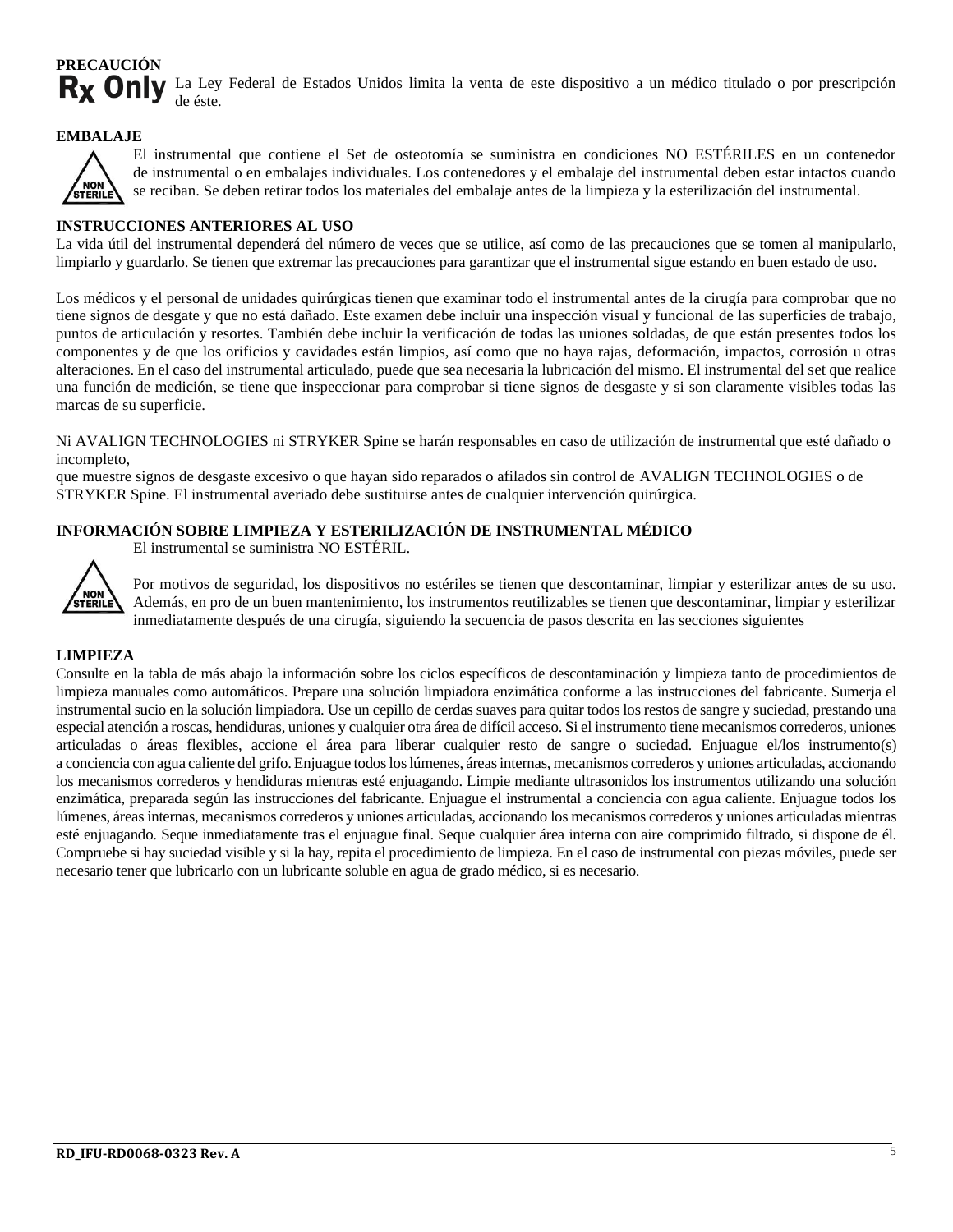|                                                  | <b>INFORMACIÓN SOBRE</b><br><b>EL CICLO MANUAL</b> | <b>INFORMACIÓN SOBRE</b><br>EL CICLO AUTOMÁTICO |
|--------------------------------------------------|----------------------------------------------------|-------------------------------------------------|
| <b>DESCONTAMINACIÓN</b>                          | • Frotar con alcohol                               | • Remojar en baño ultrasónico                   |
|                                                  | · Remojar en solución limpiadora                   | $\bullet$ 15 minutos                            |
|                                                  | • 15 minutos, $40^{\circ}$ C (104 $^{\circ}$ F)    | • Usar un cepillo no metálico                   |
|                                                  | • Usar un cepillo no metálico                      | • Enjuagar a fondo en agua corriente            |
|                                                  | • Enjuagar a fondo en agua corriente               |                                                 |
| <b>LIMPIEZA</b><br>• Remojar en baño ultrasónico |                                                    | $\bullet$ Lavar                                 |
|                                                  | • 15 minutos, $40^{\circ}$ C (104 $^{\circ}$ F)    | • 93 °C (200 °F) mínimo                         |
|                                                  | • Usar un cepillo no metálico                      | $\bullet$ 10 minutos                            |
|                                                  | · Enjuagar a conciencia en agua                    | • Enjuagar                                      |
|                                                  | desmineralizada                                    | $\bullet$ Secar                                 |
|                                                  | $\bullet$ Secar                                    |                                                 |

Una unidad hospitalaria puede utilizar ciclos de limpieza diferentes al ciclo recomendado siempre que la unidad haya validado adecuadamente el ciclo para garantizar una limpieza adecuada que facilite la esterilización. Inspeccione todo el instrumental antes de la esterilización o almacenamiento para garantizar que el instrumental está en condiciones de uso. Cualquier instrumento que presente signos de desgaste debe ser retirado y enviarse para su reparación o mantenimiento.

#### **ESTERILIZACIÓN**

Esterilice mediante esterilización con vapor. El siguiente ciclo de esterilización con vapor se recomienda tras haber sido validado en un único estuche de instrumental envuelto, introducido en un autoclave sometido a un mantenimiento adecuado. Es de suma importancia que los parámetros del proceso sean validados para cada tipo de equipo de esterilización individual y para la configuración de carga de productos de cada unidad.

| <b>TIPO DE CICLO</b> | <b>TEMPERATURA</b>                 | <b>PULSOS</b> | <b>TIEMPO DE</b><br><b>EXPOSICION</b> | <b>TIEMPO DE</b><br><b>SECADO</b> |
|----------------------|------------------------------------|---------------|---------------------------------------|-----------------------------------|
| Prevacío             | $132^{\circ}$ C (270 $^{\circ}$ F) |               | 4 minutos                             | 30 minutos                        |

Una unidad hospitalaria puede utilizar ciclos de esterilización diferentes al ciclo recomendado siempre que la unidad haya validado adecuadamente el ciclo para garantizar la penetración adecuada de vapor y el contacto con el estuche de esterilización del instrumental para su esterilización.

Para más información relacionada con el uso de este instrumental, por favor, póngase en contacto con su representante o distribuidor de AVALIGN TECHNOLOGIES o STRYKER Spine.

#### **ALMACENAMIENTO**

Los instrumentos están embalados en paquetes individuales o en contenedores. Una vez utilizados, deben guardarse en un lugar limpio, seco y templado.

#### **RECLAMACIONES**

Cualquier profesional de la salud que tenga una reclamación o motivos para no estar satisfecho con la calidad del producto, su identidad, durabilidad, fiabilidad, seguridad, efectividad o rendimiento, debe notificárselo a STRYKER Spine o a su representante. Además, si un dispositivo ha tenido un error de funcionamiento o se sospecha que lo ha tenido, debe advertirse inmediatamente a STRYKER Spine o a su representante.

Si un producto de STRYKER Spine ha funcionado de forma incorrecta y puede haber causado o contribuido a un daño grave o al fallecimiento de un paciente, debe informarse a STRYKER Spine o a su representante tan pronto como sea posible, mediante llamada telefónica, fax o por escrito.

Para cualquier reclamación, incluya el nombre y la referencia del producto así como el número de lote del(de los) componente(s), su nombre y dirección, y una descripción detallada del suceso, para ayudar a STRYKER Spine a entender las causas de la reclamación.

Para más información o reclamaciones, póngase en contacto con:

STYKER Spine 2 Pearl Court Allendale, NJ 07401 (201) 760-8000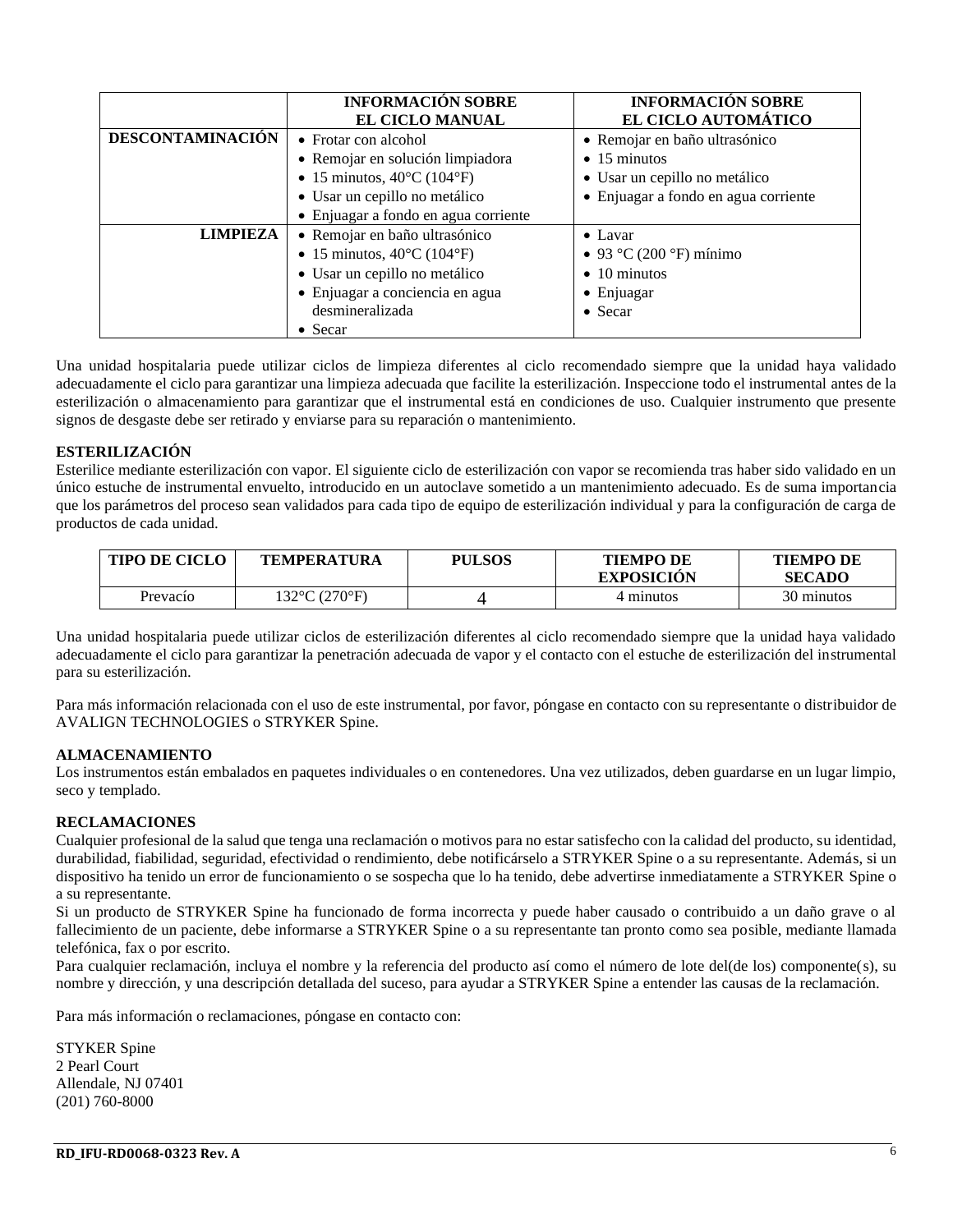#### **GARANTÍA**

AVALIGN TECHNOLOGIES no garantiza ahora ni en el futuro ninguna reparación realizada en el producto por personal no autorizado por AVALIGN TECHNOLOGIES. AVALIGN TECHNOLOGIES no se responsabilizará de ningún fallo del producto con reparaciones no autorizadas. Para el instrumental elaborado por otro fabricante, consulte las instrucciones de uso del fabricante.



8727 Clinton Park Drive  $\Gamma$  Fort Wayne, IN 46825 1-877-289-1096 www.avalign.com





Fabricado por: **EC REP** Representante CE: INSTRUMED GmbH AVALIGN TECHNOLOGIES (dba Avalign German Specialty Instruments)<br>8727 Clinton Park Drive Unter Buchsteig 3 Fort Wayne, IN 46825 78532 Tuttlingen, Alemania<br>1-877-289-1096 +49 7462 200490

Distribuido por: STRYKER Spine 2 Pearl Court Allendale, NJ 07401 (201) 760-8000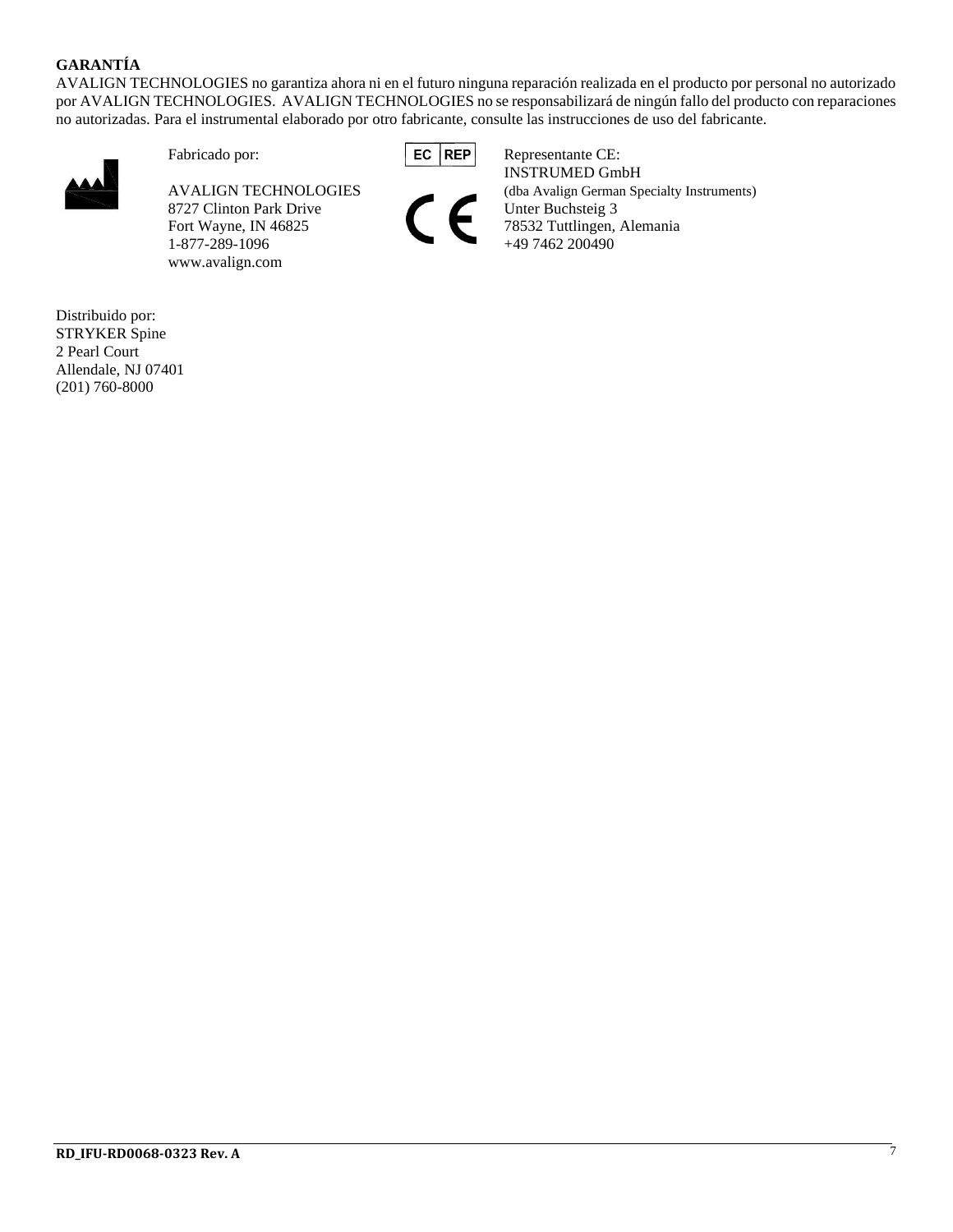## **Français FR**

**KIT D'OSTÉOTOMIE STRYKER SPINE MODE D'EMPLOI DE L'INSTRUMENTATION**

Fabriqué par AVALIGN TECHNOLOGIES et distribué par STRYKER Spine

#### **DESCRIPTION / COMPOSITION DU MATÉRIEL**

Les instruments chirurgicaux contenus dans le kit d'ostéotomie sont des outils médicaux manuels destinés exclusivement à être utilisés au cours des procédures chirurgicales décrites dans la Technique chirurgicale OSP/RV du kit d'instruments pour ostéotomie STRYKER Spine. Ces instruments sont composés de différents matériaux, notamment d'acier inoxydable et de silicone de classe médicale conformes aux normes en vigueur. Ces matériaux ne sont pas implantables. Les instruments de Avalign Technologies ne contiennent aucun composant en latex.

#### **UTILISATION**



Les instruments contenus dans le kit d'ostéotomie doivent être utilisés conformément aux instructions figurant dans la brochure de Technique chirurgicale OSP/RV du kit d'instruments pour ostéotomie fournie par STRYKER Spine. Préalablement à l'utilisation des instruments, le chirurgien doit examiner soigneusement tous les aspects de l'intervention et appréhender les limites de l'instrumentation. La brochure de Technique chirurgicale OSP/RV du kit d'instruments pour ostéotomie fournie par STRYKER Spine expose les précautions d'utilisation.

#### **EFFETS SECONDAIRES PROBABLES**

Toute maintenance, tout nettoyage ou toute manipulation mal effectuée peut rendre les instruments inutilisables, provoquer leur corrosion, leur démantèlement, leur distorsion et/ou leur rupture ou blesser le patient ou l'équipe chirurgicale. Compte tenu des fonctionnalités mécaniques requises, les instruments contenus dans le kit d'ostéotomie sont constitués de matériaux NON IMPLANTABLES. Si un instrument casse, il faut veiller à ce qu'aucun fragment ne demeure dans le corps du patient au risque de provoquer des complications postopératoires pouvant nécessiter une seconde intervention.

Liste non exhaustive de complications éventuelles :

- Lésions neurologiques, paralysie, douleurs, lésions des tissus mous, des viscères ou des articulations en cas d'utilisation inadéquate ou de rupture des instruments.
- Infection en cas de nettoyage et de stérilisation incorrects.
- Écoulements duraux, compression vasculaire, lésions des nerfs ou des organes avoisinants en cas de glissement ou de mauvais positionnement d'un instrument défectueux.
- Lésions causées par le relâchement inopiné des pinces de certains instruments.
- Lésions causées par les forces excessives appliquées sur les instruments lors du cintrage ou de la section in situ.
- Entailles dans les gants ou l'épiderme de l'équipe médicale.
- Lésion des tissus du patient ou de l'équipe médicale et/ou prolongation du temps opératoire en cas de nécessité de démontage d'instruments au cours de l'opération.
- Fêlure, fracture ou perforation involontaire de l'os.

#### **PRÉCAUTIONS PRÉOPÉRATOIRES**

Toute personne utilisant le kit d'ostéotomie peut recevoir une brochure de Technique chirurgicale sur demande auprès d'un représentant ou d'un distributeur STRYKER Spine. Avant une intervention chirurgicale, il est suggéré aux utilisateurs disposant de brochures de plus de deux ans de demander une version mise à jour directement auprès de STRYKER Spine. N'utiliser aucun instrument selon une méthode non prévue par la brochure de Technique chirurgicale jointe. Tout usage abusif des instruments peut avoir un effet indésirable sur le patient ou le personnel.

Seuls les médecins familiarisés avec les techniques opératoires requises sont autorisés à utiliser les dispositifs. Tout chirurgien doit s'assurer qu'il n'utilise pas d'instruments susceptibles de provoquer des contraintes inappropriées sur le rachis ou les implants et doit scrupuleusement respecter le protocole opératoire décrit dans la brochure de Technique chirurgicale fournie par STRYKER Spine. Il s'agit d'éviter, par exemple, que les pressions exercées lors du repositionnement in situ d'un instrument ne blessent le patient.

Afin de réduire les risques de rupture, il convient de ne pas déformer, plier, heurter ou érafler les implants avec les instruments, à moins que la Technique chirurgicale STRYKER Spine correspondante ne le spécifie autrement.

Les instruments doivent être utilisés avec une précaution extrême à proximité d'organes vitaux, de nerfs ou de vaisseaux.

Les instruments peuvent être réutilisés après avoir été décontaminés, nettoyés et stérilisés, à moins qu'il en soit spécifié autrement sur les étiquettes.

Tout dispositif d'électrochirurgie est susceptible de créer des étincelles. Ne pas utiliser en présence de substances inflammables. S'assurer que tout produit destiné à être réutilisé est correctement nettoyé et stérilisé afin d'éviter tout effet néfaste pour le patient ou le personnel.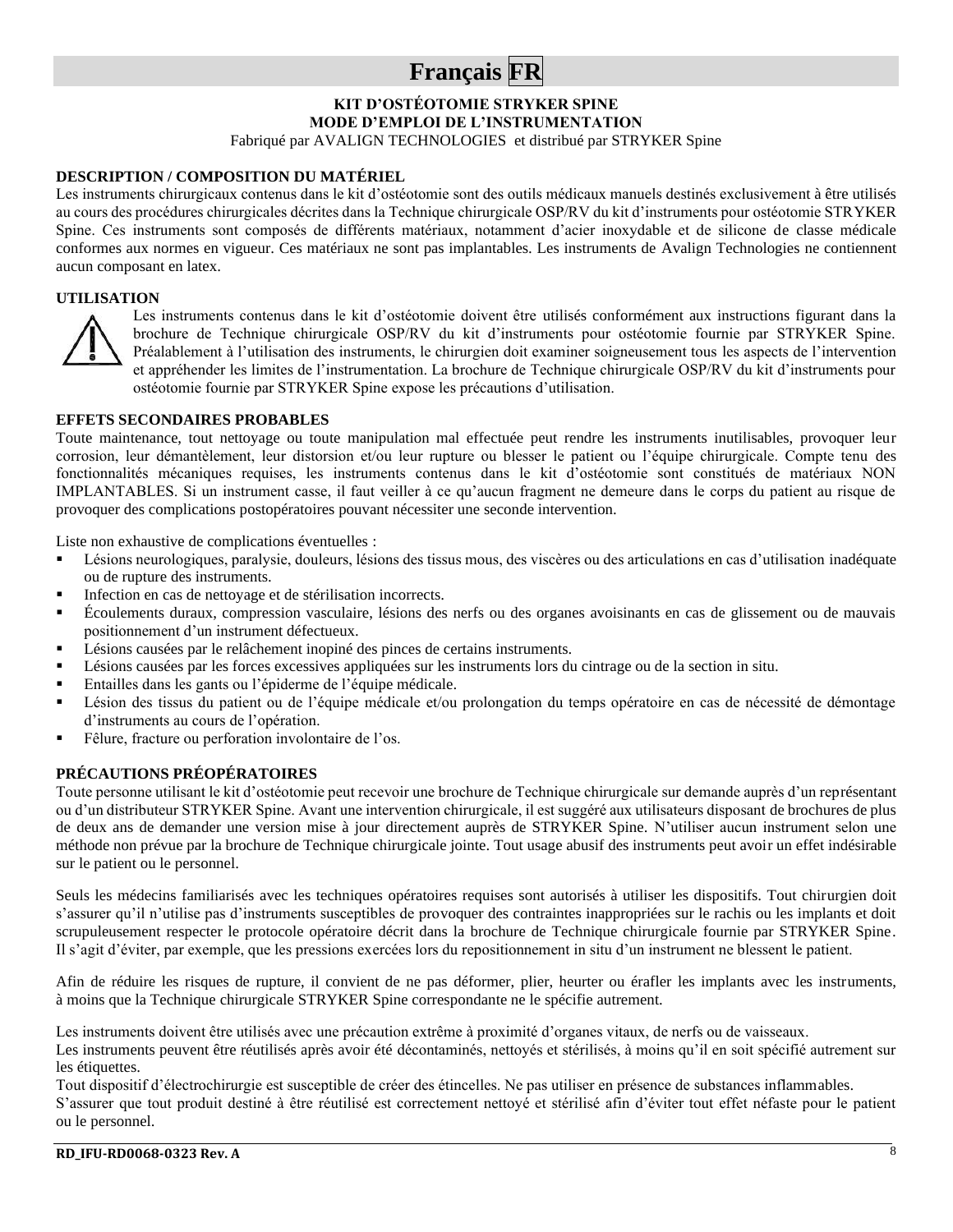#### **ATTENTION** Rx Only La législation fédérale américaine restreint la vente de ce dispositif à un médecin ou sur ordre d'un médecin.

#### **CONDITIONNEMENT**



Les instruments du kit d'ostéotomie sont fournis NON STÉRILES dans un conteneur pour instruments ou emballés individuellement. Les conteneurs et l'emballage des instruments doivent être intacts lors de leur réception. Les matériaux d'emballage doivent être complètement retirés avant le nettoyage et la stérilisation.

#### **INSTRUCTIONS PRÉALABLES À L'UTILISATION**

La durée de vie des instruments dépend du rythme d'utilisation et des précautions de manipulation, de nettoyage et de stockage. Un soin méticuleux apporté aux instruments garantit leur bon fonctionnement.

Avant toute intervention, les médecins et le personnel des blocs opératoires doivent vérifier qu'aucun instrument ne présente de trace d'usure. L'examen doit être à la fois visuel et fonctionnel et être effectué sur les plans de travail, les points d'articulations et les ressorts. Cet examen comprend également la vérification de tous les points de soudure, de la présence de tous les composants, de la propreté des orifices et des cavités, de l'absence de fêlure, de distorsion, de coup, de corrosion ou autre modification. Il peut s'avérer nécessaire de lubrifier les instruments dotés d'articulations. Il faut vérifier que les instruments du kit munis d'une fonction de mesure ne sont pas détériorés et que les repères en surface sont clairement visibles.

STRYKER Spine décline toute responsabilité en cas d'utilisation d'instruments endommagés, incomplets, montrant des signes d'usure excessive, ayant été réparés ou affûtés sans le contrôle de AVALIGN TECHNOLOGIES ou STRYKER Spine. Tout instrument défectueux devra être remplacé avant toute intervention chirurgicale.

#### **INFORMATIONS RELATIVES AU NETTOYAGE ET À LA STÉRILISATION DES INSTRUMENTS CHIRURGICAUX** Les instruments sont fournis NON STÉRILES.



Pour des raisons de sécurité, les dispositifs non stériles doivent être prénettoyés, nettoyés et stérilisés avant d'être utilisés. En outre, afin de garantir la qualité de l'entretien des instruments réutilisables, ces derniers doivent être prénettoyés, nettoyés et stérilisés immédiatement après toute intervention conformément à la procédure décrite ci-après.

#### **NETTOYAGE**

Consulter le tableau ci-après pour obtenir des détails sur les cycles de prénettoyage et de nettoyage spécifiques au nettoyage manuel ou automatique. Préparer une solution nettoyante enzymatique d'après les instructions du fabricant. Plonger l'instrument souillé dans la solution nettoyante. À l'aide d'une brosse à poils souples, retirer toutes les traces de sang et les débris en faisant particulièrement attention aux filetages, aux fissures, aux jonctions et à toute zone difficile d'accès. Si l'instrument présente des mécanismes coulissants, des joints articulés ou des zones flexibles, actionner cette zone afin de libérer tout reste de sang ou débris. Rincer soigneusement les instruments à l'eau chaude du robinet. Rincer toutes les lumières, les zones internes, les mécanismes coulissants et les joints articulés, en pensant à actionner les mécanismes coulissants et les fissures. Nettoyer l'instrument par ultrasons à l'aide d'une solution enzymatique préparée d'après les instructions du fabricant. Rincer soigneusement l'instrument à l'eau chaude du robinet. Rincer toutes les lumières, les zones internes, les mécanismes coulissants et les joints articulés, en pensant à actionner les joints articulés et les mécanismes coulissants. Procéder au séchage immédiatement après le rinçage. Sécher toutes les zones internes à l'aide d'air comprimé filtré si possible. Vérifier qu'il ne reste aucune trace de souillure ; sinon, recommencer la procédure de nettoyage. Il peut être nécessaire de lubrifier les instruments sans pièce mobile à l'aide d'un lubrifiant hydrosoluble de classe médicale, le cas échéant.

|                  | <b>INFORMATIONS RELATIVES</b><br><b>AU CYCLE MANUEL</b>                                                                                                                                         | <b>INFORMATIONS RELATIVES</b><br>AU CYCLE AUTOMATIQUE                                                                                           |
|------------------|-------------------------------------------------------------------------------------------------------------------------------------------------------------------------------------------------|-------------------------------------------------------------------------------------------------------------------------------------------------|
| PRÉ-NETTOYAGE    | • Nettoyage à l'alcool<br>• Immersion dans un détergent<br>• 15 minutes, $40^{\circ}$ C (104 $^{\circ}$ F)<br>• Ne pas utiliser de brosse métallique<br>• Rincer soigneusement à l'eau courante | • Immerger dans un bac à ultrasons<br>$\bullet$ 15 minutes<br>• Ne pas utiliser de brosse métallique<br>• Rincer soigneusement à l'eau courante |
| <b>NETTOYAGE</b> | • Immerger dans un bac à ultrasons<br>• 15 minutes, $40^{\circ}$ C (104 $^{\circ}$ F)<br>• Ne pas utiliser de brosse métallique<br>• Rincer soigneusement à l'eau déminéralisée<br>• Séchage    | • Lavage<br>$\bullet$ 93°C (200°F) minimum<br>$\bullet$ 10 minutes<br>• Rinçage<br>• Séchage                                                    |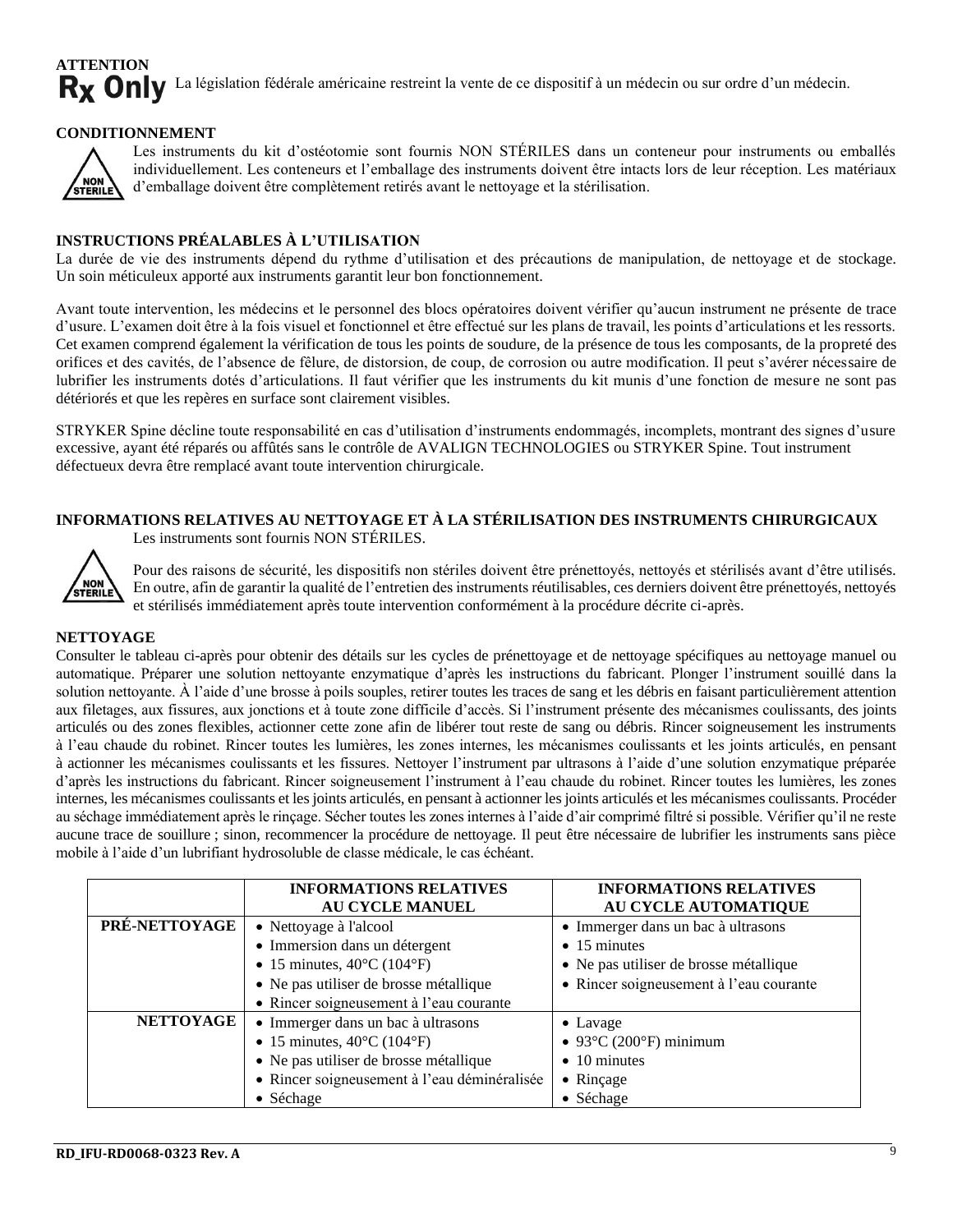Un établissement peut décider de recourir à des cycles de nettoyage différents de celui proposé si l'établissement a validé correctement le cycle en veillant à ce qu'il garantisse un nettoyage adéquat facilitant la stérilisation. Inspecter tous les instruments avant toute stérilisation ou entreposage afin de garantir leur utilisabilité. Tout instrument présentant des signes d'usure doit être écarté et envoyé au service de réparation.

#### **STÉRILISATION**

Procéder à une stérilisation vapeur. Le cycle de stérilisation vapeur suivant a été validé pour un étui à instrument unique emballé, dans un autoclave correctement entretenu. Il est essentiel que les paramètres du procédé soient validés pour chaque type d'équipement de stérilisation de l'établissement et pour chaque configuration de charge.

| TYPE DE<br><b>CYCLE</b> | <b>TEMPERATURE</b> | <b>IMPULSIONS</b> | <b>TEMPS</b><br>D'EXPOSITION | <b>TEMPS DE</b><br><b>SECHAGE</b> |
|-------------------------|--------------------|-------------------|------------------------------|-----------------------------------|
| Prévide                 | 132°C (270°F)      |                   | 4 minutes                    | 30 minutes                        |

Un établissement peut décider de recourir à des cycles de stérilisation vapeur différents de celui proposé si l'établissement a validé correctement le cycle de façon à garantir une pénétration et un contact adéquats de la vapeur avec l'étui à instrument utilisé pour la stérilisation.

Pour de plus amples informations sur l'utilisation de cet instrument, merci de contacter votre représentant ou distributeur AVALIGN TECHNOLOGIES ou STRYKER Spine.

#### **STOCKAGE**

Les instruments sont conditionnés en paquets individuels ou dans des boîtes. Après avoir été utilisés, ils doivent être stockés dans un endroit propre, sec et tempéré.

#### **RÉCLAMATIONS**

Tout professionnel de la santé ayant des sujets de plainte ou d'insatisfaction en ce qui concerne la qualité du produit, son identité, sa durabilité, sa fiabilité, sa sécurité, son efficacité et / ou sa performance est prié de le signaler auprès de STRYKER Spine ou de ses représentants. En outre, en cas de dysfonctionnement effectif ou supposé d'un dispositif, STRYKER Spine ou ses représentants doivent en être immédiatement avertis.

Dans l'éventualité du fonctionnement incorrect d'un produit STRYKER Spine pouvant avoir causé ou contribué au décès d'un patient, ou à de graves lésions à un patient, le distributeur du produit ou STRYKER Spine doit en être immédiatement informé par téléphone, fax, ou par écrit.

Pour toute réclamation, veuillez fournir les nom, référence et numéro de lot du ou des composants, vos nom et adresse, ainsi qu'une description aussi détaillée que possible de l'incident pour permettre à STRYKER Spine de comprendre le sujet de la plainte.

En cas de réclamation ou si vous désirez obtenir des informations complémentaires, veuillez contacter :

STYKER Spine 2 Pearl Court Allendale, NJ 07401 (201) 760-8000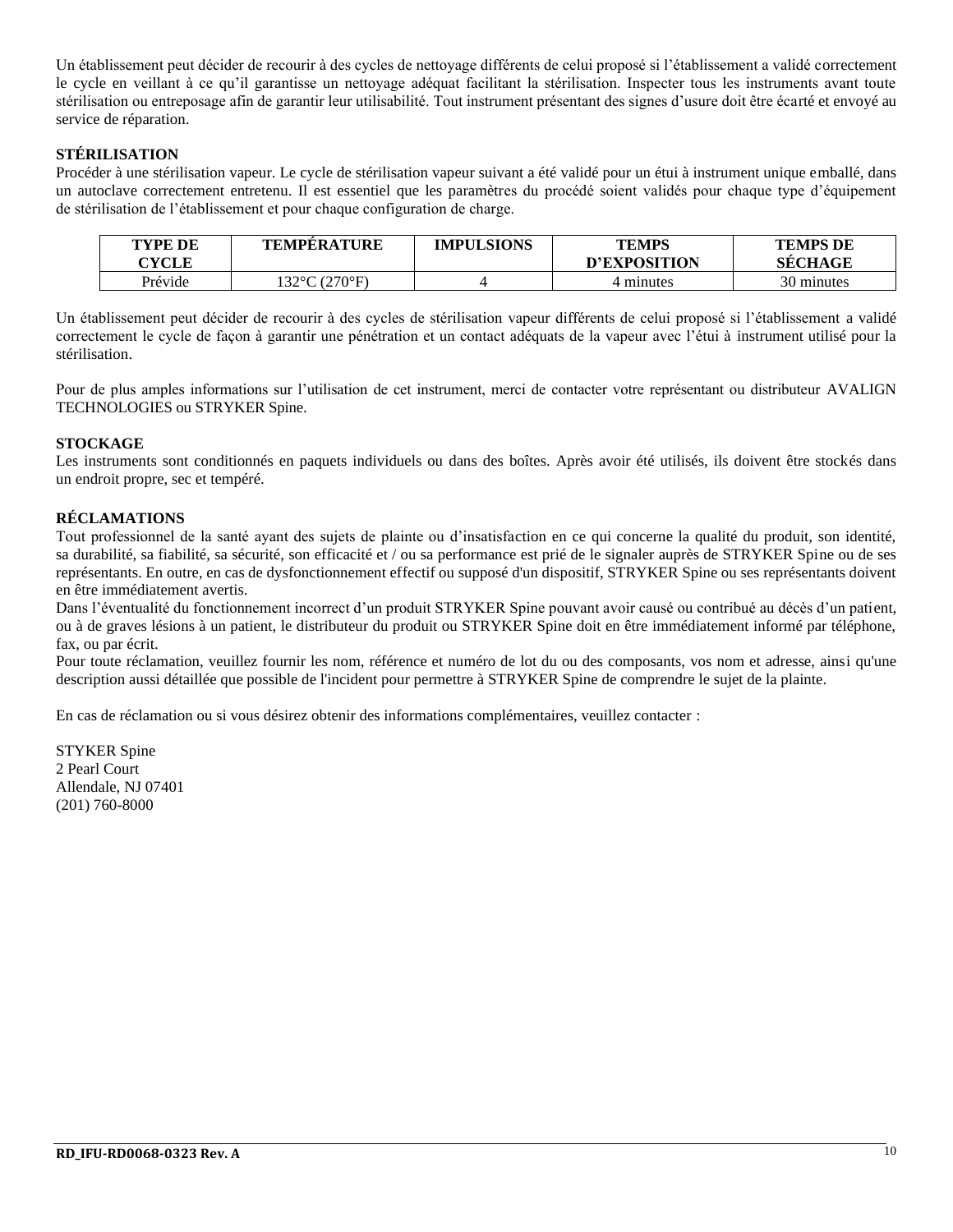#### **GARANTIE**

AVALIGN TECHNOLOGIES ne garantit et ne garantira pas les réparations effectuées sur le produit par une source non autorisée par AVALIGN TECHNOLOGIES. AVALIGN TECHNOLOGIES ne pourra être tenu responsable de toute défaillance d'un produit ayant fait l'objet de réparations non autorisées. Concernant les instruments provenant d'un autre fabricant, se référer au mode d'emploi du fabricant.



8727 Clinton Park Drive Unter Buchsteig 3 1-877-289-1096 +49 7462 200490 +49 7462 200490 www.avalign.com

Fabriqué par :<br>
EC REP Représentant CE : INSTRUMED GmbH AVALIGN TECHNOLOGIES (dba Avalign German Specialty Instruments) Fort Wayne, IN 46825 78532 Tuttlingen, Allemagne

Distribué par : STRYKER Spine 2 Pearl Court Allendale, NJ 07401 (201) 760-8000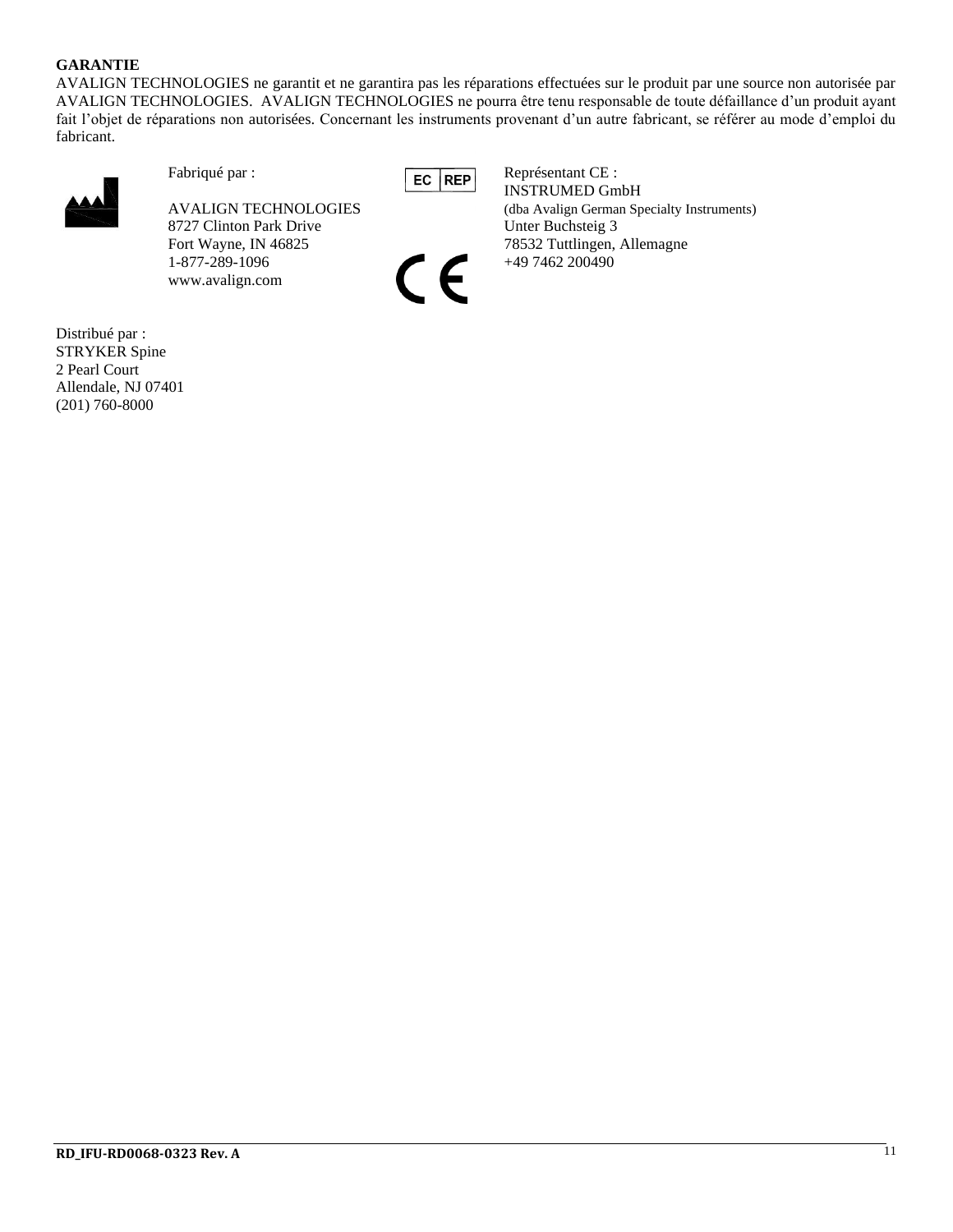## **Italiano IT**

#### **SET PER OSTEOTOMIA STRYKER SPINE ISTRUZIONI SULLA STRUMENTAZIONE**

Prodotto da AVALIGN TECHNOLOGIES e distribuito da STRYKER Spine

#### **DESCRIZIONE /COMPOSIZIONE DEI MATERIALI**

Gli strumenti chirurgici all'interno del set per osteotomia sono strumenti medici manuali progettati esclusivamente per l'uso in procedure chirurgiche descritte dalla Tecnica chirurgica per il Set di strumenti per osteotomia PSO/VCR STRYKER Spine. Gli strumenti sono realizzati con diversi materiali tra cui acciaio inossidabile e silicone di grado medico conformi alle norme ad essi applicabili. Questi materiali non sono impiantabili. Gli strumenti Avalign Technologies non contengono componenti in lattice.

#### **USO**



Gli strumenti contenuti nel set per osteotomia devono essere utilizzati nel modo prescritto nella tecnica chirurgica per il Set di strumenti per osteotomia PSO/VCR fornito da STRYKER Spine. Prima di utilizzare gli strumenti, il chirurgo dovrà aver preso in seria considerazione tutti gli aspetti dell'intervento chirurgico e i limiti della strumentazione. Le raccomandazioni per l'uso sono esposte nella tecnica chirurgica per il Set di strumenti per osteotomia PSO/VCR fornito da STRYKER Spine.

#### **EFFETTI AVVERSI POTENZIALI**

Manutenzione, pulizia, o manipolazione non corrette possono rendere gli strumenti inidonei all'uso previsto, causare corrosione, smontaggio, distorsione e/o rottura o provocare lesioni al paziente o al personale operativo. Come conseguenza delle caratteristiche meccaniche richieste, gli strumenti contenuti nel Set per osteotomia sono realizzati con materiali NON IMPIANTABILI. Nel caso in cui uno strumento si rompa, nessun frammento deve rimanere nel paziente in quanto ciò potrebbe causare complicazioni post-operatorie e richiedere ulteriori interventi.

Di seguito si trova un elenco, non esaustivo, delle potenziali complicazioni:

- Lesione neurologica, paralisi, dolore, lesione dei tessuti molli, degli organi viscerali o delle giunture, in caso di uso non corretto o di rottura degli strumenti.
- Infezione, se gli strumenti non sono puliti e sterilizzati correttamente.
- Perdita durale, compressione dei vasi, danni ai nervi o agli organi vicini, come risultato di slittamento o posizionamento errato oppure di uno strumento difettoso.
- Danno causato dall'involontario rilascio delle molle di alcuni strumenti.
- Danno causato da strumenti utilizzati per piegare o tagliare in-situ dovuto alla forza eccessiva che si produce quando vengono utilizzati.
- Rottura dei guanti o della pelle dello staff chirurgico.
- Lesioni dei tessuti del paziente o dello staff chirurgico e/o aumento del tempo operatorio in seguito alla necessità di disassemblare gli strumenti durante l'operazione chirurgica.
- Rottura, frattura o perforazione involontaria dell'osso.

#### **PRECAUZIONI PREOPERATORIE**

Chiunque utilizzi il Set per osteotomia può ottenere una tecnica chirurgica richiedendone uno presso un rappresentante o distributore STRYKER Spine. Per coloro che utilizzano opuscoli pubblicati più di due anni prima dell'intervento chirurgico si consiglia di richiedere una versione aggiornata direttamente a STRYKER Spine. Non utilizzare alcuno strumento in un modo diverso da quello per cui è stato progettato o destinato, come descritto nella tecnica chirurgica di accompagnamento. L'uso improprio di strumenti potrebbe avere un effetto negativo sul paziente o sul personale.

I dispositivi possono essere utilizzati solo da medici che siano completamente a loro agio con la tecnica chirurgica richiesta e che siano stati addestrati a questo scopo. Il medico che opera deve fare attenzione a non utilizzare gli strumenti per esercitare pressioni inappropriate sulla colonna vertebrale o sugli impianti e deve scrupolosamente seguire ogni procedura operatoria descritta nella tecnica chirurgica fornita da STRYKER Spine. Per esempio, le forze esercitate quando si riposiziona uno strumento in-situ non devono essere eccessive poiché questo può causare lesioni al paziente.

Per ridurre il rischio di rottura, deve essere prestata attenzione a non distorcere gli impianti, intaccarli, colpirli o graffiarli con strumenti a meno che non sia specificato nella tecnica chirurgica STRYKER Spine applicabile.

Attenzione particolare deve essere prestata quando gli strumenti sono utilizzati vicino ad organi vitali, nervi o vasi.

Se non diversamente specificato sull'etichetta, gli strumenti possono essere riutilizzati dopo la decontaminazione, la pulizia e la sterilizzazione.

Tutti gli strumenti elettrochirurgici possono rappresentare fonte di ignizione. Non usare in presenza di sostanze infiammabili.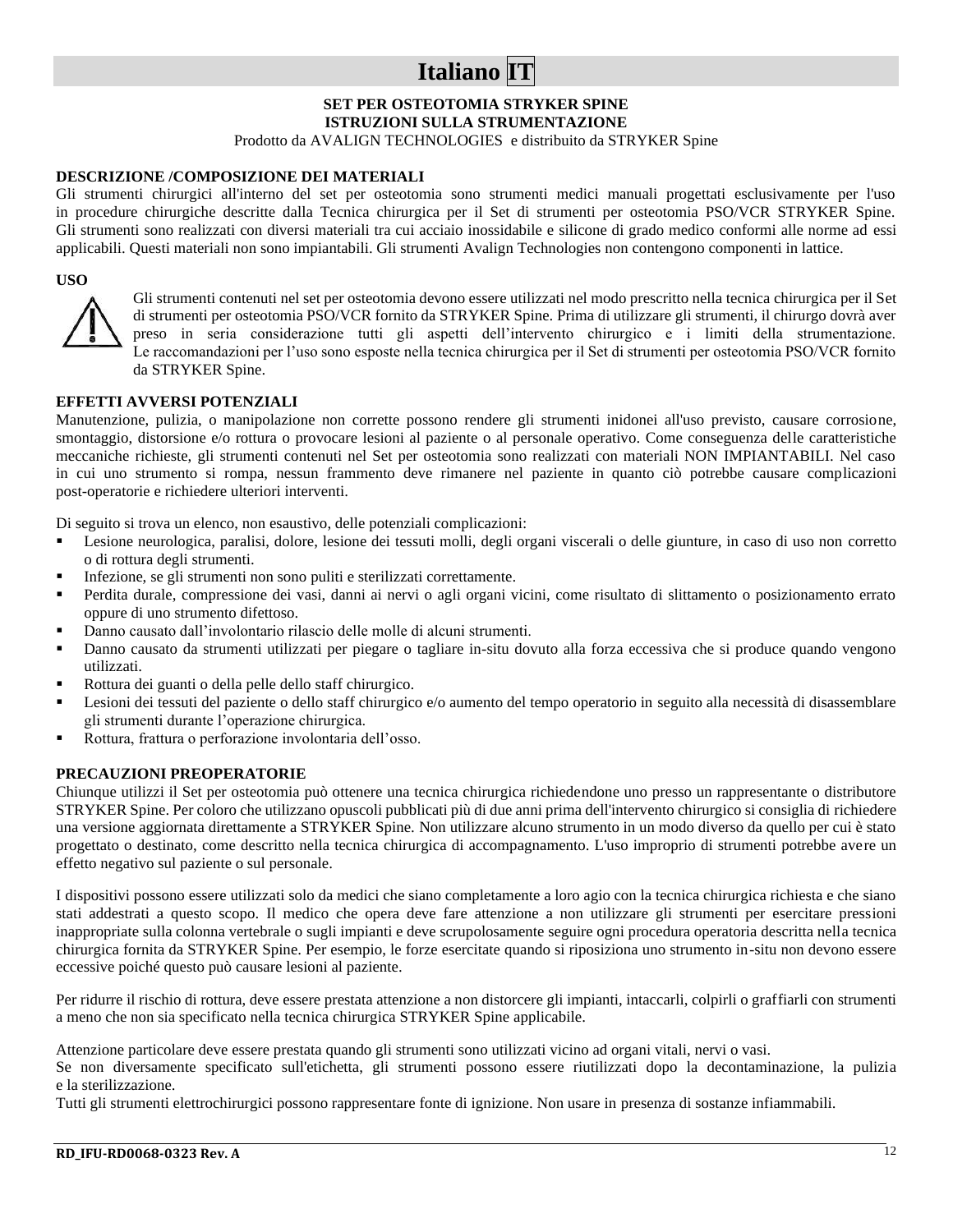Assicurarsi che qualsiasi prodotto destinato ad essere reimpiegato sia ben pulito e sterilizzato per evitare effetti dannosi per il paziente o per il personale.

## **ATTENZIONE**

Rx Only La legge federale degli Stati Uniti limita la vendita di questo dispositivo da parte o su prescrizione di un medico autorizzato.

#### **CONFEZIONE**



La strumentazione contenuta nel Set per osteotomia è fornita NON-STERILE in un contenitore per strumenti o confezionata singolarmente. I contenitori e la confezione degli strumenti devono essere intatti al momento del ricevimento. Il materiale di imballo deve essere completamente rimosso prima di procedere alla pulizia e sterilizzazione.

#### **ISTRUZIONI PRELIMINARI ALL'USO**

La durata degli strumenti dipende dal numero di volte in cui sono usati nonché dalle precauzioni adottate per manipolazione, pulizia e stoccaggio. Un alto livello di cura deve essere utilizzato per garantire che gli strumenti rimangano in buono stato di funzionamento.

Tutti gli strumenti devono essere esaminati alla ricerca di segni di danni da usura da parte dei medici e del personale dei centri operativi prima della chirurgia. L'esame comprende una ispezione visiva e funzionale delle superfici di lavoro, dei punti di articolazione e delle molle. Includere anche la verifica di tutte le connessioni saldate, che tutti i componenti siano presenti e della pulizia degli orifizi e delle cavità, nonché verificare l'assenza di crepe, distorsioni, urti, corrosione o qualsiasi altro cambiamento. Per gli strumenti con articolazioni, potrebbe essere necessaria la lubrificazione. Gli strumenti all'interno del set che svolgono una funzione di misura devono essere controllati per verificarne l'usura e garantire la chiara visibilità di eventuali marcature di superficie.

Né AVALIGN TECHNOLOGIES né STRYKER Spine sono responsabili in caso di utilizzo di strumenti che siano danneggiati, incompleti, che mostrino segni di uso eccessivo o di usura o che sono stati riparati o affilati fuori dal controllo di AVALIGN TECHNOLOGIES o STRYKER Spine. Gli strumenti difettosi devono essere sostituiti prima di ogni intervento chirurgico.

#### **INFORMAZIONI PER PULIZIA E STERILIZZAZIONE DEGLI STRUMENTI CHIRURGICI**



Gli strumenti sono forniti NON STERILI.

Per ragioni di sicurezza, i dispositivi non sterili devono essere pre-puliti, puliti e sterilizzati prima dell'uso. Inoltre, per una buona conservazione, gli strumenti riutilizzabili devono essere pre-puliti, puliti e sterilizzati immediatamente dopo l'operazione chirurgica, seguendo le fasi indicate nelle sezioni seguenti.

#### **PULIZIA**

Fare riferimento alla tabella seguente per le informazioni pre-pulizia e sul ciclo di pulizia per i metodi di pulizia manuale e automatica. Preparare una soluzione detergente enzimatica secondo le istruzioni del produttore. Immergere lo strumento sporco nella soluzione di pulizia. Utilizzare una spazzola a setole morbide per rimuovere tutte le tracce di sangue e detriti, prestando molta attenzione a fili, fessure, cuciture e a tutte le aree difficili da raggiungere. Se lo strumento presenta meccanismi scorrevoli, articolazioni con cerniere o zone flessibili, azionare la zona del meccanismo per liberare il sangue intrappolato e i detriti. Sciacquare lo strumento accuratamente con acqua tiepida. Lavare tutte le cavità, le zone interne, i meccanismi di scorrimento e le articolazioni a cerniera, azionando i meccanismi scorrevoli e le cavità durante il risciacquo. Pulire lo strumento ad ultrasuoni con una soluzione enzimatica, preparata secondo le istruzioni del produttore. Sciacquare accuratamente lo strumento con acqua tiepida. Lavare tutte le cavità, le zone interne, i meccanismi di scorrimento e le articolazioni a cerniera. Attivare i meccanismi scorrevoli e le articolazioni con cerniere durante il risciacquo. Asciugare subito dopo il risciacquo finale. Asciugare le aree interne con aria compressa filtrata, se disponibile. Verificare la presenza di sporco visibile, se presente, ripetere la procedura di pulizia. Per gli strumenti con parti in movimento, potrebbe essere necessaria la lubrificazione con un lubrificante solubile in acqua di grado medico, se del caso.

|                    | <b>INFORMAZIONI SUL CICLO MANUALE</b>          | <b>INFORMAZIONI SUL CICLO AUTOMATICO</b>                     |
|--------------------|------------------------------------------------|--------------------------------------------------------------|
| <b>PRE-PULIZIA</b> | • Strofinare con alcool                        | • Immergere in bagno ad ultrasuoni                           |
|                    | • Immergere nella soluzione di pulizia         | $\bullet$ 15 minuti                                          |
|                    | • 15 minuti, $40^{\circ}$ C (104 $^{\circ}$ F) | • Utilizzare spazzole non metalliche                         |
|                    | · Utilizzare spazzole non metalliche           | • Sciacquare abbondantemente in acqua corrente               |
|                    | • Sciacquare abbondantemente in acqua corrente |                                                              |
| PULIZIA            | · Immergere in bagno ad ultrasuoni             | $\bullet$ Lavare                                             |
|                    | • 15 minuti, $40^{\circ}$ C (104 $^{\circ}$ F) | $\bullet$ 93 $\rm{^{\circ}C}$ (200 $\rm{^{\circ}F}$ ) minimo |
|                    | · Utilizzare spazzole non metalliche           | $\bullet$ 10 minuti                                          |
|                    | • Risciacquare accuratamente con acqua         | • Sciacquare                                                 |
|                    | demineralizzata                                | • Asciugare                                                  |
|                    | $\bullet$ Asciugare                            |                                                              |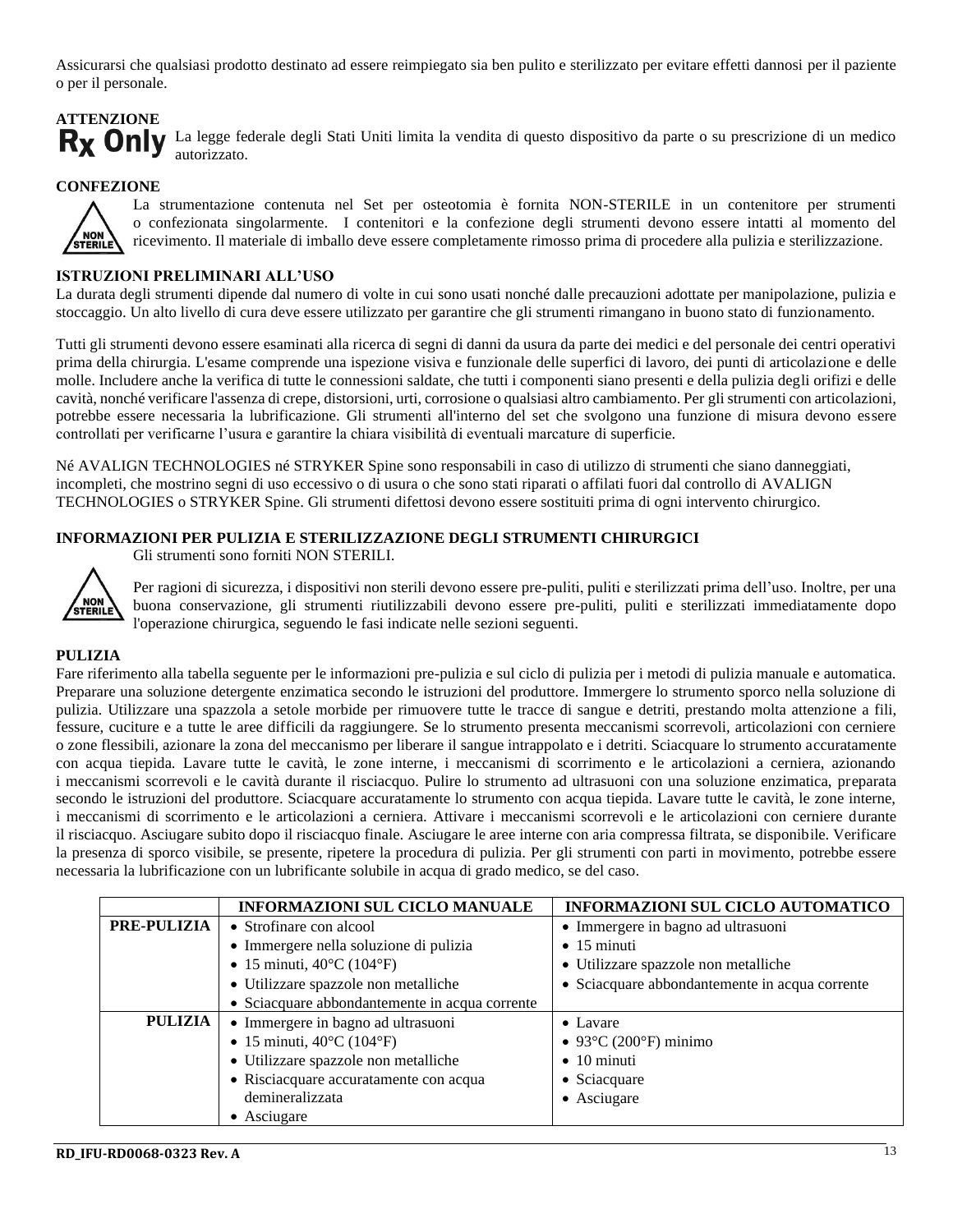Una struttura potrebbe scegliere di utilizzare cicli di pulizia diversi dal ciclo suggerito se la struttura ha convalidato correttamente il ciclo al fine di garantire un'adeguata pulizia per facilitare la sterilizzazione. Controllare tutti gli strumenti prima della sterilizzazione o dell'immagazzinaggio al fine di garantire che gli strumenti sono adatti per l'uso. Gli strumenti che mostrano segni di danneggiamento devono essere messi da parte e inviati per l'assistenza o la riparazione.

#### **STERILIZZAZIONE**

Sterilizzare con sterilizzazione a vapore. Il seguente ciclo di sterilizzazione a vapore si basa sulla convalida di un unico strumento, avvolto, o di un contenitore per strumenti singoli inserito in un contenitore per sterilizzazione appropriato all'interno di un'autoclave manutenuta correttamente. È fondamentale che i parametri di processo siano convalidati per il singolo tipo di attrezzature di sterilizzazione di ogni struttura e configurazione del carico del prodotto.

| <b>TIPO DI</b><br><b>ICLO</b> | TEMPERATURA                       | IMPULSI | <b>TEMPO DI</b><br><b>ESPOSIZIONE</b> | <b>TEMPO DI</b><br><b>ASCIUGATURA</b> |
|-------------------------------|-----------------------------------|---------|---------------------------------------|---------------------------------------|
| Prevuoto                      | $32^{\circ}$ C (270 $^{\circ}$ F) |         | 4 minuti                              | 30 minuti                             |

Una struttura potrebbe scegliere di utilizzare cicli di sterilizzazione a vapore diversi dal ciclo suggerito se la struttura ha convalidato correttamente il ciclo al fine di garantire un'adeguata penetrazione del vapore e contatto con il contenitore dello strumento per la sterilizzazione.

Per ulteriori informazioni relative all'uso di questo strumento, si prega di contattare il rappresentante o il distributore AVALIGN TECHNOLOGIES o STRYKER Spine.

#### **STOCCAGGIO**

Gli strumenti sono confezionati in imballi singoli oppure in contenitori. Dopo essere stati usati, devono essere sistemati in un luogo asciutto, pulito e temperato.

#### **RECLAMI**

Qualsiasi operatore sanitario che avesse dei reclami, oppure motivi di insoddisfazione legati alla qualità, all'identità, alla durata, all'affidabilità, alla sicurezza, all'efficacia e/o alle prestazioni del prodotto, si rivolga a STRYKER Spine oppure ai suoi rappresentanti. Inoltre, se uno strumento ha funzionato male, oppure se si ha il sospetto che abbia funzionato male, STRYKER Spine o i suoi rappresentanti devono esserne immediatamente informati.

Se un prodotto STRYKER Spine avesse funzionato in modo improprio e avesse causato o contribuito a causare seri danni o la morte del paziente, il distributore o STRYKER Spine devono essere informati al più presto possibile per telefono, per fax o per iscritto.

Per qualsiasi reclamo, si prega di segnalare il nome dello strumento e il codice articolo, insieme al numero di lotto, del o dei componenti, il nome e l'indirizzo del contatto ed una descrizione dettagliata dell'accaduto, per aiutare STRYKER Spine a comprendere le cause del reclamo.

Per ulteriori informazioni o reclami, si prega di contattare:

STYKER Spine 2 Pearl Court Allendale, NJ 07401 (201) 760-8000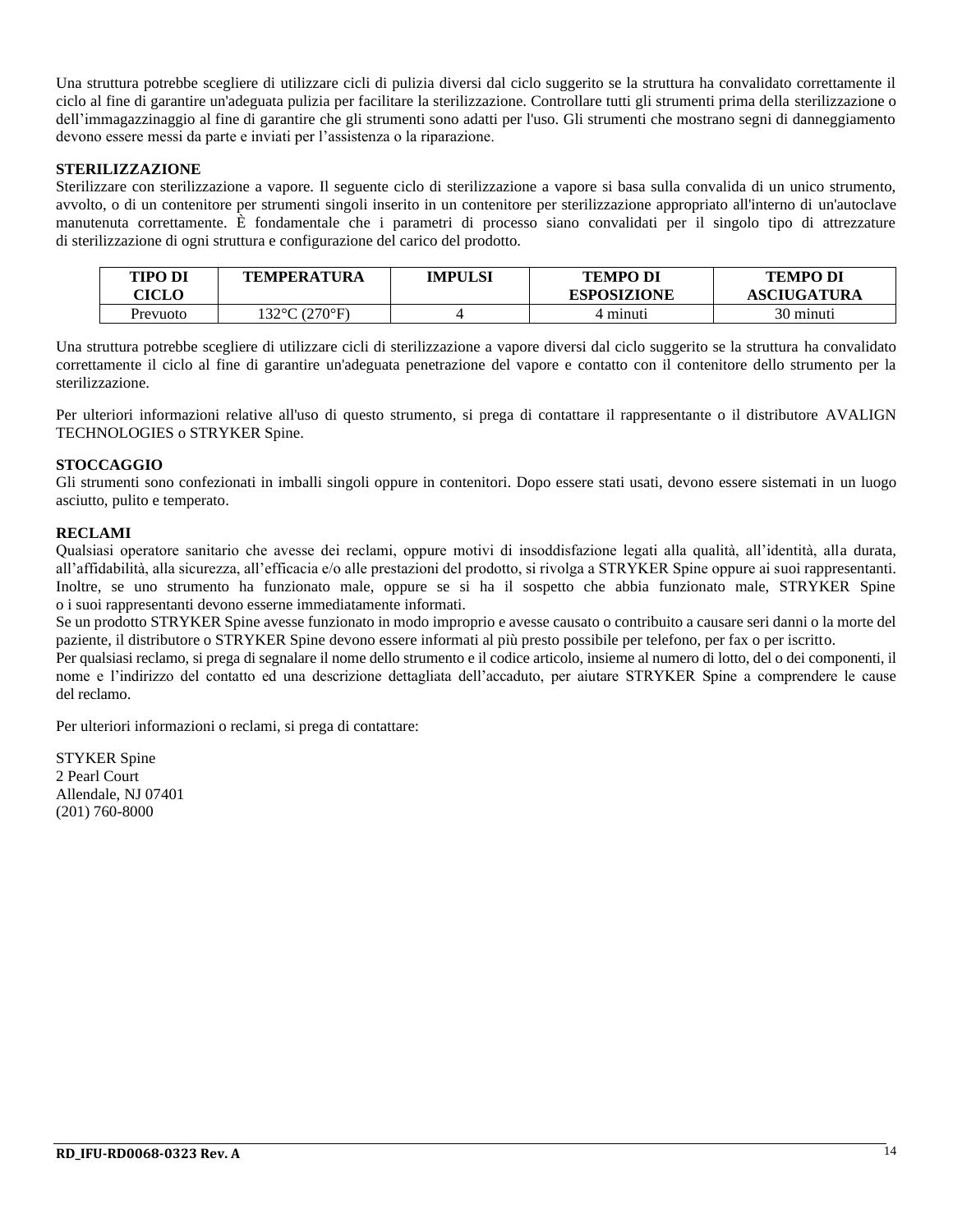#### **GARANZIA**

AVALIGN TECHNOLOGIES non offre e non offrirà alcuna garanzia in caso di riparazioni effettuate al prodotto da parte di un fornitore non approvato da AVALIGN TECHNOLOGIES. AVALIGN TECHNOLOGIES non si assume alcuna responsabilità per qualsiasi difetto di prodotti sui cui siano state eseguite riparazioni non autorizzate.

Per gli strumenti prodotti da un altro produttore consultare le istruzioni per l'uso del rispettivo produttore.



8727 Clinton Park Drive Unter Buchsteig 3 Fort Wayne, IN 46825 78532 Tuttlingen, Germany 1-877-289-1096 +49 7462 200490 www.avalign.com

Prodotto da: **EC REP Rappresentante CE:** INSTRUMED GmbH AVALIGN TECHNOLOGIES (dba Avalign German Specialty Instruments)

Distribuito da: STRYKER Spine 2 Pearl Court Allendale, NJ 07401 (201) 760-8000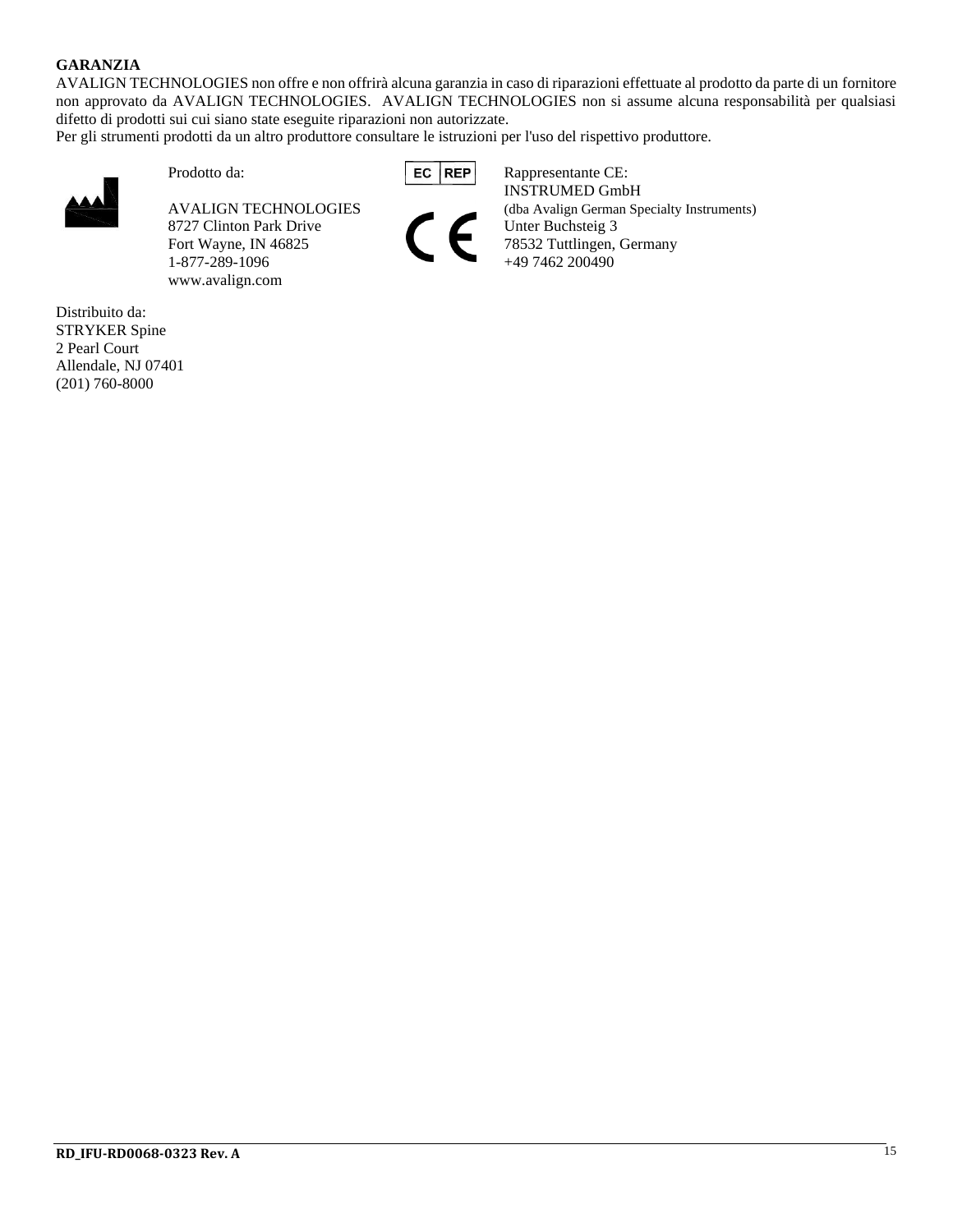## **Português PT**

## **CONJUNTO DE OSTEOTOMIA DA STRYKER SPINE**

**INSTRUÇÕES DOS INSTRUMENTOS**

Fabricado por AVALIGN TECHNOLOGIES e distribuído por STRYKER Spine

#### **DESCRIÇÃO / COMPOSIÇÃO DE MATERIAL**

Os instrumentos cirúrgicos do conjunto de osteotomia são ferramentas médicas manuais concebidas unicamente para utilização em procedimentos cirúrgicos descritos na técnica cirúrgica PSO/VCR do conjunto de instrumentos de osteotomia da STRYKER Spine. Os instrumentos são fabricados em diferentes materiais, incluindo aço inoxidável e silicone de grau médico, em conformidade com as respetivas normas aplicáveis. Estes materiais não são para implantes. Os instrumentos da Avalign Technologies não contêm quaisquer componentes de látex.

#### **UTILIZAÇÃO**



Os instrumentos contidos no conjunto de osteotomia têm de ser usados da forma descrita na técnica cirúrgica PSO/VCR do conjunto de instrumentos de osteotomia fornecida pela STRYKER Spine. Antes de usar os instrumentos, o cirurgião deve dar especial atenção a todos os aspetos da intervenção cirúrgica, assim como aos limites da instrumentação. As recomendações de utilização estão indicadas na técnica cirúrgica PSO/VCR do conjunto de instrumentos para osteotomia da STRYKER Spine.

#### **POTENCIAIS EFEITOS ADVERSOS**

Manutenção incorreta, limpeza ou manutenção poderá tornar os instrumentos inapropriados ao seu uso pretendido, provocar corrosão, desmontagem, distorção e/ou quebra ou provocar ferimentos ao paciente ou equipa de cirurgia. Em resultados das funções mecânicas necessárias, os instrumentos contidos no conjunto de osteotomia são fabricados em materiais NÃO destinados A IMPLANTE. Caso um instrumento se parta, nenhum fragmento pode permanecer no doente uma vez que tal poderia causar complicações pós-operatórias e requerer uma outra intervenção.

Abaixo segue uma lista de potenciais complicações, apesar de não ser exaustiva:

- Lesão neurológica, paralisia, dor, lesão dos tecidos moles, de órgãos viscerais ou de articulações, no caso de uso incorreto ou quebra dos instrumentos.
- Infeção, se os instrumentos não estiverem convenientemente limpos e esterilizados.
- Derrames durais, compressão de artérias, danos nos nervos ou órgãos próximos como resultado de deslize ou mau posicionamento de um instrumento avariado.
- Danos causados por uma libertação involuntária da haste ou molas de certos instrumentos.
- Danos provocados pelos instrumentos usados para dobrar ou cortar, devido a forças excessivas que ocorrem quando estão a ser usados.
- Cortes nas luvas ou na pele da equipa de cirurgia.
- Lesões nos tecidos do doente ou equipa de cirurgia e/ou um aumento do tempo de operação como resultado de ter que desmontar os instrumentos durante a cirurgia.
- Fendas, fraturas ou perfuração involuntária do osso.

#### **PRECAUÇÕES PRÉ-OPERATÓRIAS**

Qualquer pessoa que use o conjunto de osteotomia pode obter uma técnica cirúrgica solicitando-a a um representante ou distribuidor da STRYKER Spine. Os que usarem brochuras publicadas há mais de dois anos antes da intervenção cirúrgica são aconselhados a solicitar uma versão atualizada diretamente à STRYKER Spine. Não utilize nenhum instrumento de outra forma que não aquela para a qual foi concebido ou se destina, conforme descrito na técnica cirúrgica fornecida. A má utilização dos instrumentos pode ter um efeito adverso no doente ou no pessoal.

Os dispositivos só podem ser usados por médicos totalmente familiarizados com a técnica cirúrgica necessária. O médico cirurgião deve ter o cuidado de não usar os instrumentos para efetuar pressão inadequada na coluna ou nos implantes e devem obedecer escrupulosamente a qualquer procedimento de operação descrito na técnica cirúrgica fornecida pela STRYKER Spine. Por exemplo, a força exercida durante a reposição de um instrumento in-situ não deve ser excessiva, porque isto poderá provocar lesões ao doente.

Para reduzir os riscos de quebra, deve tomar-se cuidado para não distorcer os implantes ou atingi-los, bater-lhes ou riscá-los com os instrumentos, salvo especificação em contrário pela técnica cirúrgica STRYKER Spine adequada.

Deve ter-se um cuidado extremo quando os instrumentos forem usados perto de órgãos vitais, nervos ou vasos.

A menos que seja especificado de outro modo na etiqueta, os instrumentos podem ser reutilizados após descontaminação, limpeza e esterilização.

Quaisquer dispositivos eletrocirúrgicos têm o potencial de constituir uma fonte de ignição. Não usar na presença de substâncias inflamáveis.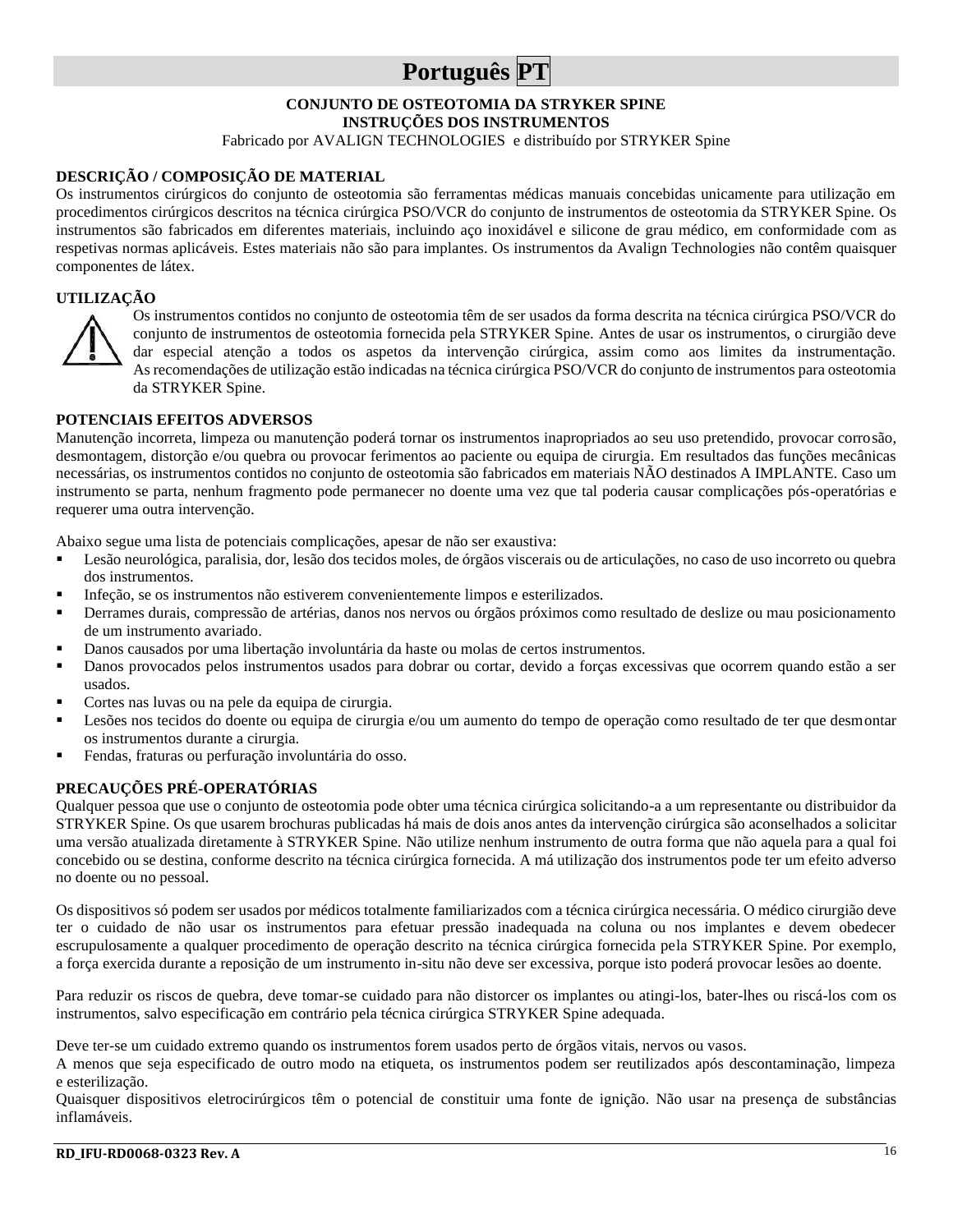Assegure-se que qualquer produto destinado a ser reutilizado é adequadamente limpo e esterilizado para evitar efeitos prejudiciais ao doente ou ao pessoal.

## **AVISO** Rx Only A Lei Federal (EUA) só permite a venda ou o pedido deste dispositivo a um médico qualificado.

#### **EMBALAGEM**



Os instrumentos contidos no conjunto de osteotomia são fornecidos NÃO ESTÉREIS num recipiente de instrumentos ou embalados individualmente. Os recipientes e a embalagem de instrumentos devem estar intactos quando forem recebidos. Os materiais de embalagem devem ser completamente removidos antes da limpeza e da esterilização.

#### **INSTRUÇÕES ANTES DE USAR**

A vida dos instrumentos depende do número de vezes que são usados, assim como das precauções tomadas no manuseamento, limpeza e armazenamento. Um elevado cuidado deve ser dado para assegurar que os instrumentos se mantêm em bom estado de funcionamento.

Os sinais de desgaste ou danos de todos os instrumentos devem ser inspecionados pelos médicos e equipa dos centros operatórios antes da cirurgia. A inspeção deve ser visual e funcional nas superfícies de trabalho, pontos de articulação e molas. Também devem incluir a verificação de todas as partes soldadas, se todos os componentes estão presentes, e a limpeza dos orifícios e cavidades, ou a ausência de fendas, distorção, impacto, corrosão ou outras alterações. A lubrificação pode ser necessária em instrumentos com articulações. Os instrumentos do conjunto que têm uma função de medição têm de ser inspecionados quanto a desgaste e à visibilidade clara de quaisquer marcas na superfície.

Nem a AVALIGN TECHNOLOGIES nem a STRYKER Spine podem ser responsabilizadas no caso de utilização de instrumentos que estejam danificados,

incompletos, mostrem sinais de desgaste e rotura excessivos, ou que tenham sido reparados ou afiados fora do controlo da AVALIGN TECHNOLOGIES ou da STRYKER Spine. Quaisquer instrumentos com falhas devem ser substituídos antes de qualquer intervenção cirúrgica.

#### **INFORMAÇÃO SOBRE A LIMPEZA E ESTERILIZAÇÃO DE INSTRUMENTOS CIRÚRGICOS**

Os instrumentos são fornecidos NÃO ESTÉREIS.



Por razões de segurança, dispositivos não-esterilizados devem ser limpos previamente, limpos e esterilizados antes do uso. Além disso, por razões de uma boa manutenção, instrumentos reutilizáveis devem ser limpos previamente, limpos e esterilizados imediatamente após a cirurgia, seguindo a sequência de passos descrita nas secções seguintes.

#### **LIMPEZA**

Consulte a tabela em baixo para obter informações específicas sobre o ciclo de pré-limpeza e limpeza para métodos manuais e automáticos de limpeza. Prepare uma solução de limpeza enzimática de acordo com as instruções do fabricante. Mergulhe o instrumento sujo na solução de limpeza. Use uma escova de cerdas para remover todos os restos de sangue e resíduos, dando especial atenção a roscas, ranhuras, costuras e áreas de acesso difícil. Se o instrumento dispuser de mecanismos deslizantes, juntas articuladas ou áreas flexíveis, acione a área para a libertar de qualquer sangue ou resíduos aí existentes. Enxague o(s) instrumento(s) cuidadosamente com água quente da torneira. Enxague todos os lúmenes, áreas internas, mecanismos deslizantes e juntas articuladas, acionando os mecanismos deslizantes e ranhuras durante a limpeza. Limpe o instrumento por ultrassons, usando uma solução enzimática, preparada de acordo com as instruções do fabricante. Enxague o instrumento cuidadosamente com água quente da torneira. Enxague todos os lúmenes, áreas internas, mecanismos deslizantes e juntas articuladas. Acione os mecanismos deslizantes e ranhuras durante a limpeza. Seque imediatamente após o enxaguamento final. Seque todas as áreas internas com ar filtrado, comprimido, se disponível. Verifique quanto a sujidade visível, e se existir, repita o procedimento de limpeza. Nos instrumentos com peças móveis, poderá ser necessário realizar uma lubrificação com um lubrificante solúvel em água de grau médico, onde aplicável.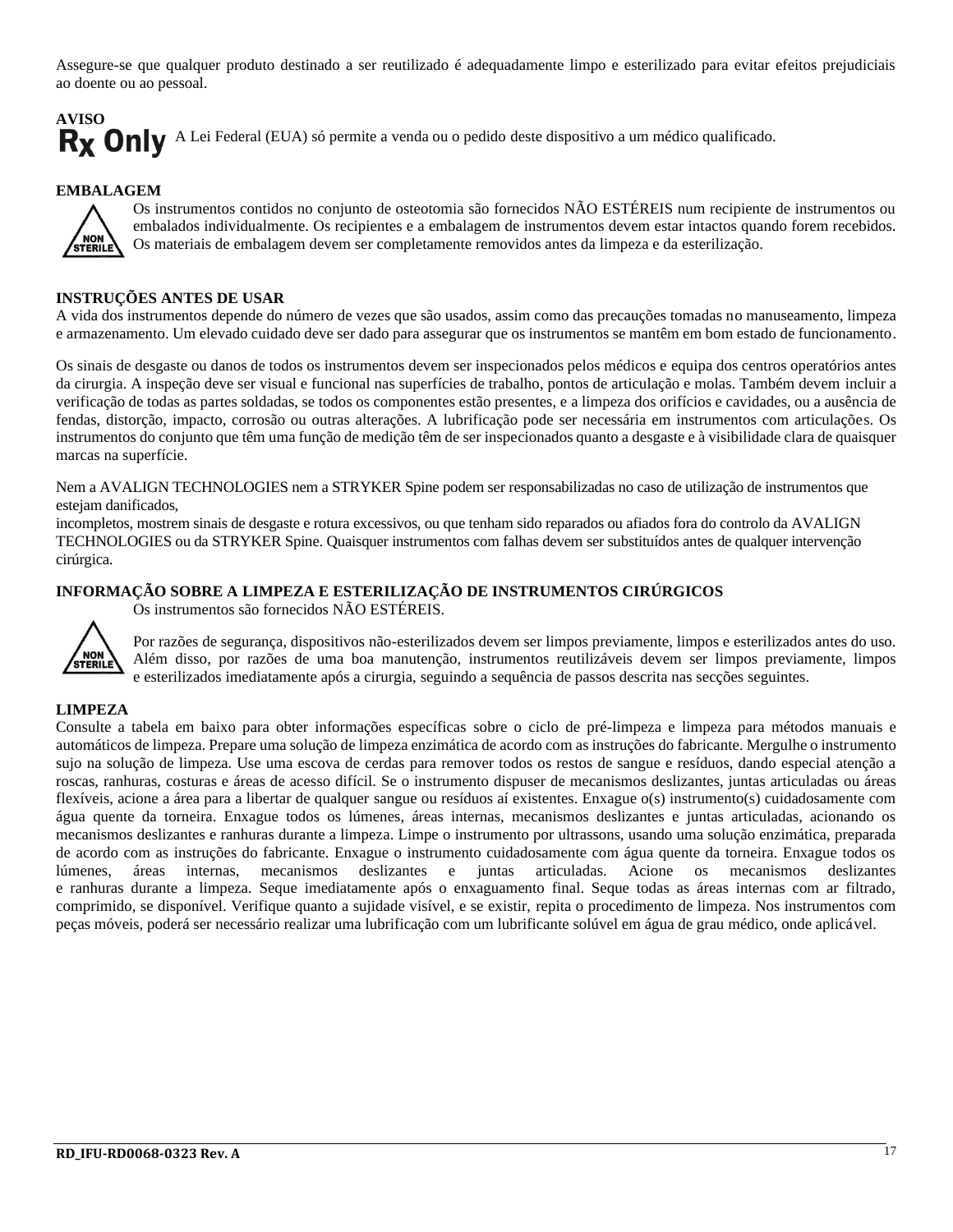|                | INFORMAÇÃO SOBRE O CICLO MANUAL                 | INFORMAÇÃO SOBRE O CICLO AUTOMÁTICO       |
|----------------|-------------------------------------------------|-------------------------------------------|
| <b>LIMPEZA</b> | • Limpar com álcool                             | • Mergulhe num banho ultrassónico         |
| PRÉVIA         | · Emergir em solução de limpeza                 | $\bullet$ 15 minutos                      |
|                | • 15 minutos, $40^{\circ}$ C (104 $^{\circ}$ F) | • Use uma escova não metálica             |
|                | · Use uma escova não metálica                   | • Enxague abundantemente em água corrente |
|                | • Enxague abundantemente em água corrente       |                                           |
| <b>LIMPEZA</b> | • Mergulhe num banho ultrassónico               | $\bullet$ Lave                            |
|                | • 15 minutos, $40^{\circ}$ C (104 $^{\circ}$ F) | $\bullet$ 93°C (200°F) mínimo             |
|                | · Use uma escova não metálica                   | $\bullet$ 10 minutos                      |
|                | • Enxague abundantemente com água               | $\bullet$ Enxague                         |
|                | desmineralizada                                 | $\bullet$ Seque                           |
|                | $\bullet$ Seque                                 |                                           |

Um centro pode optar por ciclos de limpeza diferentes do ciclo sugerido se o centro tiver validade adequadamente o ciclo para garantir uma limpeza apropriada para facilitar a esterilização. Inspecione todos os instrumentos antes da esterilização ou do armazenamento para assegurar que estão prontos a serem utilizados. Quaisquer instrumentos que apresentem sinais de danos devem ser separados e enviados para assistência ou reparação.

#### **ESTERILIZAÇÃO**

Esterilize usando esterilização a vapor. O seguinte ciclo de esterilização a vapor é sugerido com base na validação de uma única caixa de instrumento embalada, numa autoclave devidamente conservada. É fundamental que os parâmetros do processo sejam validados para cada tipo individual de equipamento de esterilização e configuração de carga de produto de cada centro.

| TIPO DE<br>CICLO | <b>TEMPERATURA</b> | <b>IMPULSOS</b> | <b>TEMPO DE</b><br><b>EXPOSICAO</b> | <b>TEMPO DE</b><br><b>SECAGEM</b> |
|------------------|--------------------|-----------------|-------------------------------------|-----------------------------------|
| Pré-vácuo        | 132°C (270°F).     |                 | 4 minutos                           | 30 minutos                        |

Um centro pode optar por ciclos de esterilização a vapor diferentes do ciclo sugerido se o centro tiver validade adequadamente o ciclo para garantir uma penetração apropriada do vapor e o contacto com a caixa do instrumento para esterilização.

Para obter mais informações relacionadas à utilização deste instrumento, contacte o seu representante ou distribuidor da AVALIGN **TECHNOLOGIES** 

ou da STRYKER Spine.

#### **ARMAZENAMENTO**

Os instrumentos são embalados em invólucros individuais ou em contentores. Após a utilização devem ser guardados num local limpo, seco e temperado.

#### **RECLAMAÇÕES**

Qualquer profissional de saúde que tenha reclamações ou motivos para não estar satisfeito com a qualidade do produto, sua identidade, duração, fiabilidade, segurança, efetividade e/ou desempenho, deverá notificar a STRYKER Spine ou o seu representante. Além disto, se um dispositivo tiver avariado, ou existirem suspeitas de avaria, a STRYKER Spine ou o seu representante deve ser notificado imediatamente.

Se um produto da STRYKER Spine tiver funcionado alguma vez incorretamente e tiver causado ou contribuído para a morte ou lesão grave de um doente, o distribuidor ou a STRYKER Spine devem ser informados com a maior brevidade possível por telefone, fax ou por escrito.

Para todas as reclamações, inclua o nome do dispositivo e referência juntamente com o número de lote do(s) componente(s), o seu nome e morada e uma descrição detalhada do acontecimento para ajudar a STRYKER Spine a entender as causas da reclamação.

Para mais informações ao cliente ou reclamações, contacte:

STYKER Spine 2 Pearl Court Allendale, NJ 07401 (201) 760-8000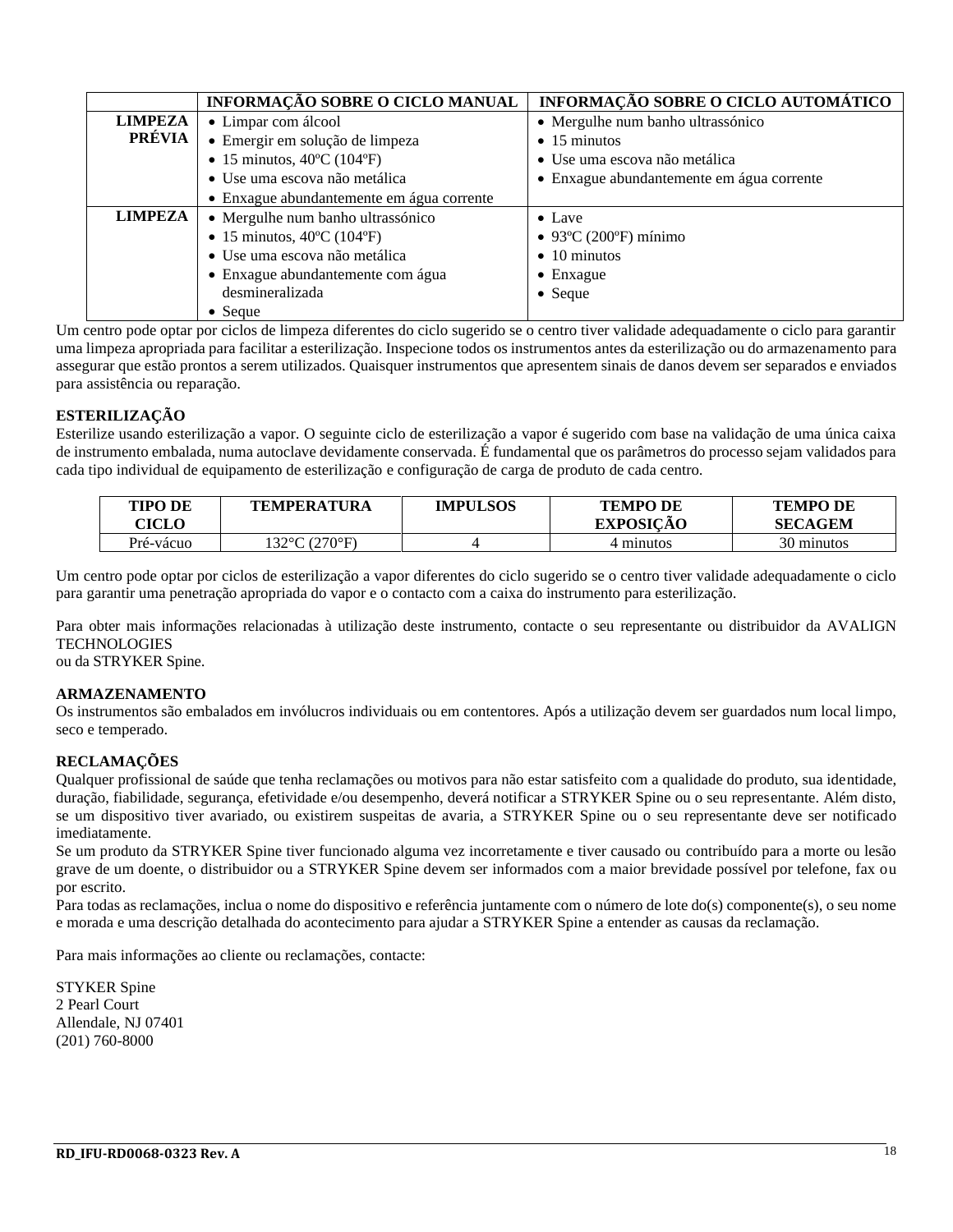#### **GARANTIA**

A AVALIGN TECHNOLOGIES não garante nem garantirá quaisquer reparações realizadas ao produto por uma entidade não aprovada pela AVALIGN TECHNOLOGIES. A AVALIGN TECHNOLOGIES não será responsável por qualquer falha do produto decorrente de reparações não autorizadas.

Nos instrumentos fabricados por um outro fabricante, consulte as instruções de utilização do fabricante.



8727 Clinton Park Drive Unter Buchsteig 3

www.avalign.com

Distribuído por: STRYKER Spine 2 Pearl Court Allendale, NJ 07401 (201) 760-8000

Fabricado por: **REP** Representante CE INSTRUMED GmbH AVALIGN TECHNOLOGIES (dba Avalign German Specialty Instruments) Fort Wayne, IN 46825 78532 Tuttlingen, Alemanha 1-877-289-1096 +49 7462 200490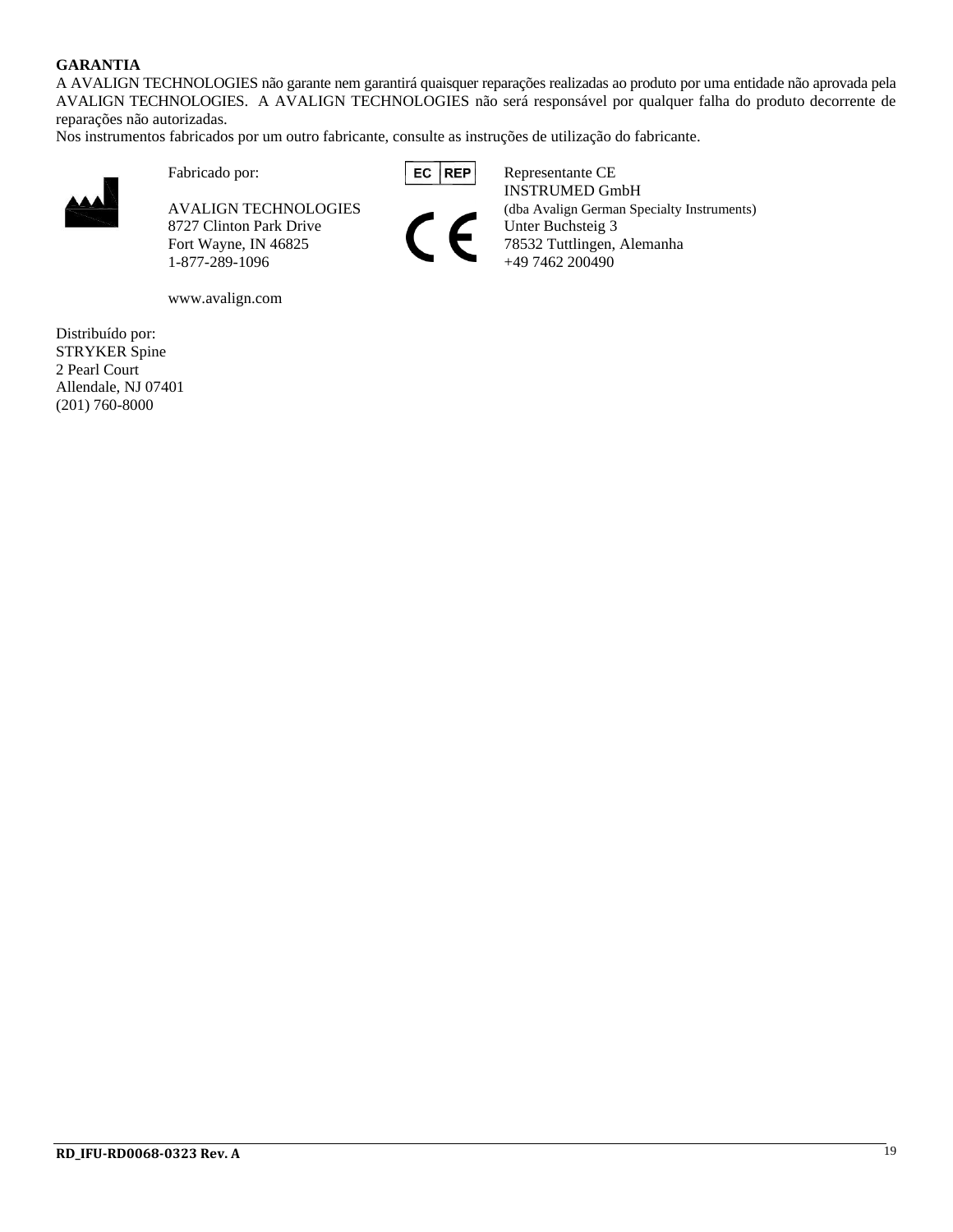## **Türkçe TR**

### **STRYKER SPINE OSTEOTOMİ SETİ**

**ENSTRÜMANTASYON TALİMATI**

AVALIGN TECHNOLOGIES tarafından üretilmiştir ve STRYKER Spine tarafından dağıtılmıştır

#### **TANIM / MATERYAL YAPISI**

Osteotomi Seti içindeki cerrahi aletler sadece STRYKER Spine Osteotomi Alet Seti PSO/VCR Cerrahi Tekniği içinde ana hatları verilmiş cerrahi işlemlerde kullanılmak üzere tasarlanmış manuel tıbbi araçlardır. Aletler kendileri için geçerli standartlarla uyumlu, paslanmaz çelikler ve tıbbi sınıf silikon dahil farklı materyallerden yapılmıştır. Bu materyaller implante edilemez. Avalign Technologies aletleri herhangi bir Lateks bileşen içermez.

#### **KULLANIM**



Osteotomi Seti içinde bulunan aletler STRYKER Spine tarafından sağlanan Osteotomi Alet Seti PSO/VCR Cerrahi Tekniği içinde belirtilen şekilde kullanılmalıdır. Aletleri kullanmadan önce cerrah bu cerrahi girişimin tüm yönlerini ve ayrıca enstrümantasyonun sınırlarını tamamen değerlendirmiş olmalıdır. Kullanma talimatı, STRYKER Spine tarafından sağlanan Osteotomi Alet Seti PSO/VCR Cerrahi Tekniği içinde sağlanmıştır.

#### **OLASI ADVERS ETKİLER**

Hatalı bakım, temizlik veya muamele aletleri kullanım amacı için uygun olmayan bir hale getirebilir; korozyona, parçaların ayrılmasına, şekil bozukluğuna ve/veya kırılmaya neden olabilir veya hastanın ya da ameliyat personelinin zarar görmesine yol açabilir. Gerekli mekanik özelliklerin bir sonucu olarak Osteotomi Seti içinde bulunan aletler İMPLANTE EDİLEMEZ materyallerden yapılmıştır. Bir alet kırılırsa hasta içinde parça kalmamalıdır çünkü postoperatif komplikasyonlara yol açabilir ve ek girişim gerektirebilir.

Aşağıda bunlarla kısıtlı olmamak üzere olası komplikasyonların bir listesi verilmiştir:

- Aletlerin kırılması veya yanlış kullanılması durumunda nörolojik lezyon, paralizi, ağrı, yumuşak dokular, visseral organlar veya eklemlerde lezyon.
- Aletler uygun şekilde temizlenmez ve sterilize edilmezse enfeksiyon.
- Hatalı bir aletin iyi konumlandırılmaması veya kayması nedeniyle dural sızıntılar, damar kompresyonu, sinirler veya yakın organların zarar görmesi.
- Bazı aletlerin yaylarının istenmeden serbest kalması sonucunda oluşan hasar.
- İn situ olarak kesmek ve bükmek için kullanılan aletlerin kullanımları sırasında aşırı güç uygulanması nedeniyle oluşan hasar.
- Cerrahi personelin eldivenlerinin veya cildinin kesilmesi.
- Cerrahi sırasında aletleri parçalara ayırmanın gerekmesi sonucunda hasta veya cerrahi personelde doku lezyonları ve/veya ameliyat süresinin uzaması.
- Kemikte çatlak, kırık veya kazara perforasyon.

#### **PREOPERATİF ÖNLEMLER**

Osteotomi Setini kullanan herkes bir STRYKER Spine temsilcisi veya distribütöründen talep etmek yoluyla Cerrahi Tekniği elde edebilir. Cerrahi girişimden iki yıldan daha uzun bir süre önce yayımlanmış broşürleri kullananların doğrudan STRYKER Spine'dan güncellenmiş bir sürüm istemeleri önerilir. Herhangi bir aleti, beraberindeki Cerrahi Teknik içinde tanımlandığı gibi tasarlanmadığı veya kullanımı amaçlanmadığı bir şekilde kullanmayın. Aletlerin hatalı kullanımının hasta veya personel üzerine olumsuz bir etkisi olabilir.

Cihazlar sadece gerekli cerrahi tekniğe aşina olan ve bu açıdan eğitim görmüş doktorlar tarafından kullanılabilir. Ameliyatı yapan doktor, aletleri omurga veya implantlar üzerinde uygun olmayan stres yaratmayacak şekilde kullanmak için çok dikkat etmeli ve STRYKER Spine tarafından sağlanan cerrahi teknikte tanımlanan herhangi bir ameliyat işlemine tam olarak uymalıdır. Örneğin bir aletin in situ tekrar konumlandırılması sırasında kullanılan güçler aşırı olmamalıdır yoksa hasta zarar görebilir.

Kırılma riskini azaltmak için implantlarda distorsiyon oluşturmamaya ve implantlara ilgili STRYKER Spine Cerrahi Tekniği gerektirmedikçe aletlerle vurmamaya, çentik açmamaya ve çizik bırakmamaya dikkat edilmelidir.

Aletler yaşamsal organlar, sinirler veya damarlar yakınında kullanıldığında çok dikkatli olunmalıdır.

Etikette aksi belirtilmedikçe aletler dekontaminasyon, temizlik ve sterilizasyon sonrasında tekrar kullanılabilir.

Her elektrocerrahi cihazının bir tutuşma kaynağı yaratma potansiyeli vardır. Yanıcı maddeler varlığında kullanmayın.

Hasta veya personelde herhangi bir olumsuz etkiden kaçınmak açısından tekrar kullanılması amaçlanan herhangi bir ürünün uygun şekilde temizlenmesi ve sterilize edilmesini sağlayın.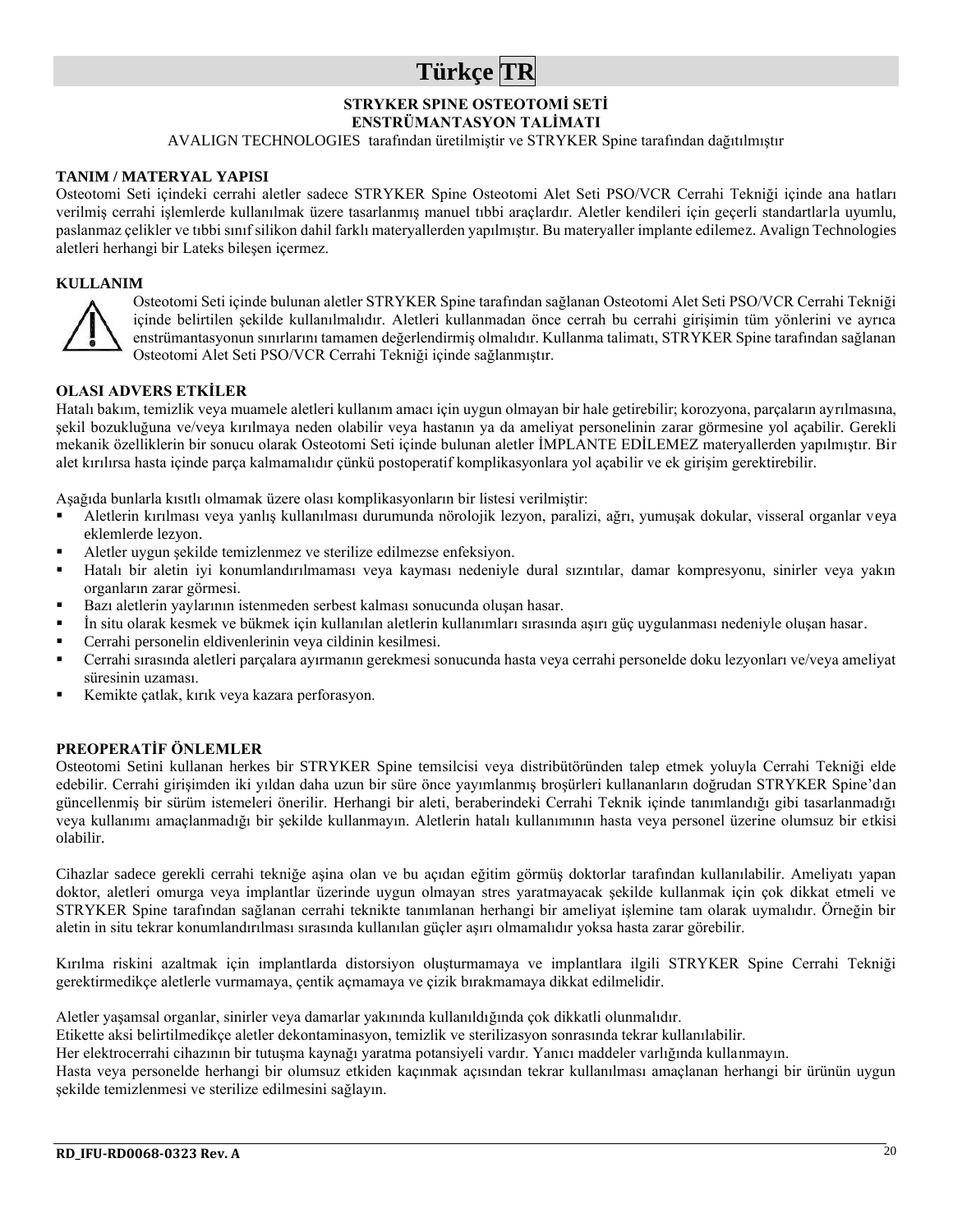## **DİKKAT** Rx Only A.B.D. federal kanunlarına göre bu cihaz sadece bir doktor tarafından ya da doktor siparişiyle satılabilir.

#### **PAKETLEME**



Osteotomi Setinde bulunan aletler bir alet kabında veya ayrı şekilde paketlenmiş olarak STERİL OLMAYAN biçimde sunulmaktadır. Kaplar ve aletlerin ambalajı teslim alındığı sırada eksiksiz olmalıdır. Ambalaj malzemeleri temizlik ve sterilizasyon öncesinde tamamen çıkarılmalıdır.

#### **KULLANMA ÖNCESİ TALİMATI**

Aletlerin ömrü kullanıldığı sayıya ve kullanım, temizlik ve saklama sırasında alınan önlemlere bağlıdır. Aletlerin iyi çalışır durumda kalmalarını sağlamak için yüksek bir bakım düzeyi kullanılması gerekir.

Tüm aletler cerrahi öncesinde ameliyathanelerde doktorlar ve personel tarafından aşınma hasarı bulguları açısından incelenmelidir. Bu inceleme, çalışma yüzeylerinin, artikülasyon noktalarının ve yayların görsel ve işlevsel bir incelemesini içermelidir. Ayrıca tüm kaynak yapılmış bileşenlerin, bütün bileşenlerin mevcut olduğunun ve açıklıklar ve boşlukların temizliğinin ve ayrıca herhangi bir çatlak, şekil bozukluğu, darbe, korozyon veya başka değişiklik bulunmadığının doğrulanmasını gerektirir. Menteşeli aletler için yağlama gerekebilir. Set içinde bir ölçüm işlevi yapan aletler yüzey işaretlerinin açıkça görünür olması ve aşınma açısından incelenmelidir.

AVALIGN TECHNOLOGIES veya STRYKER Spine hasarlı, tam olmayan, aşırı aşınma veya yırtılma belirtisi gösteren ya da AVALIGN TECHNOLOGIES'in veya STRYKER Spine'ın kontrolü dışında tamir edilmiş veya bilenmiş aletlerin kullanımı durumunda sorumlu olmayacaktır. Hatalı aletler herhangi bir cerrahi müdahale yapılmadan önce değiştirilmelidir.

#### **CERRAHİ ALETLERİN TEMİZLENMESİ VE STERİLİZASYONU İÇİN BİLGİ**

Aletler STERİL OLMAYAN bir şekilde sağlanır.



Steril olmayan cihazlar kullanılmadan önce güvenlik nedeniyle ön temizlik, temizlik ve sterilizasyondan geçirilmelidir. Ayrıca bakımın iyi olması açısından tekrar kullanılabilir aletler cerrahinin hemen ardından aşağıdaki kısımlarda tanımlanan adımlar dizisi kullanılarak ön temizlik, temizlik ve sterilizasyondan geçirilmelidir.

#### **TEMİZLİK**

Manuel ve otomatik temizlik yöntemleri için spesifik ön temizlik ve temizlik döngüsü bilgileri açısından aşağıdaki tabloya başvurun. Üreticinin talimatına göre enzimatik bir temizlik solüsyonu hazırlayın. Kirlenmiş aleti temizlik solüsyonuna batırın. Tüm kan ve kalıntı izlerini gidermek için yumuşak kıllı bir fırça kullanın ve yivler, yarıklar, birleşme yerleri ve ulaşılması zor herhangi bir bölgeye özellikle dikkat edin. Aletin kayan mekanizmaları, mafsallı eklemleri veya esnek alanları varsa herhangi bir yakalanmış kan ve kalıntıyı serbestleştirmek üzere alanı hareket ettirin. Aleti/aletleri ılık musluk suyuyla iyice durulayın. Durulama sırasında kayan mekanizmalar ve açıklıkları hareket ettirerek tüm lümenler, iç alanlar, kayan mekanizmalar ve mafsallı eklemleri durulayın. Aleti üreticinin talimatına uygun bir şekilde hazırlanmış bir enzimatik solüsyon kullanarak ultrasonik olarak temizleyin. Aleti ılık suyla iyice durulayın. Tüm lümenler, iç alanlar, kayan mekanizmalar ve mafsallı eklemleri durulayın. Kayan mekanizmalar ve mafsallı eklemleri durulama sırasında hareket ettirin. Son durulamadan hemen sonra kurutun. Herhangi bir iç alanı varsa filtrelenmiş, sıkıştırılmış havayla kurutun. Görünür kir açısından kontrol edin ve herhangi bir kir varsa temizlik işlemini tekrarlayın. Hareketli kısımları olan aletler için geçerli olduğunda tıbbi sınıf suda çözünür bir yağlayıcı ile yağlama gerekli olabilir.

|                 | <b>MANUEL DÖNGÜ BİLGİSİ</b>                    | OTOMATİK DÖNGÜ BİLGİSİ           |
|-----------------|------------------------------------------------|----------------------------------|
| ÖN TEMİZLİK     | $\bullet$ Alkolle silme                        | · Ultrasonik banyoya batırın     |
|                 | · Temizlik solüsyonuna batırın                 | $\bullet$ 15 dakika              |
|                 | • 15 dakika, $40^{\circ}$ C (104 $^{\circ}$ F) | · Metalik olmayan fırça kullanın |
|                 | · Metalik olmayan fırça kullanın               | • Akan suda iyice durulayın      |
|                 | • Akan suda iyice durulayın                    |                                  |
| <b>TEMİZLİK</b> | · Ultrasonik banyoya batırın                   | $\bullet$ Y <sub>1</sub> kama    |
|                 | • 15 dakika, $40^{\circ}$ C (104 $^{\circ}$ F) | $\bullet$ 93°C (200°F) minimum   |
|                 | · Metalik olmayan fırça kullanın               | $\bullet$ 10 dakika              |
|                 | • Demineralize suda iyice durulayın            | • Durulama                       |
|                 | $\bullet$ Kurutma                              | $\bullet$ Kurutma                |

Bir tesis, eğer yeterli temizlik sağladıklarını uygun şekilde doğrulamışsa, sterilizasyonu kolaylaştırmak için önerilen döngüden farklı temizlik döngüleri kullanmayı seçebilir. Sterilizasyon veya saklama öncesinde aletlerin kullanıma uygun olduğundan emin olmak için tüm aletleri inceleyin. Hasar bulgusu gösteren herhangi bir alet kenara ayrılmalı ve servis veya tamir için gönderilmelidir.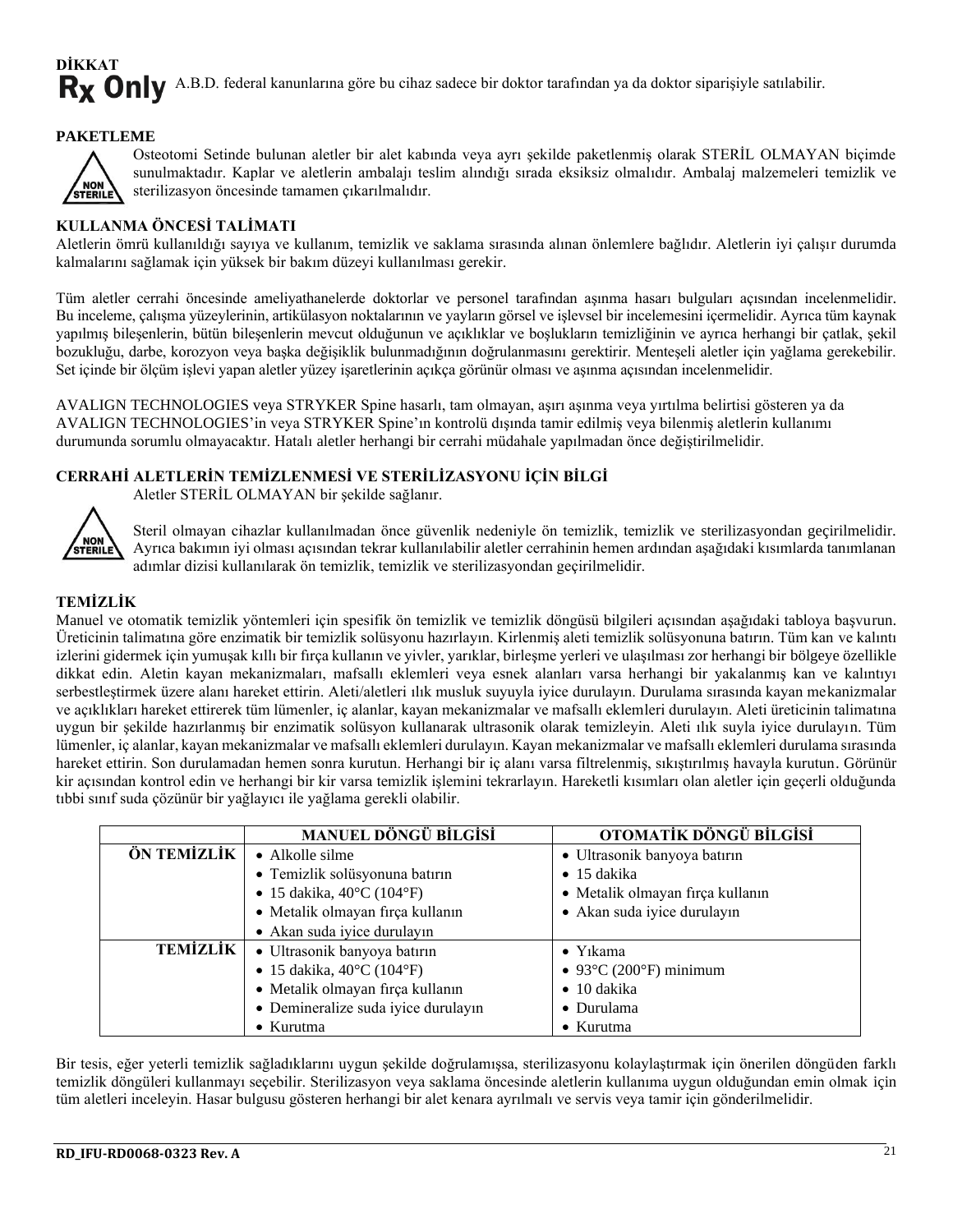#### **STERİLİZASYON**

Buhar sterilizasyonuyla sterilize edin. Uygun bir şekilde bakımı yapılmış bir otoklav içinde tek, sarılı bir alet kutusunun içinde aşağıdaki buhar sterilizasyonu döngüsü önerilir. İşlem parametrelerinin her tesisin ayrı sterilizasyon ekipmanı tipi ve ürün yükü konfigürasyonuna göre doğrulanması çok önemlidir.

| <b>DONGU TIPI</b> | <b>SICAKLIK</b> | <b>\TIMLAR</b> | <b>MARUZ KALMA</b><br><b>SÜRESİ</b> | <b>KURUMA</b><br>SÜRESİ |
|-------------------|-----------------|----------------|-------------------------------------|-------------------------|
| Ən Vakum          | 132°C (270°F).  |                | 4 dakika                            | 30 dakika               |

Bir tesis, eğer sterilizasyon için yeterli buhar penetrasyonu ve alet kutusuyla teması sağlamak üzere döngüyü uygun şekilde doğrulamışsa, önerilen döngü dışında farklı buhar sterilizasyonu döngüleri kullanmayı seçebilir.

Bu aletin kullanımıyla ilgili ek bilgi için lütfen AVALIGN TECHNOLOGIES veya STRYKER Spine temsilciniz veya distribütörünüzle irtibat kurun.

#### **SAKLAMA**

Bu aletler ayrı ambalajlar veya kaplarda ambalajlanmıştır. Kullanıldıktan sonra temiz, kuru ve orta sıcaklıkta bir yerde saklanmaları gerekir.

#### **ŞİKAYETLER**

Ürünün kalitesi, tanımlanması, sağlamlığı, güvenilirliği, güvenli kullanımı, etkinliği ve/veya performansıyla ilgili herhangi bir şikayeti veya tatmin olmadığı bir nokta bulunan herhangi bir sağlık uzmanı STRYKER Spine veya temsilcisine haber vermelidir. Ayrıca bir cihaz hatalı çalıştıysa veya hatalı çalıştığından şüpheleniliyorsa STRYKER Spine veya temsilcisine mümkün olduğunca kısa süre içinde haber verilmelidir.

Bir STRYKER Spine ürünü hatalı çalışmışsa ve bir hastanın ölümüne veya ciddi şekilde yaralanmasına neden olmuş veya katkıda bulunmuş olabileceği düşünülüyorsa dağıtıcı veya STRYKER Spine'a telefon, faks veya mektup yoluyla mümkün olduğunca kısa süre içinde haber verilmelidir.

Tüm şikayetler için, STRYKER Spine'ın şikayetin nedenlerini anlamasına yardımcı olacak şekilde, isim ve referans ve bileşenin/ bileşenlerin seri numarasını, adınızı ve adresinizi ve olayın ayrıntılı bir tanımını lütfen sağlayın.

Daha fazla bilgi almak veya şikayetçi olmak için lütfen aşağıdaki bilgileri kullanın:

STYKER Spine 2 Pearl Court Allendale, NJ 07401 (201) 760-8000

#### **GARANTİ**

AVALIGN TECHNOLOGIES, ürün üzerinde AVALIGN TECHNOLOGIES tarafından onaylanmayan bir kaynaktan yapılan hiçbir onarım için garanti vermez ve vermeyecektir. AVALIGN TECHNOLOGIES, yetkisiz onarımların yapıldığı ürün arızalarından sorumlu olmayacaktır. Başka bir üretici tarafından üretilen aletler için, üreticinin kullanım talimatlarına başvurun.



8727 Clinton Park Drive Unter Buchsteig 3 Fort Wayne, IN 46825 78532 Tuttlingen, Almanya 1-877-289-1096 +49 7462 200490 www.avalign.com



INSTRUMED GmbH AVALIGN TECHNOLOGIES (dba Avalign German Specialty Instruments)

Distribütör: STRYKER Spine 2 Pearl Court Allendale, NJ 07401 (201) 760-8000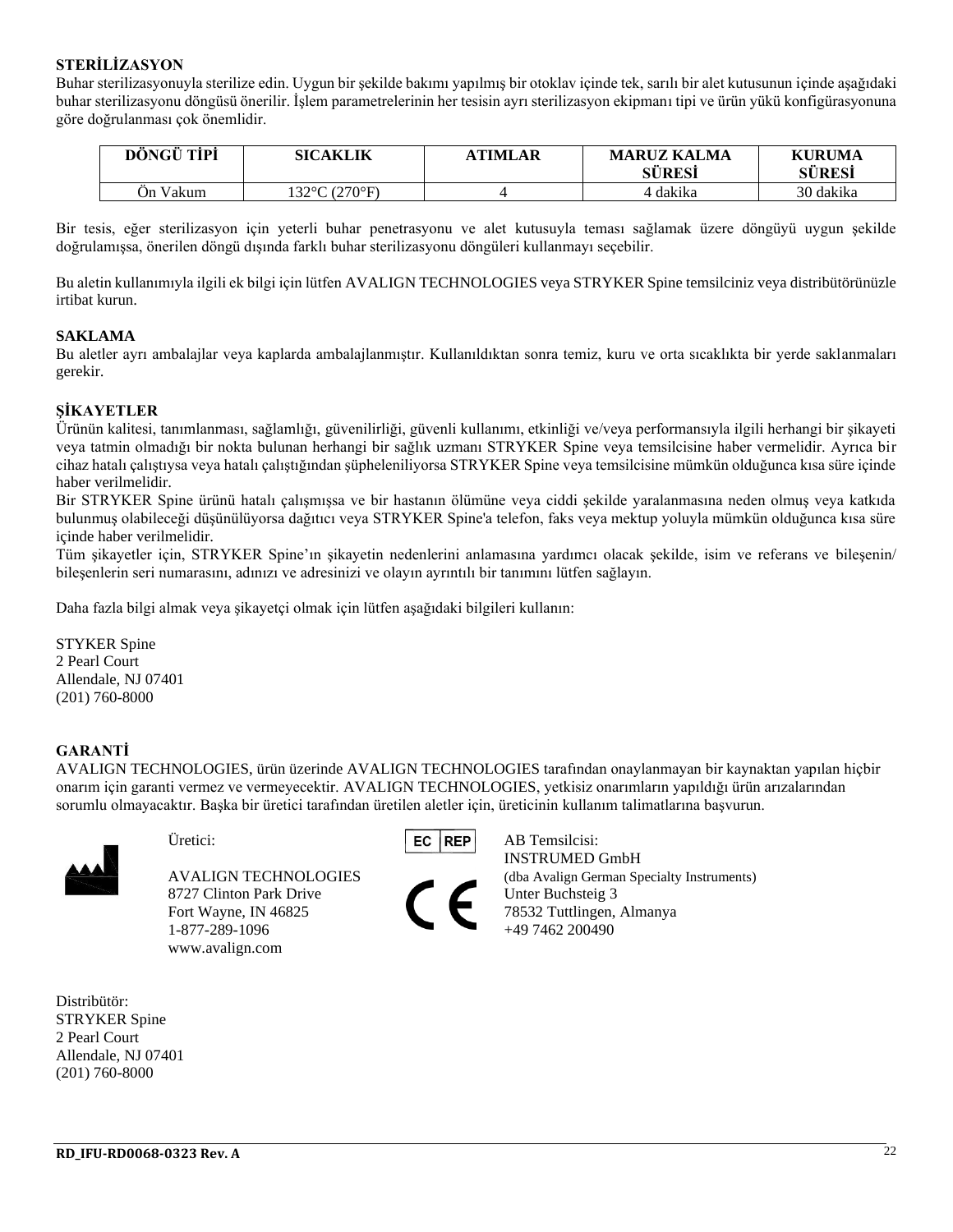## **Deutsch DE**

#### **STRYKER SPINE OSTEOTOMIE-SET ANLEITUNGEN ZUM GEBRAUCH DES INSTRUMENTARIUMS** Hergestellt von AVALIGN TECHNOLOGIES , Vertrieb durch STRYKER Spine

#### **BESCHREIBUNG/MATERIALZUSAMMENSETZUNG**

Bei den chirurgischen Instrumenten im Osteotomie-Set handelt es sich um manuelle medizinische Instrumente, die ausschließlich zur Verwendung bei den chirurgischen Verfahren bestimmt sind, die in den Broschüren über chirurgische PSO/VCR-Techniken für STRYKER Spine Osteotomie-Instrumentensets beschrieben sind. Die Instrumente bestehen aus unterschiedlichen Werkstoffen, beispielsweise aus rostfreiem Edelstahl und medizinischem Silikon, die den maßgeblichen Normen entsprechen. Diese Materialien sind nicht implantierbar. Avalign Technologies-Instrumente enthalten keine Latex-Komponenten.

#### **VERWENDUNG**



Die im Osteotomie-Set enthaltenen Instrumente müssen gemäß den Beschreibungen in den von STRYKER Spine bereitgestellten Broschüren über chirurgische PSO/VCR-Techniken für das Osteotomie-Instrumentenset verwendet werden. Vor der Verwendung der Instrumente muss der Chirurg alle Aspekte des chirurgischen Eingriffs sowie die Grenzen der Instrumente sorgfältig erwogen haben. In den Broschüren über chirurgische PSO/VCR-Techniken, die von STRYKER Spine erhältlich sind, werden Empfehlungen zur Verwendung der Instrumente des Osteotomie-Sets gegeben.

#### **MÖGLICHE NEBENWIRKUNGEN**

Unsachgemäße Wartung, Reinigung oder Handhabung kann dazu führen, dass das Instrument für seine vorgesehene Verwendung ungeeignet wird, korrodiert, auseinanderfällt, sich verformt und/oder zerbricht oder dass sich der Patient oder die Mitglieder des Operationsteams verletzen. Infolge der erforderlichen mechanischen Eigenschaften bestehen die Instrumente im Osteotomie-Set aus NICHT IMPLANTIERBAREN Materialien. Falls ein Instrument zerbricht, darf kein Fragment im Patienten verbleiben, da dies zu postoperativen Komplikationen führen kann, wodurch möglicherweise ein weiterer Eingriff erforderlich ist.

In der folgenden (nicht erschöpfenden) Auflistung werden mögliche Komplikationen beschrieben:

- Neurologische Verletzungen, Paralyse, Schmerzen sowie Verletzungen des Weichgewebes, der viszeralen Organe oder der Gelenke, wenn die Instrumente unsachgemäß verwendet werden oder zerbrechen.
- Infektionen, wenn die Instrumente nicht richtig gereinigt und sterilisiert werden.
- Duralecks, Kompression von Gefäßen oder Beschädigung von Nerven oder nahe gelegenen Organen infolge von Abrutschen oder schlechter Positionierung eines fehlerhaften Instruments.
- Schäden durch das unabsichtliche Lösen der Federn eines bestimmten Instruments.
- Schäden durch die in-situ zum Biegen oder Schneiden verwendeten Instrumente aufgrund von übermäßigen Kräften bei deren Anwendung.
- Schnitte in den Handschuhen oder in der Haut von Mitgliedern des Operationsteams.
- Gewebeverletzungen beim Patienten oder bei Mitgliedern des Operationsteams und/oder eine längere Operationszeit infolge der Notwendigkeit, die Instrumente während einer Operation zu zerlegen.
- Unvollständiger Bruch, Fraktur oder Perforation von Knochen.

#### **PRÄOPERATIVE VORSICHTSMASSNAHMEN**

Die Broschüren über chirurgische Techniken können von jedem Benutzer des Osteotomie-Sets bei einem Vertragshändler oder direkt bei STRYKER Spine angefordert werden. Broschüren, die mehr als zwei Jahre vor dem chirurgischen Eingriff veröffentlicht wurden, sollten durch eine direkt von STRYKER Spine angeforderte, aktualisierte Version ersetzt werden. Die Instrumente dürfen nur auf eine Weise und für den Bestimmungszweck verwendet werden, die in der jeweiligen Broschüre über die chirurgische Technik beschrieben sind. Der unsachgemäße Gebrauch von Instrumenten könnte den Patienten oder Mitglieder des Teams verletzen.

Diese Medizinprodukte dürfen nur von Ärzten eingesetzt werden, die vollständig mit der erforderlichen chirurgischen Technik vertraut sind und zu diesem Zweck eine Schulung erhalten haben. Der operierende Arzt muss darauf achten, dass beim Einsatz der Instrumente die Wirbelsäule bzw. die Implantate nicht übermäßig stark belastet werden, und sich gewissenhaft an das betreffende Operationsverfahren halten, das in der von STRYKER Spine bereitgestellten Broschüre über die entsprechende chirurgische Technik beschrieben wird. So dürfen beispielsweise die beim Neupositionieren eines Instruments in situ ausgeübten Kräfte nicht übermäßig groß sein, da dies wahrscheinlich zu Verletzungen des Patienten führt.

Um das Risiko eines Bruchs zu verringern, muss darauf geachtet werden, dass die Implantate nicht verdreht oder durch die Instrumente eingekerbt, getroffen oder eingeschnitten werden, sofern das entsprechende Operationsprotokoll von STRYKER Spine keine anderweitigen Angaben umfasst.

Äußerste Sorgfalt muss angewendet werden, wenn die Instrumente in der Nähe von lebenswichtigen Organen, Nerven oder Gefäßen verwendet werden.

Sofern nicht auf dem Etikett anderweitig angegeben, können die Instrumente nach der Dekontaminierung, Reinigung und Sterilisation wieder verwendet werden.

Alle elektrochirurgischen Geräte können eine Brandquelle darstellen. Nicht in der Nähe von entflammbaren Substanzen verwenden.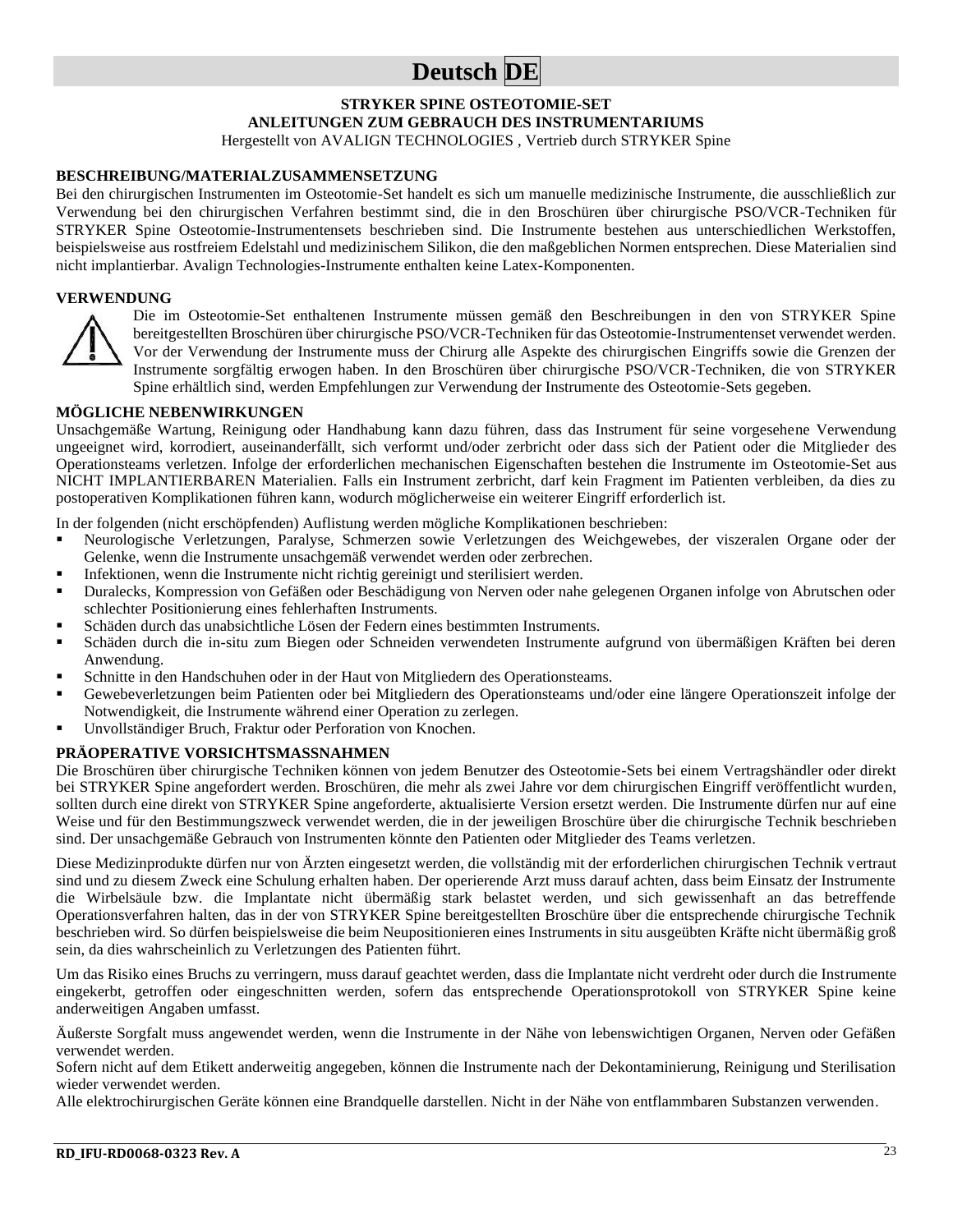Es ist darauf zu achten, dass jedes zur Wiederverwendung bestimmte Produkt fachgerecht gereinigt und sterilisiert wird, um etwaige negative Auswirkungen auf den Patienten oder Mitglieder des Teams zu vermeiden.

# **ACHTUNG**

Rx Only Nach US-amerikanischem Bundesgesetz darf dieses Gerät nur von einem zugelassenen Arzt oder auf ärztliche Anordnung verkauft werden.

#### **VERPACKUNG**



Die im Osteotomie-Set enthaltenen Instrumente werden in einem Instrumentenbehälter oder einzeln verpackt UNSTERIL geliefert. Die Behälter und die Verpackung der Instrumente müssen bei Erhalt intakt sein. Die Verpackungsmaterialien sind vor der Reinigung und der Sterilisation vollständig zu entfernen.

#### **HINWEISE VOR DEM GEBRAUCH**

Die Lebensdauer der Instrumente hängt von der Verwendungshäufigkeit sowie von den bei Handhabung, Reinigung und Aufbewahrung getroffenen Vorkehrungen ab. Die Instrumente müssen sehr sorgfältig behandelt werden, um sicherzustellen, dass sie in gutem Zustand bleiben.

Alle Instrumente sind vor der Operation von den Ärzten und Mitgliedern des Operationsteams im OP auf Anzeichen für verschleißbedingte Beschädigungen zu überprüfen. Dies sollte eine visuelle und funktionelle Inspektion der Arbeitsoberflächen, Scharniere und Federn und eine Überprüfung aller Schweißnähte beinhalten. Darüber hinaus ist zu kontrollieren, ob alle Komponenten vorhanden und Öffnungen und Kavitäten sauber sind, und dass keine Risse, verbogene Stellen, stoßbedingte Beschädigungen, Korrosion oder sonstige Veränderungen vorhanden sind. Instrumenten mit Scharnieren müssen gegebenenfalls geschmiert werden. Instrumente im Set, die eine Messfunktion haben, sind auf Verschleiß und deutliche Sichtbarkeit aller Oberflächenmarkierungen zu überprüfen.

Weder AVALIGN TECHNOLOGIES noch STRYKER Spine übernehmen Verantwortung für die Verwendung von Instrumenten, die beschädigt oder unvollständig sind, Anzeichen von übermäßigem Verschleiß aufweisen oder einer Reparatur oder Schärfung unterzogen wurden,

die außerhalb der Kontrolle von AVALIGN TECHNOLOGIES oder STRYKER lag oder einer Reparatur oder Schärfung unterzogen wurden,

die außerhalb der Kontrolle von AVALIGN TECHNOLOGIES oder STRYKER Spine lag. Defekte Instrumente müssen vor einem chirurgischen Eingriff ersetzt werden.

#### **HINWEISE ZUM REINIGEN UND STERILISIEREN CHIRURGISCHER INSTRUMENTE**



Die Instrumente werden UNSTERIL geliefert.

Aus Sicherheitsgründen müssen unsterile Medizinprodukte vor ihrer Verwendung vorgereinigt, gereinigt und sterilisiert werden. Außerdem müssen wiederverwendbare Instrumente zum Zwecke einer guten Instandhaltung unmittelbar nach einem chirurgischen Eingriff gemäß der in den folgenden Abschnitten beschriebenen Schrittfolge vorgereinigt, gereinigt und sterilisiert werden.

#### **REINIGUNG**

Die Tabelle enthält konkrete Hinweise zu den Vorreinigungs- und Reinigungszyklen bei der manuellen und automatischen Reinigung. Eine enzymatische Reinigungslösung nach Herstellerangaben herstellen. Das verschmutzte Instrument in der Reinigungslösung einweichen. Alle Spuren von Blut und Verschmutzungen mit einer weichen Bürste entfernen, vor allem aus Gewinden, Spalten, Nahtstellen und allen sonstigen schwer erreichbaren Stellen. Wenn das Instrument eine Schiebemechanik, Scharniergelenke oder flexible Bereiche aufweist, diese betätigen bzw. bewegen, um etwaiges Blut und Verschmutzungen daraus zu entfernen. Das Instrument bzw. die Instrumente gründlich mit warmem Leitungswasser spülen. Alle Lumen, Innenbereiche, Schiebemechanismen und Scharniergelenke spülen und während des Spülens Schiebemechanismen und Spalten hin und her bewegen. Das Instrument bzw. die Instrumente in einem Ultraschallbad mit einer nach Herstellerangaben hergestellten enzymatischen Reinigungslösung reinigen. Das Instrument bzw. die Instrumente gründlich mit warmem Wasser spülen. Alle Lumen, Innenbereiche, Schiebemechanismen und Scharniergelenke spülen. Während des Spülens Schiebemechanismen und Scharniergelenke hin und her bewegen. Nach dem letzten Spülen sofort trocknen. Alle internen Bereiche gegebenenfalls mit gefilterter Druckluft trocknen. Auf sichtbare Verschmutzungen überprüfen und falls vorhanden, den Reinigungsvorgang wiederholen. Instrumente mit beweglichen Teilen müssen gegebenenfalls mit einem wasserlöslichen Schmiermittel medizinischer Qualität geschmiert werden.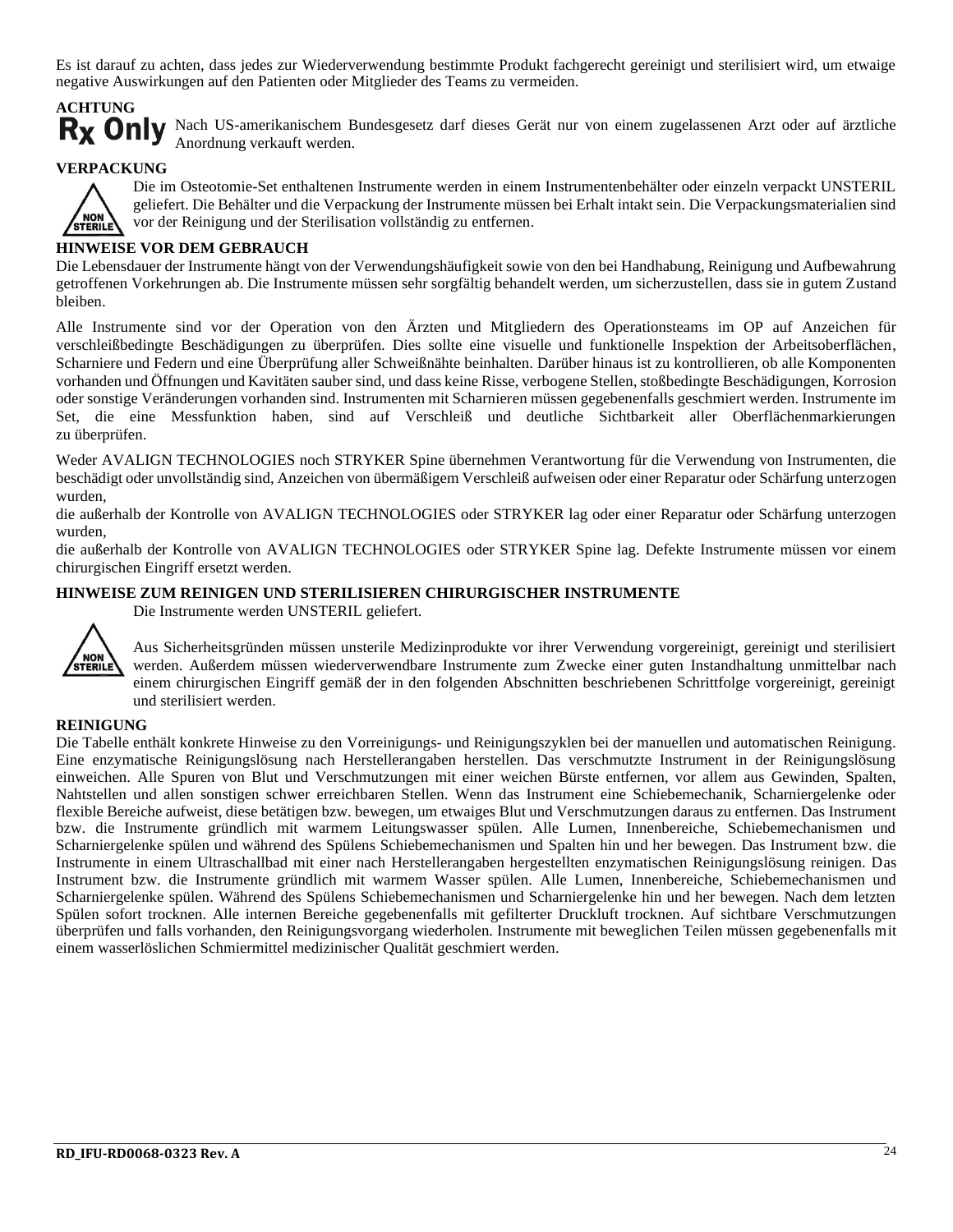|                     | <b>HINWEISE ZU AUTOMATISCHEN ZYKLEN</b><br><b>HINWEISE ZU MANUELLEN ZYKLEN</b> |                                            |  |
|---------------------|--------------------------------------------------------------------------------|--------------------------------------------|--|
| <b>VORREINIGUNG</b> | • Mit Alkohol abwischen                                                        | • In Ultraschallbad einweichen             |  |
|                     | • In Reinigungslösung einweichen                                               | $\bullet$ 15 Minuten                       |  |
|                     | • 15 Minuten, 40 °C (104 °F)                                                   | • Nichtmetallische Bürste verwenden        |  |
|                     | • Nichtmetallische Bürste verwenden                                            | • Gründlich unter fließendem Wasser spülen |  |
|                     | • Gründlich unter fließendem Wasser spülen                                     |                                            |  |
| <b>REINIGUNG</b>    | • In Ultraschallbad einweichen                                                 | • Waschen                                  |  |
|                     | • 15 Minuten, 40 °C (104 °F)                                                   | • Mindesttemperatur: 93 °C (200 °F)        |  |
|                     | • Nichtmetallische Bürste verwenden                                            | $\bullet$ 10 Minuten                       |  |
|                     | • Gründlich in demineralisiertem Wasser spülen                                 | $\bullet$ Spülen                           |  |
|                     | $\bullet$ Trocknen                                                             | • Trocknen                                 |  |

Eine Einrichtung kann andere als die empfohlenen Reinigungszyklen verwenden, wenn diese zuvor in der Einrichtung sachgemäß überprüft worden sind, um eine ausreichende Reinigung vor der Sterilisation zu gewährleisten. Alle Instrumente sind vor der Sterilisation oder Aufbewahrung auf ihre Funktionstüchtigkeit zu überprüfen. Instrumente, die Anzeichen einer Beschädigung aufweisen, sind aus dem Verkehr zu ziehen und warten bzw. reparieren zu lassen.

#### **STERILISATION**

Mit Dampfsterilisation sterilisieren. Ausgehend von der Validierung eines Behältnisses mit einem verpackten Einzelinstrument in einem fachgerecht gewarteten Autoklaven wird der folgende Dampfsterilisationszyklus empfohlen. Es ist unabdingbar, dass für jeden einzelnen Typ von Sterilisiergerät in der Einrichtung und für jede Produktladekonfiguration die jeweiligen Prozessparameter überprüft werden.

| ZYKLUSART | TEMPERATUR       | <b>PULSE</b> | <b>EXPOSITIONSZEIT</b> | <b>CKNUNGSZEIT</b><br><b>TROC</b> |
|-----------|------------------|--------------|------------------------|-----------------------------------|
| /orvakuum | .220C<br>(270°F) |              | Minuter                | 30 Minuten                        |

Eine Einrichtung kann andere als die empfohlenen Dampfsterilisationszyklen verwenden, wenn diese zuvor in der Einrichtung sachgemäß überprüft worden sind, um entsprechend ausreichende Penetrierung und Kontakt des Dampfs mit dem Instrument im Sterilisationsbehältnis zu gewährleisten.

Weitere Informationen zum Gebrauch dieses Instruments erhalten Sie von dem für Sie zuständigen AVALIGN TECHNOLOGIES- oder STRYKER Spine-Vertreter oder -Händler.

#### **AUFBEWAHRUNG**

Die Instrumente sind in Einzelpackungen oder in Behältern verpackt. Nach der Verwendung müssen sie an einem sauberen, trockenen und mäßig temperierten Ort aufbewahrt werden.

#### **BEANSTANDUNGEN**

Ein Angehöriger eines medizinischen Berufs, der ein Produkt beanstandet oder Grund zur Unzufriedenheit bezüglich der Qualität, Identität, Dauerhaftigkeit, Zuverlässigkeit, Sicherheit, Wirksamkeit und/oder Leistung des betreffenden Produkts hat, sollte dies STRYKER Spine oder dessen Vertreter mitteilen. Darüber hinaus müssen STRYKER Spine oder sein Vertreter umgehend benachrichtigt werden, wenn ein Medizinprodukt nicht einwandfrei funktioniert hat oder wenn ein entsprechender Verdacht besteht.

Wenn ein STRYKER Spine-Produkt nicht einwandfrei funktioniert hat und die schwere Verletzung oder den Tod eines Patienten verursacht haben oder dazu beigetragen haben könnte, muss der Vertreiber oder STRYKER Spine so schnell wie möglich telefonisch, per Fax oder schriftlich informiert werden.

Bitte fügen Sie allen Beanstandungen die Produktbezeichnung, die Katalognummer, die Chargennummer der betreffenden Komponente(n), den Kontaktnamen und die Kontaktadresse sowie eine detaillierte Beschreibung des Sachverhalts bei, um STRYKER Spine Aufschluss über die Gründe für die Beschwerde zu geben.

Wenn Sie weitere Informationen erhalten oder Beanstandungen mitteilen möchten, wenden Sie sich an die folgende Adresse:

STYKER Spine 2 Pearl Court Allendale, NJ 07401 (201) 760-8000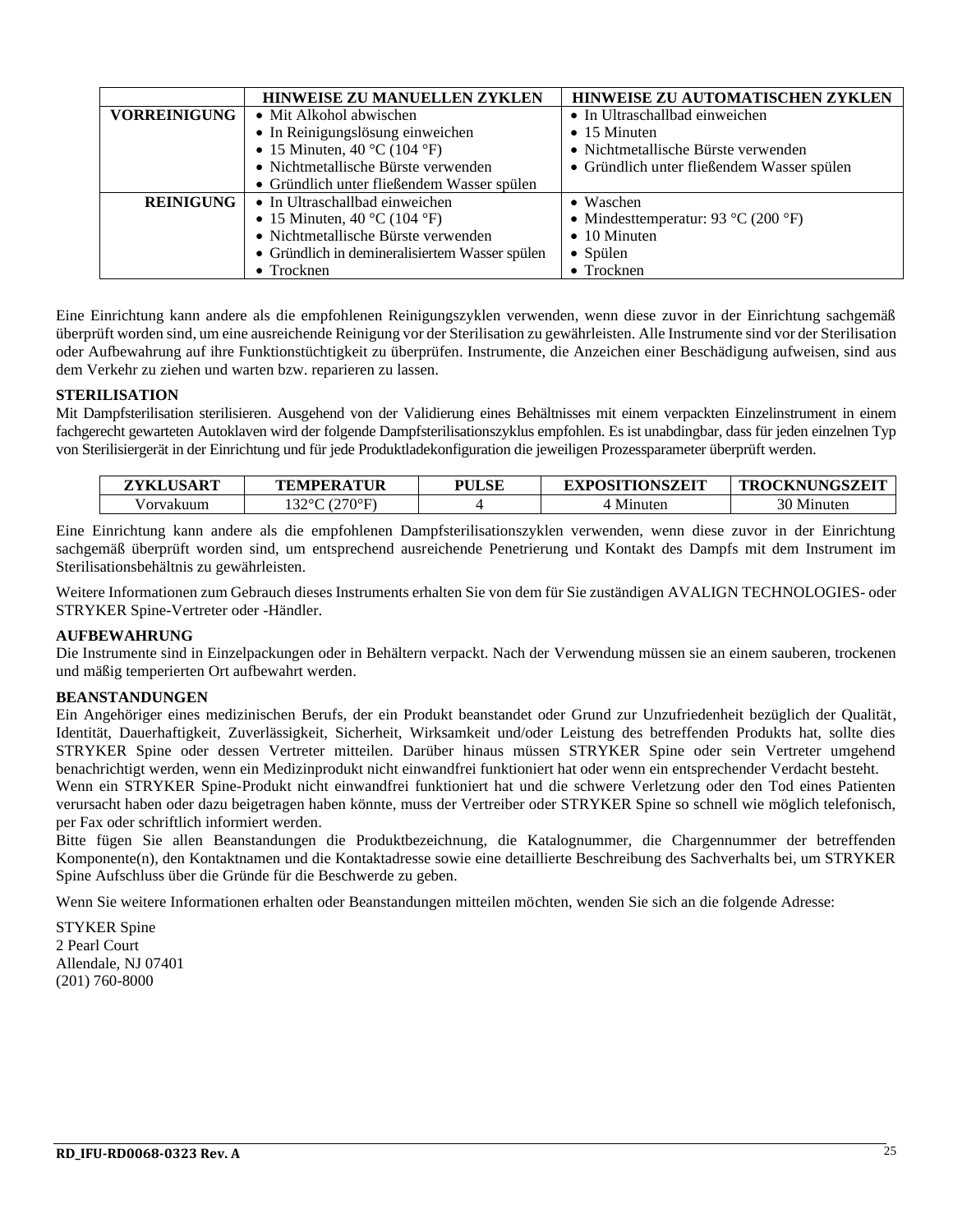#### **GEWÄHRLEISTUNG**

AVALIGN TECHNOLOGIES leistet keine Garantie für jegliche Reparaturen des Produkts durch nicht von AVALIGN TECHNOLOGIES zugelassene Stellen. AVALIGN TECHNOLOGIES haftet nicht für Produktausfälle nach nicht autorisierten Reparaturen. Bei Instrumenten anderer Hersteller sehen Sie bitte in der Gebrauchsanweisung des Herstellers nach.



8727 Clinton Park Drive 1-877-289-1096 www.avalign.com





Hersteller: EG REP EG-Vertretung: INSTRUMED GmbH AVALIGN TECHNOLOGIES (dba Avalign German Specialty Instruments)<br>
8727 Clinton Park Drive Unter Buchsteig 3<br>
78532 Tuttlingen, Deutschland Fort Wayne, IN 46825 78532 Tuttlingen, Deutschland<br>1-877-289-1096 +49 7462 200490

Vertrieb: STRYKER Spine 2 Pearl Court Allendale, NJ 07401 (201) 760-8000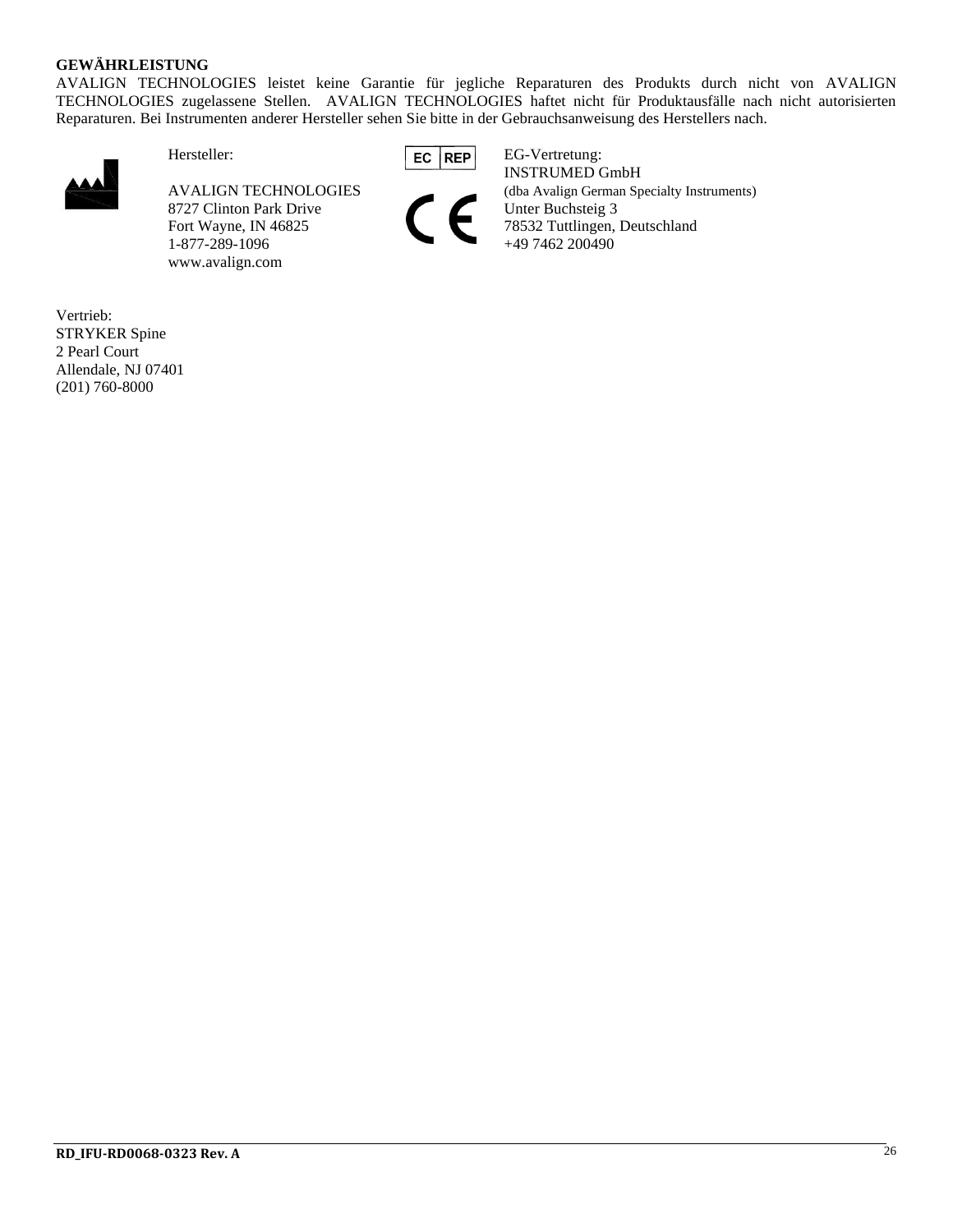## **Nederlands NL**

## **STRYKER SPINE OSTEOTOMIETSET**

**INSTRUCTIES VOOR INSTRUMENTATIE**

Vervaardigd door AVALIGN TECHNOLOGIES & Verdeeld door STRYKER Spine

#### **BESCHRIJVING / SAMENSTELLING VAN HET MATERIAAL**

De chirurgische instrumenten in de osteotomieset zijn manuele medische hulpmiddelen die zijn ontworpen uitsluitend voor gebruik in chirurgische procedures die staan vermeld in de Chirurgische techniek van de STRYKER Spine osteotomie-instrumentenset PSO/VCR. De instrumenten zijn vervaardigd uit verschillende materialen waaronder roestvrij staal en medische siliconen die beantwoorden aan de daarop geldende standaarden. Deze materialen zijn niet geschikt voor implantatie. Avalign Technologies instrumenten bevatten geen onderdelen uit latex.

#### **GEBRUIK**



De instrumenten in de osteotomieset moeten worden gebruikt op de wijze zoals voorgeschreven in de door STRYKER Spine verstrekte Chirurgische techniek voor de osteotomie-instrumentenset PSO/VCR . Voorafgaand aan het gebruik van de instrumenten dient de chirurg zorgvuldig de volle aandacht te hebben besteed aan alle aspecten van de chirurgische ingreep, alsmede aan de beperkingen van de instrumentatie. De aanbevelingen voor gebruik staan beschreven in de door STRYKER Spine verstrekte Chirurgische techniek voor de osteotomie-instrumentenset PSO/VCR.

#### **MOGELIJKE BIJWERKINGEN**

Door de instrumenten verkeerd te onderhouden, te reinigingen of te behandelen, kunnen deze ongeschikt raken voor het gebruik waarvoor zij bedoeld zijn en corrosie, ontmanteling, vervorming en/of breuk veroorzaken, of de patiënt of het operatiepersoneel verwonden. Tengevolge van de vereiste mechanische eigenschappen zijn de instrumenten in de osteotomieset uit NIET TE IMPLANTEREN materialen vervaardigd. In geval een instrument kapot gaat, mogen er geen fragmenten in de patiënt achterblijven want dit kan postoperatieve complicaties veroorzaken waardoor mogelijk verdere ingreep noodzakelijk wordt.

Hieronder volgt een niet uitputtende lijst van mogelijke complicaties:

- Neurologische laesie, verlamming, pijn, laesie van de tere weefsels, de viscerale organen of de gewrichten, in het geval van verkeerd gebruik of breuk van de instrumenten.
- Infectie, als de instrumenten niet behoorlijk zijn gereinigd en gesteriliseerd.
- Durale lekken, compressie van vaten, beschadiging van zenuwen of nabij gelegen organen als gevolg van wegglijden of slechte plaatsing van een defect instrument.
- Beschadiging als gevolg van het ongewild loslaten van de veren van bepaalde instrumenten.
- Beschadiging door de voor buigen of snijden gebruikte instrumenten in situ, te wijten aan bovenmatig optredende krachten tijdens het gebruik ervan.
- Opensnijden van de handschoenen of de huid van het chirurgisch personeel.
- Weefsellaesies bij de patiënt of het operatiepersoneel en/of een verlenging van de operatieduur als gevolg van het tijdens de operatie moeten wegbergen van de instrumenten.
- Barsten, fractuur of ongewenste doorboring van het bot.

#### **VOORZORGSMAATREGELEN VÓÓR DE OPERATIE**

Iedereen die de osteotomieset gebruikt, kan een Chirurgische techniek aanvragen bij een vertegenwoordiger of verdeler van STRYKER Spine. Degenen die brochures gebruiken die meer dan twee jaar vóór de chirurgische ingreep zijn uitgegeven, worden geadviseerd een nieuwe versie aan te vragen direct bij STRYKER Spine. Gebruik een instrument niet op een manier waarvoor het niet werd ontworpen of is bestemd zoals beschreven in de bijhorende Chirurgische techniek. Het verkeerd gebruiken van instrumenten kan een negatieve impact hebben op de patiënt of het personeel.

De hulpmiddelen mogen alleen worden gebruikt door artsen die volledig vertrouwd zijn met de vereiste chirurgische techniek. De opererend arts moet erop toezien dat de instrumenten niet worden gebruikt om teveel druk op de wervelkolom of implantaten uit te oefenen en moet zich nauwgezet houden aan alle in de door STRYKER Spine verstrekte chirurgische techniek beschreven uitvoeringsprocedures. Wanneer bijvoorbeeld een instrument in situ moet worden verplaatst, mogen de uitgeoefende krachten niet bovenmatig zijn aangezien de kans dan groot is dat de patiënt hierdoor letsel oploopt.

Om de kans op breuk te verkleinen, moet erop worden gelet de implantaten niet te verdraaien of er met de instrumenten in te snijden, op te slaan of in te kerven tenzij in de van toepassing zijn de chirurgische techniek van STRYKER Spine anders is aangegeven.

Uiterste voorzichtigheid is geboden bij gebruik van de instrumenten in de buurt van vitale organen, zenuwen of vaten.

Tenzij op het etiket anders is aangegeven kunnen de instrumenten na decontaminatie, reiniging en sterilisatie opnieuw worden gebruikt. Elk elektrochirurgisch apparaat kan een ontstekingsbron vormen. Niet gebruiken in de nabijheid van brandbare stoffen.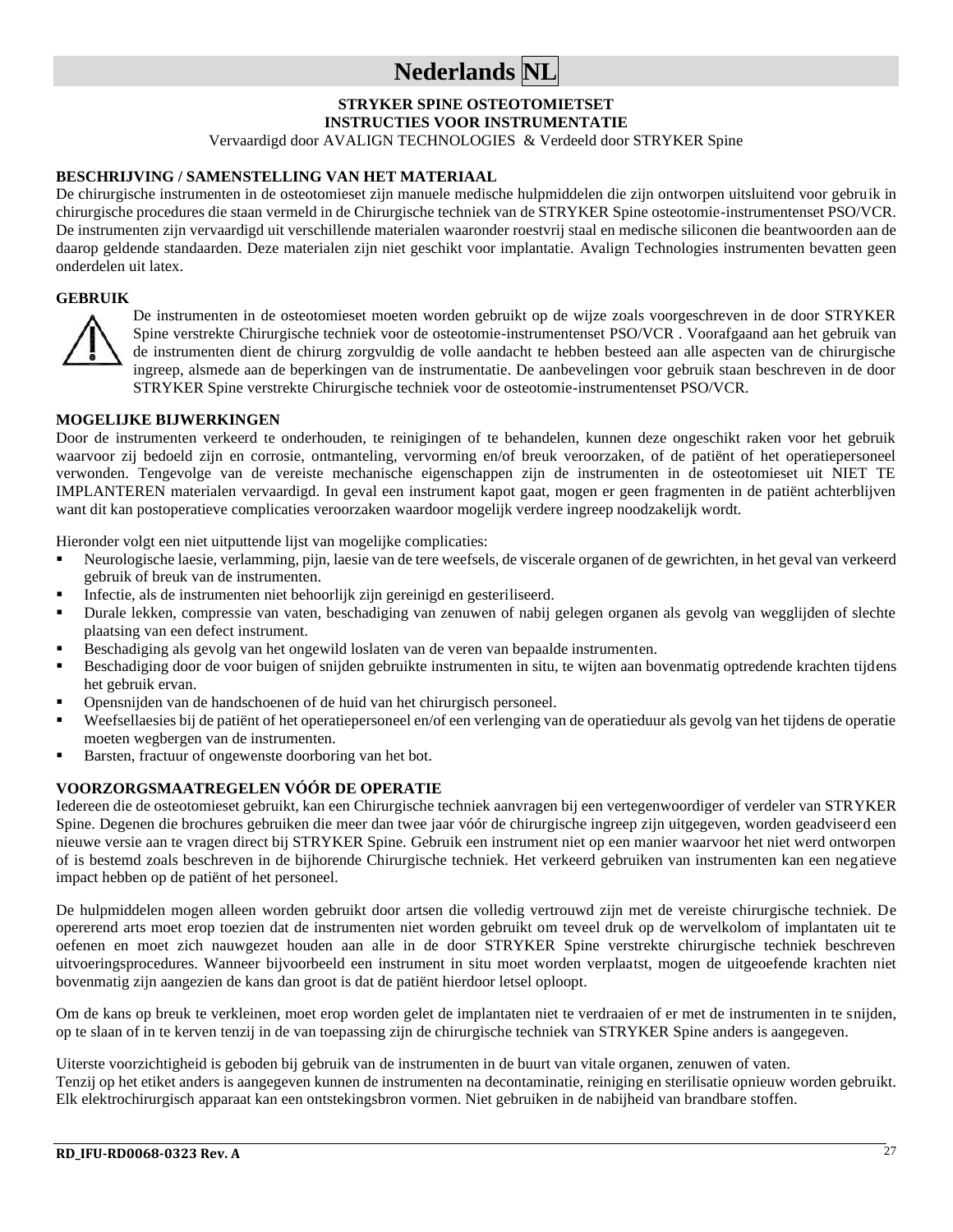Zorg ervoor dat alle producten die bestemd zijn voor hergebruik, grondig worden gereinigd en gesteriliseerd om schadelijke effecten voor de patiënt of het personeel te vermijden.

#### **WAARSCHUWING**

Rx Only Conform de federale wetgeving (VS) mag dit implantaat uitsluitend door of in opdracht van een bevoegde arts worden gekocht.

#### **VERPAKKING**



Instrumenten in de osteotomieset worden NIET-STERIEL geleverd in een instrumentencontainer of afzonderlijk verpakt. De containers en de verpakking van de instrumenten moeten intact zijn bij ontvangst. De verpakkingsmaterialen moeten volledig worden verwijderd voorafgaand aan reiniging en sterilisatie.

#### **INSTRUCTIE VÓÓR HET GEBRUIK**

De levensduur van de instrumenten is afhankelijk van het aantal keren dat ze worden gebruikt alsmede van de voorzorgsmaatregelen die worden getroffen bij het hanteren, reinigen en opslaan ervan. Uiterste voorzichtigheid is geboden om te garanderen dat de goede werking van de instrumenten blijft behouden.

Alle instrumenten moeten worden onderzocht op tekenen van beschadiging door slijtage door artsen en personeel in de operatiezalen voorafgaand aan de chirurgie. Het onderzoek dient een visuele en functionele inspectie te omvatten van de werkvlakken, draaipunten en veren. Ook moeten alle gelaste verbindingen worden gecontroleerd, of alle onderdelen aanwezig zijn, en de zuiverheid van de openingen en holtes, alsmede de afwezigheid van barsten, verbuiging, impact, corrosie of andere verandering moet worden nagegaan. Voor instrumenten met bewegende onderdelen kan smering nodig zijn. Instrumenten in de set die een meetfunctie hebben, moeten worden geïnspecteerd op slijtage en de duidelijke zichtbaarheid van eventuele oppervlaktemarkeringen.

Noch AVALIGN TECHNOLOGIES noch STRYKER Spine is aansprakelijk voor het gebruik van instrumenten die beschadigd of incompleet zijn, tekenen van overmatige slijtage vertonen, of die niet onder toezicht van AVALIGN TECHNOLOGIES of STRYKER Spine zijn zijn gerepareerd

of geslepen. Elk defect instrument moet voor welke chirurgische ingreep dan ook worden vervangen.

#### **INFORMATIE OVER HET REINIGEN EN STERILISEREN VAN CHIRURGISCHE INSTRUMENTEN**

Instrumenten worden NIET-STERIEL geleverd.



Om veiligheidsredenen moeten niet-steriele hulpmiddelen vóór het gebruik worden voorgereinigd, gereinigd en gesteriliseerd. Bovendien moeten opnieuw te gebruiken instrumenten voor goed onderhoud direct na de operatie door de in de onderstaande onderdelen beschreven stappen te volgen worden voorgereinigd, gereinigd en gesteriliseerd.

#### **REINIGING**

Raadpleeg onderstaande tabel voor specifieke informatie over de reinigings- en voorreinigingscyclus voor manuele en automatische reinigingsmethoden. Maak een enzymatische reinigingsoplossing klaar volgens de instructies van de fabrikant. Dompel de bevuilde instrumenten onder in de reinigingsoplossing. Gebruik een borstel met zachte haren om alle sporen van bloed en detritus te verwijderen. Let specifiek op schroefdraden, spleten, naden en alle moeilijk te bereiken zones. Als het instrument over schuifmechanismen, scharnierverbindingen of flexibele delen beschikt, stel het onderdeel dan in werking om eventueel achtergebleven bloed en detritus te verwijderen. Spoel het (de) instrument(en) grondig met warm leidingwater. Spoel alle lumen, interne onderdelen, schuifmechanismen en scharnierverbindingen, spleten, en stel schuifmechanismen in werking tijdens het spoelen. Reinig instrumenten ultrasoon met een enzymatische oplossing die werd klaargemaakt overeenkomstig de instructies van de fabrikant. Spoel het instrument grondig met warm water. Spoel alle lumen, interne onderdelen, schuifmechanismen en scharnierverbindingen. Stel schuifmechanismen en scharnieronderdelen in werking tijdens het spoelen. Droog onmiddellijk af na de laatste spoelbeurt. Droog eventueel interne onderdelen met gefilterde, samengeperste lucht, indien beschikbaar. Controleer op zichtbaar vuil. Herhaal bij aanwezig vuil de reinigingsprocedure. Voor instrumenten met bewegende onderdelen kan een medisch, in water oplosbaar smeermiddel vereist zijn.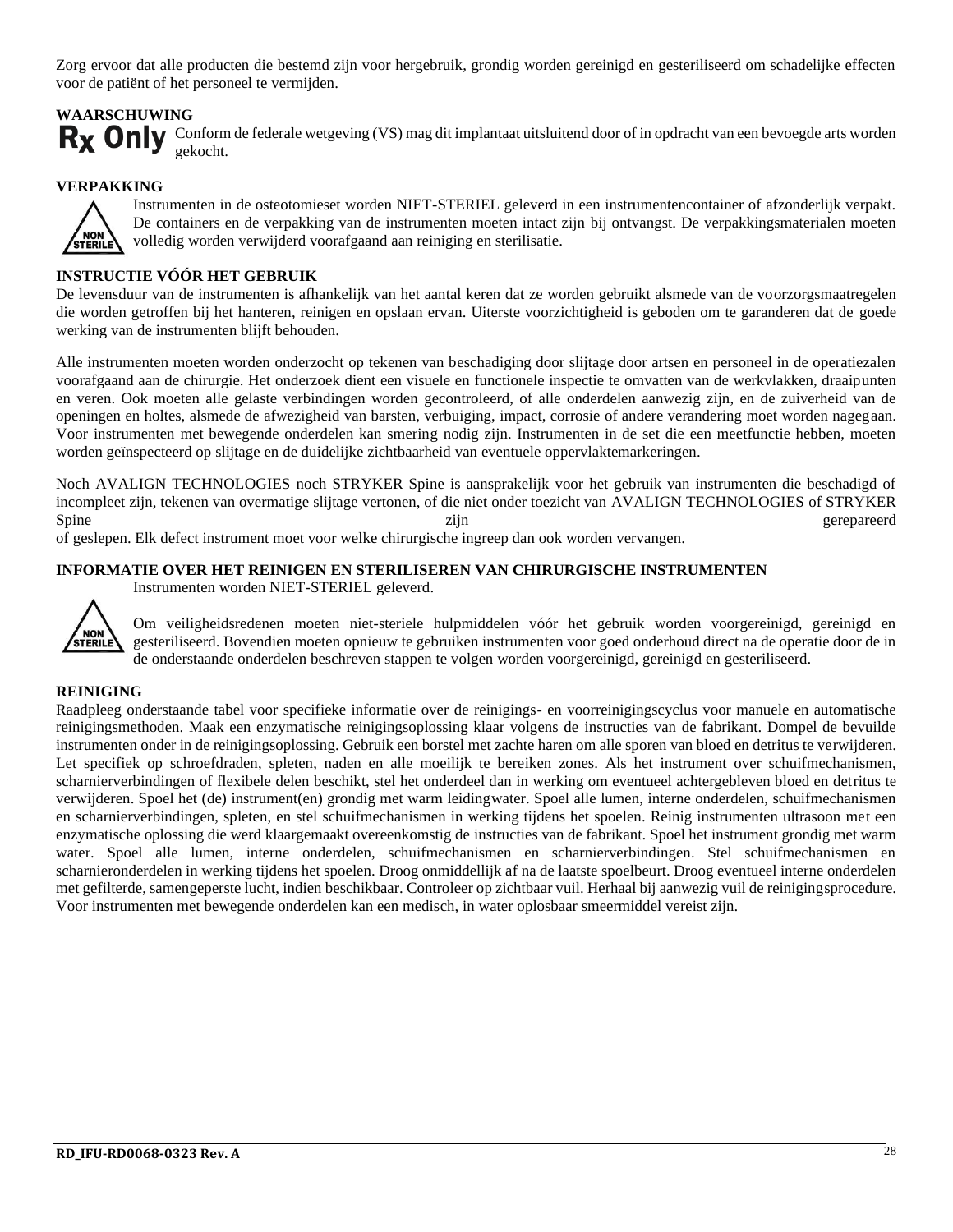|                      | <b>INFORMATIE OVER AUTOMATISCHE CYCLUS</b><br><b>INFORMATIE OVER MANUELE CYCLUS</b> |                                              |  |
|----------------------|-------------------------------------------------------------------------------------|----------------------------------------------|--|
| <b>VOORREINIGING</b> | • Neem af met alcohol                                                               | • Laat weken in ultrasoon bad                |  |
|                      | • Laat weken in reinigingsmiddel                                                    | $\bullet$ 15 minuten                         |  |
|                      | • 15 minuten, $40^{\circ}$ C (104 $^{\circ}$ F)                                     | • Gebruik niet-metalen borstel               |  |
|                      | • Gebruik niet-metalen borstel                                                      | • Spoel grondig af in lopend water           |  |
|                      | • Spoel grondig af in lopend water                                                  |                                              |  |
| <b>REINIGING</b>     | • Laat weken in ultrasoon bad                                                       | $\bullet$ Was                                |  |
|                      | • 15 minuten, $40^{\circ}$ C (104 $^{\circ}$ F)                                     | • minimaal $93^{\circ}$ C (200 $^{\circ}$ F) |  |
|                      | • Gebruik niet-metalen borstel                                                      | $\bullet$ 10 minuten                         |  |
|                      | • Spoel grondig met gedemineraliseerd water                                         | $\bullet$ Spoel                              |  |
|                      | $\bullet$ Droog                                                                     | $\bullet$ Droog                              |  |

De faciliteit kan ervoor kiezen om andere reinigingscycli te gebruiken dan de voorgestelde cyclus als de faciliteit de cyclus correct geeft gevalideerd om een adequate reiniging te garanderen die de sterilisatie vergemakkelijkt. Inspecteer alle instrumenten voordat ze worden gesteriliseerd of opgeslagen om zeker te stellen dat de instrumenten geschikt zijn voor gebruik. Instrumenten die tekenen van beschadiging vertonen, moeten buiten werking worden gesteld en geretourneerd worden voor onderhoud of reparatie.

#### **STERILISATIE**

Steriliseren met stoomsterilisatie. De volgende stoomsterilisatiecyclus wordt voorgesteld op basis van de validatie van een enkele, omhulde instrumentkoffer, met een correct gehandhaafde autoclaaf. Het is van essentieel belang dat procesparameters worden gevalideerd voor elke individueel type sterilisatieapparatuur van de faciliteit en de productbelastingsconfiguratie.

| <b>CYCLUSTYPE</b> | <b>TEMPERATUUR</b>   | <b>PULSEN</b> | <b>BLOOTSTELLINGSTLID</b> | <b>DROOGTLID</b> |
|-------------------|----------------------|---------------|---------------------------|------------------|
| Prevacuüm         | $'$ (270°E)<br>1220C |               | minuter                   | minuter)         |

De faciliteit kan ervoor kiezen om andere stoomsterilisatiecycli te gebruiken dat de voorgestelde cyclus als de faciliteit de cyclus correct geeft gevalideerd om een adequate stoompenetratie en contact met de instrumentenkoffer voor sterilisatie te garanderen.

Neem voor verdere informatie met betrekking tot het gebruik van dit instrument, contact op met uw vertegenwoordiger of verdeler van AVALIGN TECHNOLOGIES of STRYKER Spine.

#### **OPSLAG**

De instrumenten zijn in afzonderlijke verpakkingen of in containers verpakt. Nadat ze zijn gebruikt dienen ze op een schone, droge plaats op kamertemperatuur te worden bewaard.

#### **KLACHTEN**

Elke gezondheidsdeskundige die een klacht heeft of reden tot ontevredenheid ten aanzien van de kwaliteit, identiteit, duurzaamheid, betrouwbaarheid, veiligheid, doeltreffendheid en/of prestatie van het product, wordt verzocht STRYKER Spine of haar vertegenwoordiger hiervan op de hoogte te brengen. Bovendien dient STRYKER Spine of haar vertegenwoordiger direct te worden gewaarschuwd als een instrument ondeugdelijk heeft gefunctioneerd, of hiervan verdacht wordt.

Als een product van STRYKER Spine van het begin af aan gebrekkig heeft gewerkt en hierdoor ernstig letsel of overlijden van een patiënt zou kunnen worden veroorzaakt, of hiertoe zou kunnen bijdragen, moet de distributeur of STRYKER Spine hiervan zo spoedig mogelijk per telefoon, fax of brief op de hoogte worden gesteld.

Voeg voor alle klachten de volgende gegevens toe om STRYKER Spine de oorzaken van de klacht beter te helpen achterhalen: naam en catalogusnummer van het instrument, samen met het onderdeel-batchnummer, naam en adres voor contact, en een gedetailleerde beschrijving van het voorval.

Neem voor verdere informatie of voor klachten contact op met:

STYKER Spine 2 Pearl Court Allendale, NJ 07401 (201) 760-8000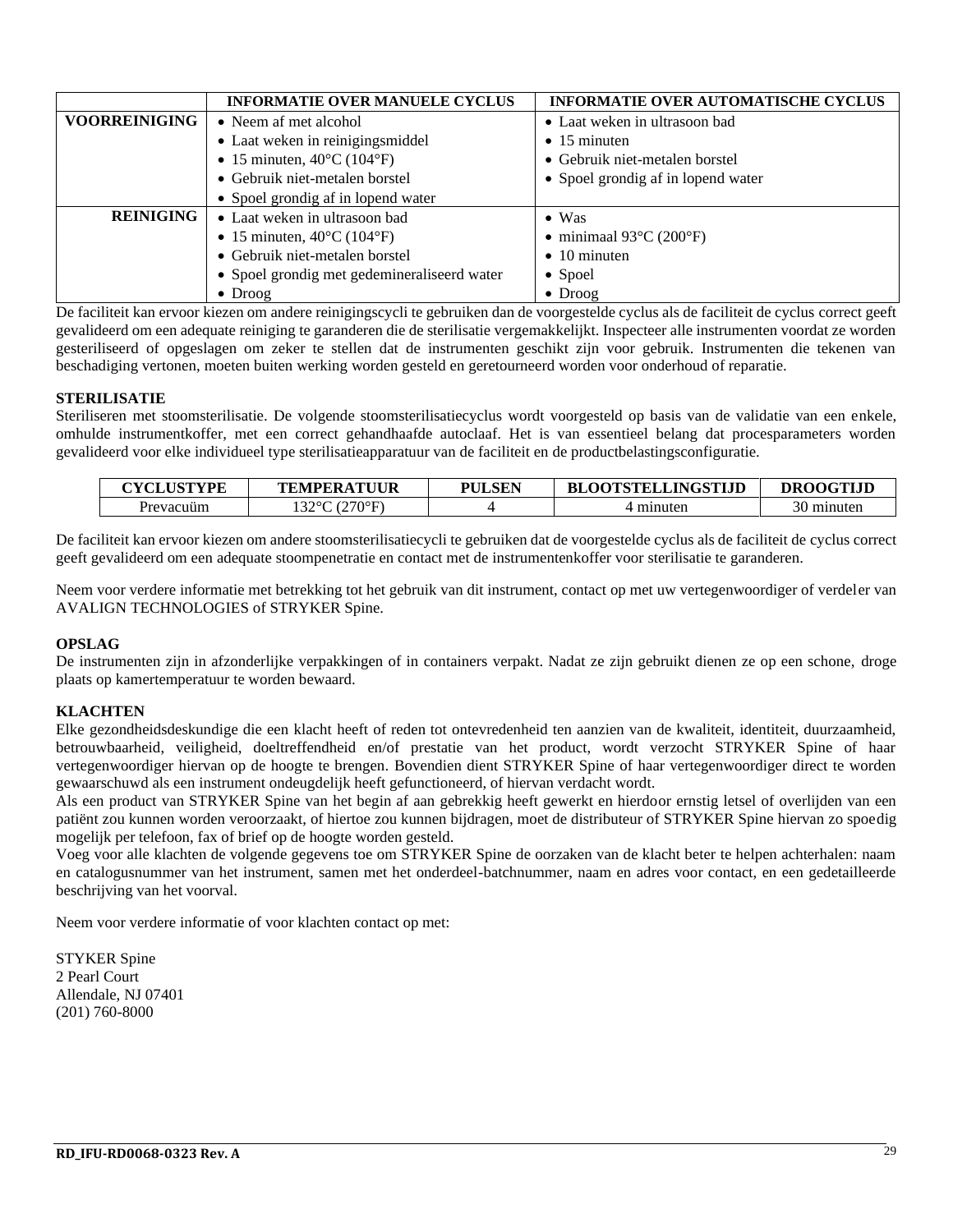#### **GARANTIE**

AVALIGN TECHNOLOGIES biedt geen garantie en zal dit ook niet doen voor reparaties aan het product door een niet door AVALIGN TECHNOLOGIES goedgekeurde partij. AVALIGN TECHNOLOGIES zal niet verantwoordelijk zijn voor productfouten met nietgoedgekeurde reparaties. Voor instrumenten die vervaardigd zijn door een andere fabrikant, raadpleeg de gebruiksinstructies van die fabrikant.



8727 Clinton Park Drive Unter Buchsteig 3 Fort Wayne, IN 46825 78532 Tuttlingen, Duitsland 1-877-289-1096 +49 7462 200490 www.avalign.com



Vervaardigd door: **EC** | REP | Vertegenwoordiger in de EG: INSTRUMED GmbH AVALIGN TECHNOLOGIES (dba Avalign German Specialty Instruments)

Verdeeld door: STRYKER Spine 2 Pearl Court Allendale, NJ 07401 (201) 760-8000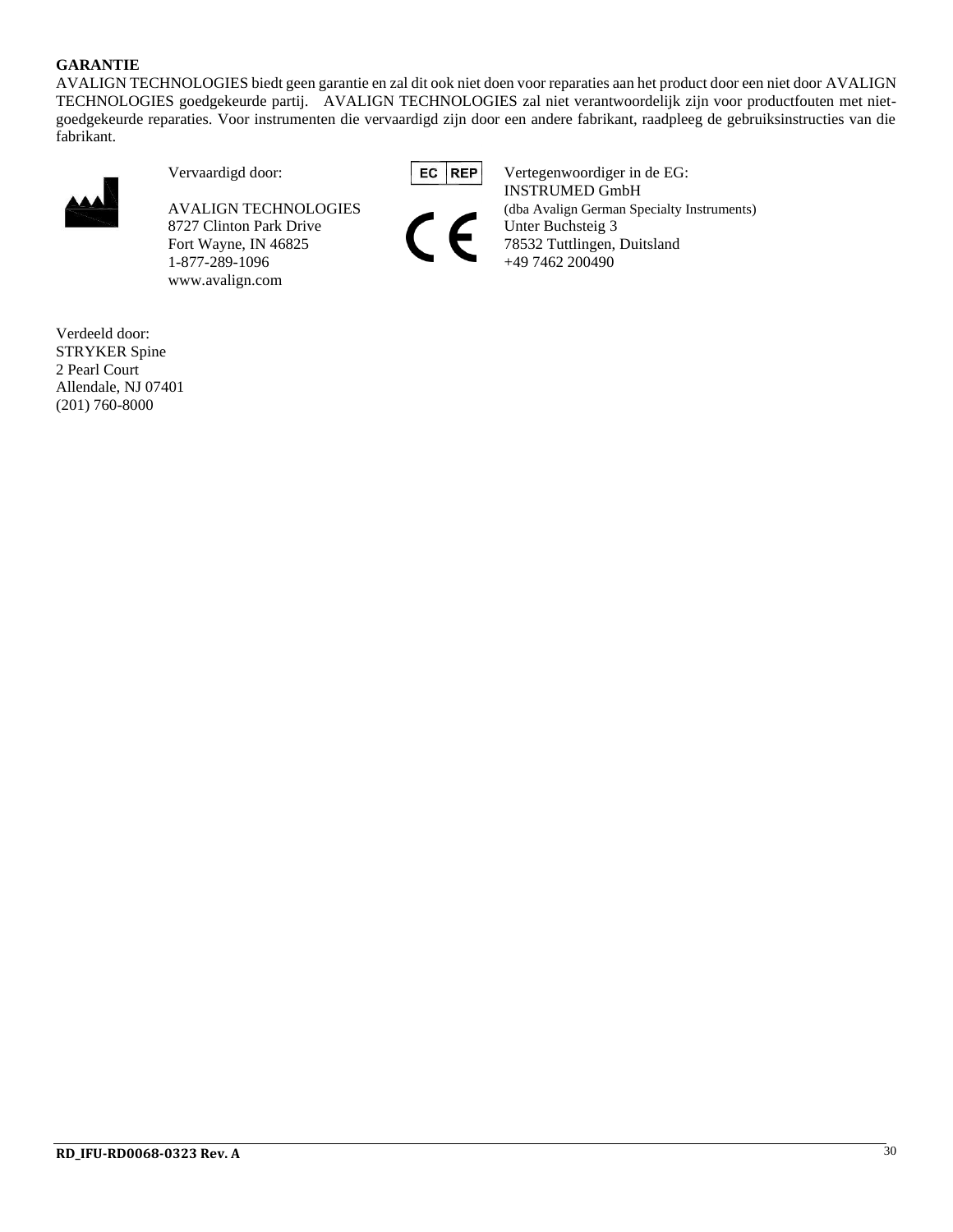## **Ελληνικά EL**

#### **ΣΕΤ ΟΣΤΕΟΤΟΜΙΑΣ STRYKER SPINE**

**ΟΔΗΓΙΕΣ ΓΙΑ ΤΑ ΕΡΓΑΛΕΙΑ**

Κατασκευάζεται από τη AVALIGN TECHNOLOGIES & Διανέμεται από τη STRYKER Spine

#### **ΠΕΡΙΓΡΑΦΗ / ΣΥΝΘΕΣΗ ΥΛΙΚΟΥ**

Τα χειρουργικά εργαλεία που περιέχονται στο Σετ Οστεοτομίας είναι χειροκίνητα ιατρικά εργαλεία, τα οποία έχουν σχεδιαστεί αποκλειστικά για χρήση σε χειρουργικές διαδικασίες που παρατίθενται στη Χειρουργική Τεχνική του Σετ Εργαλείων Οστεοτομίας PSO/VCR της STRYKER Spine. Τα εργαλεία κατασκευάζονται από διαφορετικά υλικά, όπως ανοξείδωτους χάλυβες και σιλικόνη ιατρικού βαθμού, που συμμορφώνονται με τα πρότυπα που ισχύουν για αυτά. Αυτά τα υλικά δεν είναι εμφυτεύσιμα. Τα εργαλεία της Avalign Technologies δεν περιέχουν εξαρτήματα από λάτεξ.

#### **ΧΡΗΣΗ**



Τα εργαλεία που περιέχονται στο Σετ Οστεοτομίας πρέπει να χρησιμοποιηθούν με τον τρόπο που προδιαγράφεται στην Χειρουργική Τεχνική του Σετ Εργαλείων Οστεοτομίας PSO/VCR που παρέχεται από τη STRYKER Spine. Πριν τη χρήση των εργαλείων, ο χειρουργός θα πρέπει να λάβει υπόψιν όλες τις πλευρές της χειρουργικής επέμβασης καθώς και τα όρια της χρήσης των εργαλείων. Συστάσεις για τη χρήση παρέχονται στη Χειρουργική Τεχνική του Σετ Εργαλείων Οστεοτομίας PSO/VCR που παρέχεται από τη STRYKER Spine.

#### **ΔΥΝΗΤΙΚΕΣ ΑΝΕΠΙΘΥΜΗΤΕΣ ΕΝΕΡΓΕΙΕΣ**

Λανθασμένη συντήρηση καθώς και λανθασμένος καθαρισμός ή χειρισμός μπορεί να καταστήσουν τα εργαλεία ακατάλληλα για τη χρήση για την οποία προορίζονται, να προκαλέσουν διάβρωση, αποσυναρμολόγηση, παραμόρφωση ή/και θραύση ή να προκαλέσουν τραυματισμό στον ασθενή ή στο προσωπικό του χειρουργείου. Λόγω των απαιτούμενων μηχανικών χαρακτηριστικών, τα εργαλεία που περιέχονται στο Σετ Οστεοτομίας κατασκευάζονται από ΜΗ ΕΜΦΥΤΕΥΣΙΜΑ υλικά. Σε περίπτωση θραύσης κάποιου εργαλείου, δεν πρέπει να παραμείνει κανένα θραύσμα μέσα στον ασθενή καθώς κάτι τέτοιο θα μπορούσε να προκαλέσει μετεγχειρητικές επιπλοκές και να απαιτήσει περαιτέρω παρέμβαση.

Παρακάτω ακολουθεί κατάλογος, μολονότι μη εξαντλητικός, δυνητικών επιπλοκών:

- Νευρολογική αλλοίωση, παράλυση, πόνος, αλλοίωση μαλακών ιστών, σπλαγχνικών οργάνων ή συνδέσμων, σε περίπτωση λανθασμένης χρήσης ή θραύσης των εργαλείων.
- Λοίμωξη, αν τα εργαλεία δεν καθαριστούν και αποστειρωθούν με σωστό τρόπο.
- Διαρροές σκληρής μήνιγγας, συμπίεση αγγείων, βλάβη σε νεύρα ή κοντινά όργανα σαν αποτέλεσμα ολίσθησης ή κακής τοποθέτησης ενός ελαττωματικού εργαλείου.
- Βλάβη προκαλούμενη από την ακούσια απελευθέρωση των ελατηρίων ορισμένων εργαλείων.
- Βλάβη προκαλούμενη από εργαλεία που χρησιμοποιούνται για επί τόπου κάμψη ή κοπή λόγω υπερβολικά μεγάλων δυνάμεων που αναπτύσσονται κατά τη χρήση τους.
- Κοψίματα στα γάντια ή στο δέρμα του προσωπικού του χειρουργείου.
- Αλλοιώσεις ιστών στον ασθενή ή στο προσωπικό του χειρουργείου και/ή παράταση του χρόνου εγχείρησης σαν αποτέλεσμα της ανάγκης για αποσυναρμολόγηση των εργαλείων κατά την εγχείρηση.
- Ρωγμή, κάταγμα ή ακούσια διάτρηση του οστού.

#### **ΠΡΟΕΓΧΕΙΡΗΤΙΚΕΣ ΠΡΟΦΥΛΑΞΕΙΣ**

Οποιοσδήποτε χρησιμοποιεί το Σετ Οστεοτομίας μπορεί να ζητήσει μία Χειρουργική Τεχνική από τον αντιπρόσωπο ή το διανομέα της STRYKER Spine. Συνιστάται σε όσους χρησιμοποιούν φυλλάδια παλαιότερα των δύο ετών κατά τη στιγμή της χειρουργικής επέμβασης να ζητήσουν μια ενημερωμένη έκδοση απευθείας από τη STRYKER Spine. Μην χρησιμοποιήσετε κανένα εργαλείο με τρόπο για τον οποίο δεν σχεδιάστηκε ή δεν προορίζεται όπως περιγράφεται στη συνοδευτική Χειρουργική Τεχνική. Η εσφαλμένη χρήση των εργαλείων θα μπορούσε να έχει ανεπιθύμητες επιδράσεις στον ασθενή ή το προσωπικό.

Οι συσκευές μπορούν να χρησιμοποιηθούν μόνο από ιατρούς που είναι πλήρως εξοικειωμένοι με την απαιτούμενη χειρουργική τεχνική. Ο χειρουργός ιατρός πρέπει να προσέχει να μην ασκεί με τα εργαλεία ακατάλληλη πίεση στη σπονδυλική στήλη ή στα εμφυτεύματα και πρέπει να τηρεί πιστά τη χειρουργική διαδικασία που περιγράφεται στη χειρουργική τεχνική η οποία παρέχεται από τη STRYKER Spine. Για παράδειγμα, οι δυνάμεις που ασκούνται κατά την επί τόπου αλλαγή θέσης ενός εργαλείου δεν θα πρέπει να είναι υπερβολικές καθώς κάτι τέτοιο θα μπορούσε να προκαλέσει τραυματισμό του ασθενούς.

Για μείωση του κινδύνου θραύσης, χρειάζεται προσοχή να μην στρεβλωθούν τα εμφυτεύματα ή να μην κοπούν, χτυπηθούν ή χαραχθούν με τα εργαλεία εκτός και αν υποδεικνύεται διαφορετικά από την εφαρμοζόμενη Χειρουργική Τεχνική της STRYKER Spine.

Ιδιαίτερη προσοχή πρέπει να δοθεί όταν τα εργαλεία χρησιμοποιούνται κοντά σε ζωτικά όργανα του σώματος, νεύρα ή αγγεία.

Εκτός και αν υποδεικνύεται διαφορετικά στην ετικέτα, τα εργαλεία μπορούν να επαναχρησιμοποιηθούν μετά από απολύμανση, καθαρισμό και αποστείρωση.

Όλες οι ηλεκτροχειρουργικές συσκευές έχουν τη δυνατότητα να παρέχουν μια πηγή ανάφλεξης. Να μη χρησιμοποιείται παρουσία εύφλεκτων ουσιών.

Διασφαλίστε ότι οποιοδήποτε προϊόν προορίζεται για επαναληπτική χρήση, καθαρίζεται και αποστειρώνεται σωστά για να αποφευχθούν τυχόν επιβλαβείς επιδράσεις στον ασθενή ή το προσωπικό.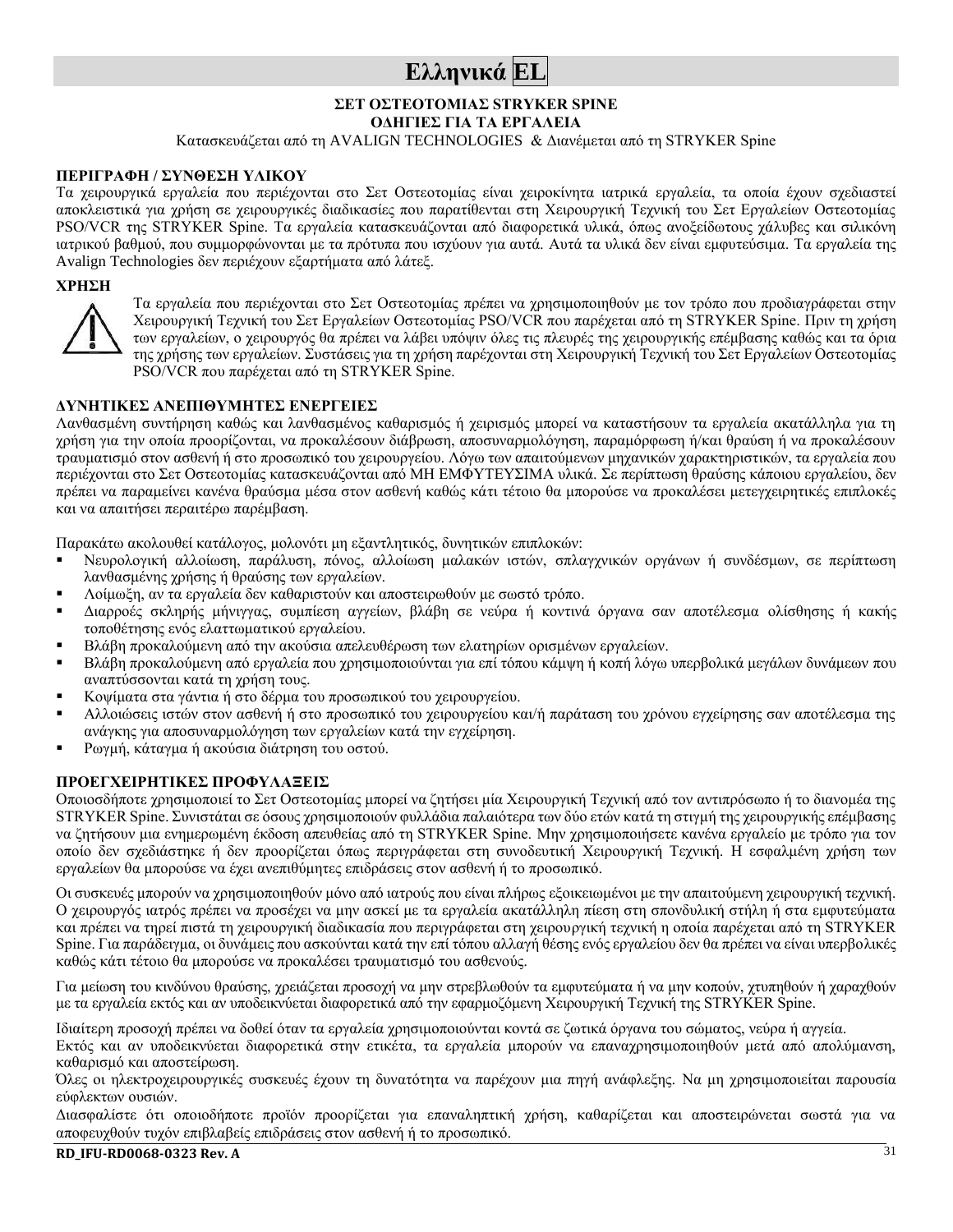## **ΠΡΟΣΟΧΗ R<sub>x</sub>** Only

Ο ομοσπονδιακός νόμος (Η.Π.Α.) επιτρέπει την πώληση αυτής της συσκευής μόνο σε ή κατόπιν εντολής εξουσιοδοτημένου ιατρού.

#### **ΣΥΣΚΕΥΑΣΙΑ**



Τα εργαλεία που περιέχονται στο Σετ Οστεοτομίας παρέχονται ΜΗ ΑΠΟΣΤΕΙΡΩΜΕΝΑ μέσα σε ένα δοχείο εργαλείων ή σε μεμονωμένες συσκευασίες. Τα δοχεία και η συσκευασία των εργαλείων θα πρέπει να είναι ανέπαφα κατά την παραλαβή τους. Τα υλικά συσκευασίας πρέπει να αφαιρούνται πλήρως πριν από τον καθαρισμό και την αποστείρωση.

#### **ΟΔΗΓΙΑ ΠΡΙΝ ΑΠΟ ΤΗ ΧΡΗΣΗ**

Η διάρκεια ζωής των εργαλείων εξαρτάται από το πλήθος των χρήσεών τους καθώς και από τις προφυλάξεις που λαμβάνονται κατά το χειρισμό, τον καθαρισμό και την αποθήκευσή τους. Θα πρέπει να επιδείξετε ιδιαίτερη φροντίδα για να διασφαλίσετε ότι τα εργαλεία παραμένουν σε καλή λειτουργική κατάσταση.

Όλα τα εργαλεία θα πρέπει να εξετάζονται για ενδείξεις φθοράς από τους ιατρούς και το προσωπικό των χειρουργικών κέντρων πριν από την εγχείρηση. Η εξέταση πρέπει να περιλαμβάνει μια οπτική και λειτουργική επιθεώρηση των επιφανειών εργασίας, των σημείων άρθρωσης και των ελατηρίων. Θα πρέπει επίσης να γίνει έλεγχος σε όλες τις συγκολλημένες συνδέσεις καθώς και έλεγχος για την παρουσία όλων των εξαρτημάτων, την καθαρότητα των στομίων και κοιλοτήτων και τέλος έλεγχος για τυχόν παρουσία ρωγμών, παραμόρφωσης, κρούσης, διάβρωσης ή άλλης μεταβολής. Για εργαλεία που διαθέτουν αρθρώσεις, πιθανόν να απαιτείται λίπανση. Τα εργαλεία του σετ που διενεργούν μετρήσεις θα πρέπει να επιθεωρούνται για πιθανή φθορά και να ελέγχονται για την καλή ορατότητα τυχόν επιφανειακών σημάνσεων.

Η AVALIGN TECHNOLOGIES και η STRYKER Spine δεν θα φέρουν καμία ευθύνη στην περίπτωση χρήσης κατεστραμμένων και ελλιπών εργαλείων, που φέρουν ίχνη υπερβολικής φθοράς ή εργαλείων που έχουν επισκευασθεί ή ακονισθεί χωρίς τον έλεγχο της AVALIGN TECHNOLOGIES ή της STRYKER Spine. Τυχόν ελαττωματικά εργαλεία θα πρέπει να αντικαθίστανται πριν από οποιαδήποτε χειρουργική επέμβαση.

#### **ΠΛΗΡΟΦΟΡΙΕΣ ΓΙΑ ΤΟΝ ΚΑΘΑΡΙΣΜΟ ΚΑΙ ΤΗΝ ΑΠΟΣΤΕΙΡΩΣΗ ΧΕΙΡΟΥΡΓΙΚΩΝ ΕΡΓΑΛΕΙΩΝ**

Τα εργαλεία παρέχονται ΜΗ ΑΠΟΣΤΕΙΡΩΜΕΝΑ.



Για λόγους ασφαλείας, οι μη αποστειρωμένες συσκευές πρέπει να προ-καθαρίζονται, να καθαρίζονται και να αποστειρώνονται πριν από τη χρήση τους. Περαιτέρω, για την καλή τους συντήρηση, τα επαναχρησιμοποιήσιμα εργαλεία πρέπει να προ-καθαρίζονται, να καθαρίζονται και να αποστειρώνονται αμέσως μετά την εγχείρηση, ακολουθώντας τη σειρά των βημάτων που παρατίθενται στις επόμενες ενότητες.

#### **ΚΑΘΑΡΙΣΜΟΣ**

Ανατρέξτε στον παρακάτω πίνακα για συγκεκριμένες πληροφορίες σχετικά με τον κύκλο προ-καθαρισμού και καθαρισμού για χειροκίνητες και αυτόματες μεθόδους καθαρισμού. Προετοιμάστε ένα ενζυματικό καθαριστικό διάλυμα σύμφωνα με τις οδηγίες του κατασκευαστή. Εμβαπτίστε το ακάθαρτο εργαλείο στο καθαριστικό διάλυμα. Χρησιμοποιήστε μια μαλακή βούρτσα για να αφαιρέσετε όλα τα ίχνη αίματος και ακαθαρσιών, δίνοντας ιδιαίτερη προσοχή σε σπειρώματα, εσοχές, ραφές και τυχόν δυσπρόσιτες περιοχές. Αν το εργαλείο διαθέτει μηχανισμούς ολίσθησης, αρθρωτές ενώσεις ή εύκαμπτες περιοχές, ενεργοποιήστε την περιοχή για να απελευθερώσετε τυχόν παγιδευμένο αίμα και ακαθαρσίες. Ξεπλύνετε σχολαστικά το εργαλείο(α) με ζεστό νερό βρύσης. Ξεπλύνετε όλους τους αυλούς, τις εσωτερικές περιοχές, μηχανισμούς ολίσθησης και αρθρωτές ενώσεις, ενεργοποιώντας τους μηχανισμούς ολίσθησης και τις εσοχές ενώ τα ξεπλένετε. Καθαρίστε με υπέρηχους το εργαλείο χρησιμοποιώντας ένα ενζυματικό διάλυμα, παρασκευασμένο σύμφωνα με τις οδηγίες του κατασκευαστή. Ξεπλύνετε σχολαστικά το εργαλείο με ζεστό νερό. Ξεπλύνετε όλους τους αυλούς, τις εσωτερικές περιοχές, τους μηχανισμούς ολίσθησης και τις αρθρωτές ενώσεις. Ενεργοποιήστε τους μηχανισμούς ολίσθησης και τις αρθρωτές ενώσεις ενώ τα ξεπλένετε. Στεγνώστε αμέσως μετά την τελική έκπλυση. Στεγνώστε τυχόν εσωτερικές περιοχές με φιλτραρισμένο, συμπιεσμένο αέρα, αν είναι διαθέσιμος. Ελέγξτε για ορατούς ρύπους. Αν υπάρχουν ρύποι, επαναλάβατε τη διαδικασία καθαρισμού. Για εργαλεία με κινούμενα τμήματα, πιθανόν να απαιτείται λίπανση με υδατοδιαλυτό λιπαντικό ιατρικού βαθμού, όπου ισχύει.

|                | ΠΛΗΡΟΦΟΡΙΕΣ ΧΕΙΡΟΚΙΝΗΤΟΥ ΚΥΚΛΟΥ<br>ΠΛΗΡΟΦΟΡΙΕΣ ΑΥΤΟΜΑΤΟΥ ΚΥΚΛΟΥ  |                                          |
|----------------|------------------------------------------------------------------|------------------------------------------|
| ΠΡΟ-ΚΑΘΑΡΙΣΜΟΣ | • Καθαρίστε με οινόπνευμα                                        | • Εμβαπτίστε σε λουτρό Υπερήχων          |
|                | • Εμβαπτίστε σε καθαριστικό διάλυμα                              | $\bullet$ 15 λεπτά                       |
|                | • 15 λεπτά, 40°C (104°F)<br>• Χρησιμοποιήστε μη μεταλλική ψήκτρα |                                          |
|                | • Χρησιμοποιήστε μη μεταλλική ψήκτρα                             | • Ξεπλύνετε πολύ καλά σε τρεχούμενο νερό |
|                | • Ξεπλύνετε πολύ καλά σε τρεχούμενο νερό                         |                                          |
| ΚΑΘΑΡΙΣΜΟΣ     | • Εμβαπτίστε σε λουτρό Υπερήχων                                  | • Πλύνετε                                |
|                | • 15 λεπτά, 40°C (104°F)                                         | • 93°C (200°F) ελάχιστο                  |
|                | • Χρησιμοποιήστε μη μεταλλική ψήκτρα                             | $\bullet$ 10 λεπτά                       |
|                | • Ξεπλύνετε σχολαστικά με απιοντισμένο νερό                      | Ξεπλύνετε<br>$\bullet$                   |
|                | • Στεγνώστε                                                      | • Στεγνώστε                              |